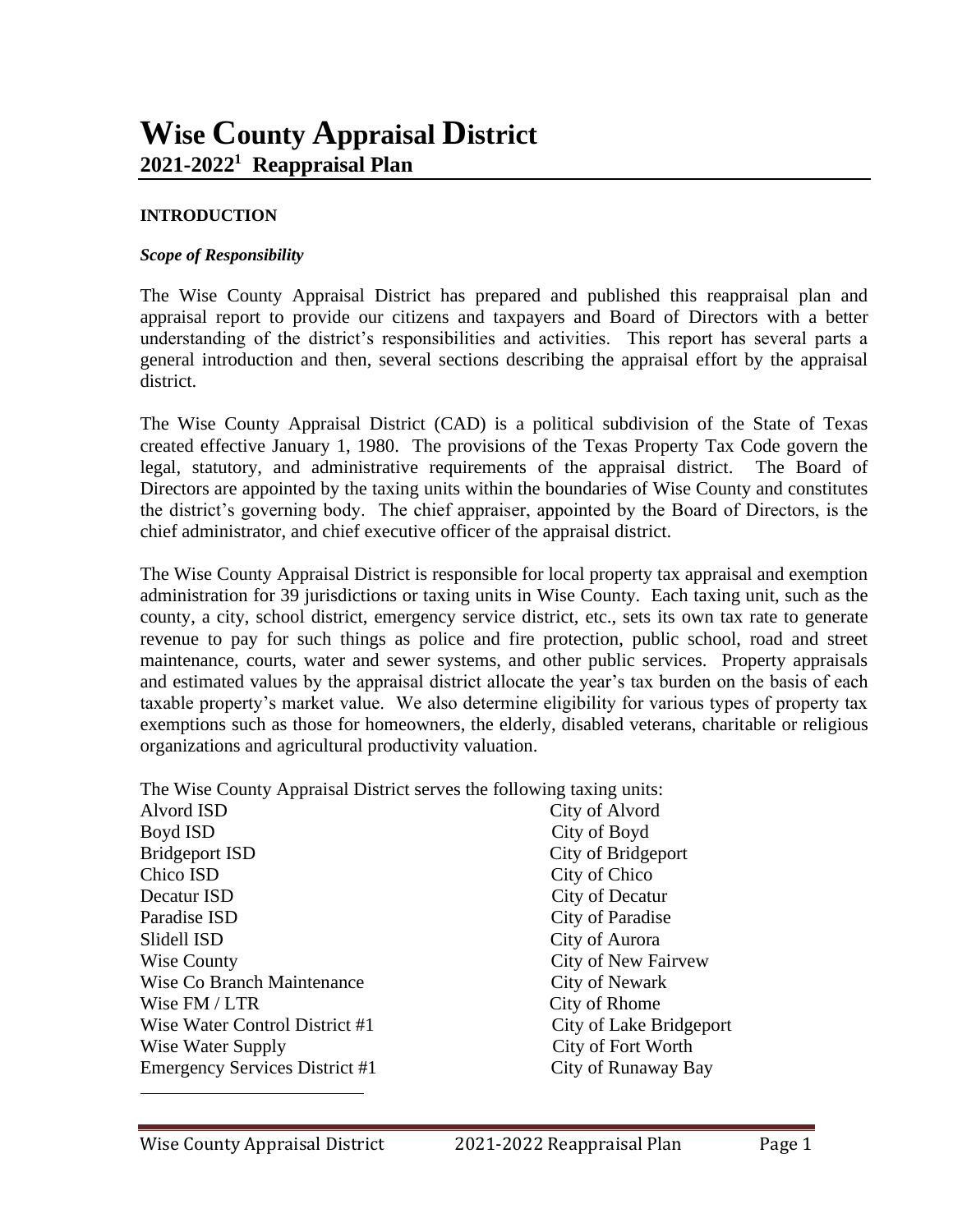Emergency Services District #2 Northwest ISD Alpha Ranch WCID #1 (WT5) Springtown ISD Clear Creek Water Krum ISD Wise County MUD #4 Jacksboro ISD New Fairview MUD #1 Poolville ISD Far North Fort Worth MUD Azle ISD North Fort Worth WCID#1

Wise County Appraisal District overlaps with the following CAD's affecting the ISD properties in parenthesis:

| Cooke CAD          | (Slidell ISD)                   |
|--------------------|---------------------------------|
| Denton CAD         | (Slidell ISD & Northwest ISD)   |
| <b>Jack CAD</b>    | (Jacksboro ISD)                 |
| Parker CTA         | (Poolville ISD & Springton ISD) |
| Montague CAD       | (Alvord ISD & Slidell ISD)      |
| <b>Tarrant CAD</b> | (Azle ISD & City of Fort Worth) |

Except as otherwise provided by the Property Tax Code, all taxable property is appraised at its "market value" as of Jan 1<sup>st</sup>. Under the tax code, "market value" means the price at which a property would transfer for cash or its equivalent under prevailing market conditions if:

- exposed for sale in the open market with a reasonable time for the seller to find a purchaser;
- both the seller and the buyer know of all the uses and purposes to which the property is adapted and for which it is capable of being used and of the enforceable restrictions on its use, and:
- both the seller and buyer seek to maximize their gains and neither is in a position to take advantage of the exigencies of the other.

The Texas Property Tax Code defines special appraisal provisions for the valuation of residential homestead property (Sec. 23.23), productivity (Sec. 23.411), real property inventory (Sec 23.12), dealer inventory (Sec. 23.121, 23.124, 23.1241 and 23.127), nominal (Sec. 23.18) or restricted use properties (Sec. 23.83) and allocations of interstate property (Sec. 23.03). The owner of business personal property inventory may elect to have the inventory appraised at its market value as of September  $1<sup>st</sup>$  of the year preceding the tax year to which the appraisal applies by filing an application with the chief appraiser requesting that the inventory be appraised as of September  $1<sup>st</sup>$  or on January  $1<sup>st</sup>$  of the tax year without any application.

The Texas Property Tax Code, under Sec. 25.18, requires each appraisal office to implement a plan to update appraised values for real property at least once every three years. The district's current policy is to conduct a general reappraisal of taxable property every year. Appraised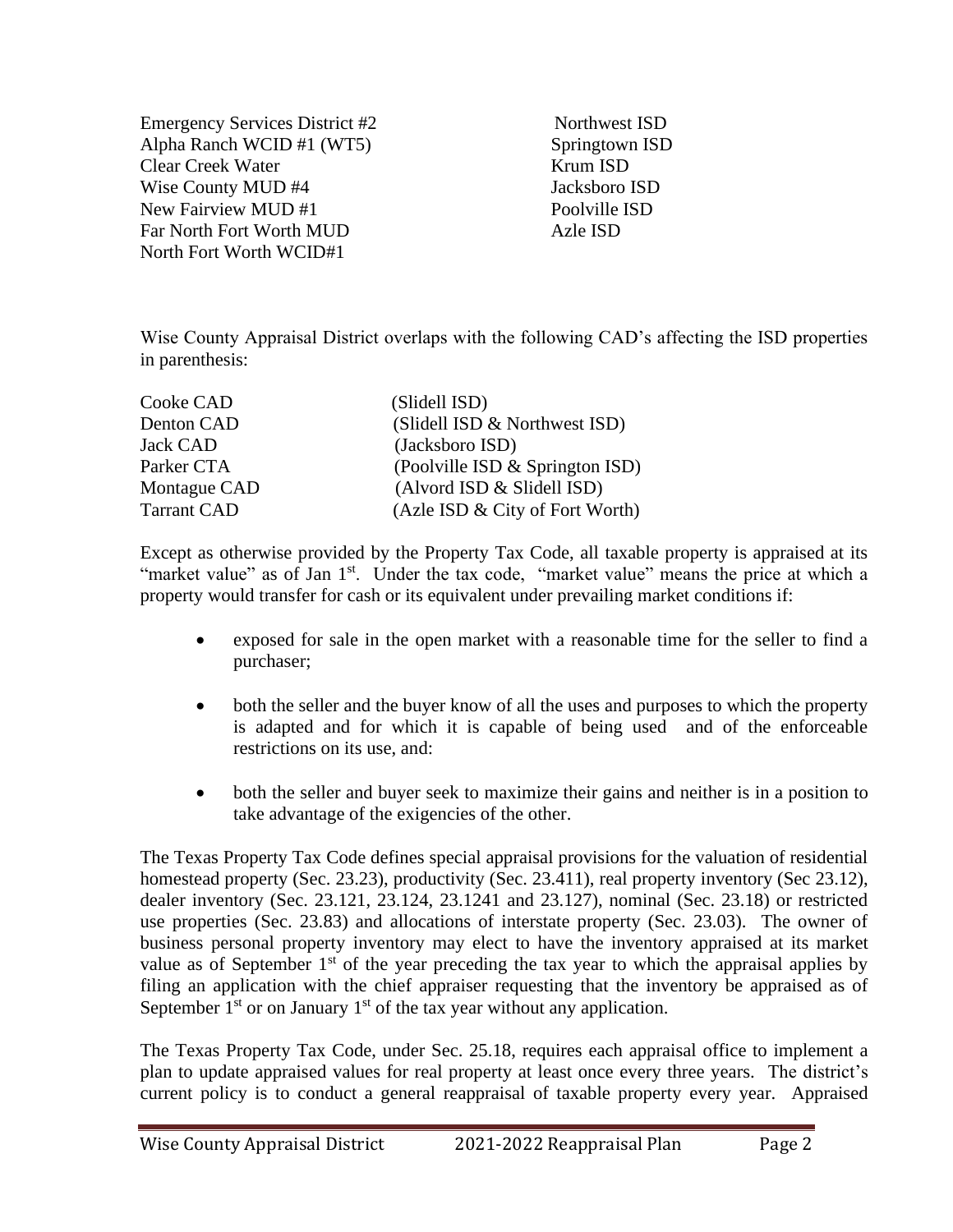values are reviewed annually and are subject to change. Business personal properties, minerals and utility properties are appraised every year.

The appraised value of real estate is calculated using specific information about each property. Using computer-assisted mass appraisal programs, and recognized appraisal methods and techniques, we compare that information with the data for similar properties, and with recent cost and market data. The district follows the standards of the International Association of Assessing Officers (IAAO) regarding its appraisal practices and procedures, and subscribes to the standards promulgated by the Appraisal Foundation known as the Uniform Standards of Professional Appraisal Practice (USPAP) to the extent they are applicable.

## *Personnel Resources*

The office of the Chief Appraiser is primarily responsible for overall planning, organizing, staffing, coordinating, and controlling of district operations. The administration department's function is to plan, organize, direct and control the business support functions related to human resources, budget, finance, records management, purchasing, fixed assets, facilities and postal services. The Appraisal department is responsible for the valuation of all real and personal property accounts. The property types appraised include commercial, residential, business personal, mineral, utilities, and industrial. The district utilizes outside contract professional services for our mineral, utilities, and industrial properties. The district's appraisers are subject to the provisions of the Property Taxation Professional Certification Act and must be duly registered with the Texas Department of Licensing and Regulation. Support functions including records maintenance, information and assistance to property owners, and hearings are coordinated by personnel in support service.

The appraisal district staff consists of 17 employees with the following classifications:

- 2 Official/Administrator (executive level administration)
- 2 Professional (supervisory and management)
- 7 Technicians (appraisers, program appraiser and network support)
- 6 Administrative Support (professional, customer service, clerical and other)

# *Financial Resources*

The Wise County Appraisal District is funded by the taxing entities served by the district. Budget allocations are calculated by adding the total of all calculated tax levies for the prior year and allocating to each entity a percentage of the total budget based on their percentage of the total calculated tax levies. Adequate funding is necessary to provide for completion of the requirements of the Texas Property Tax Code in a timely manner.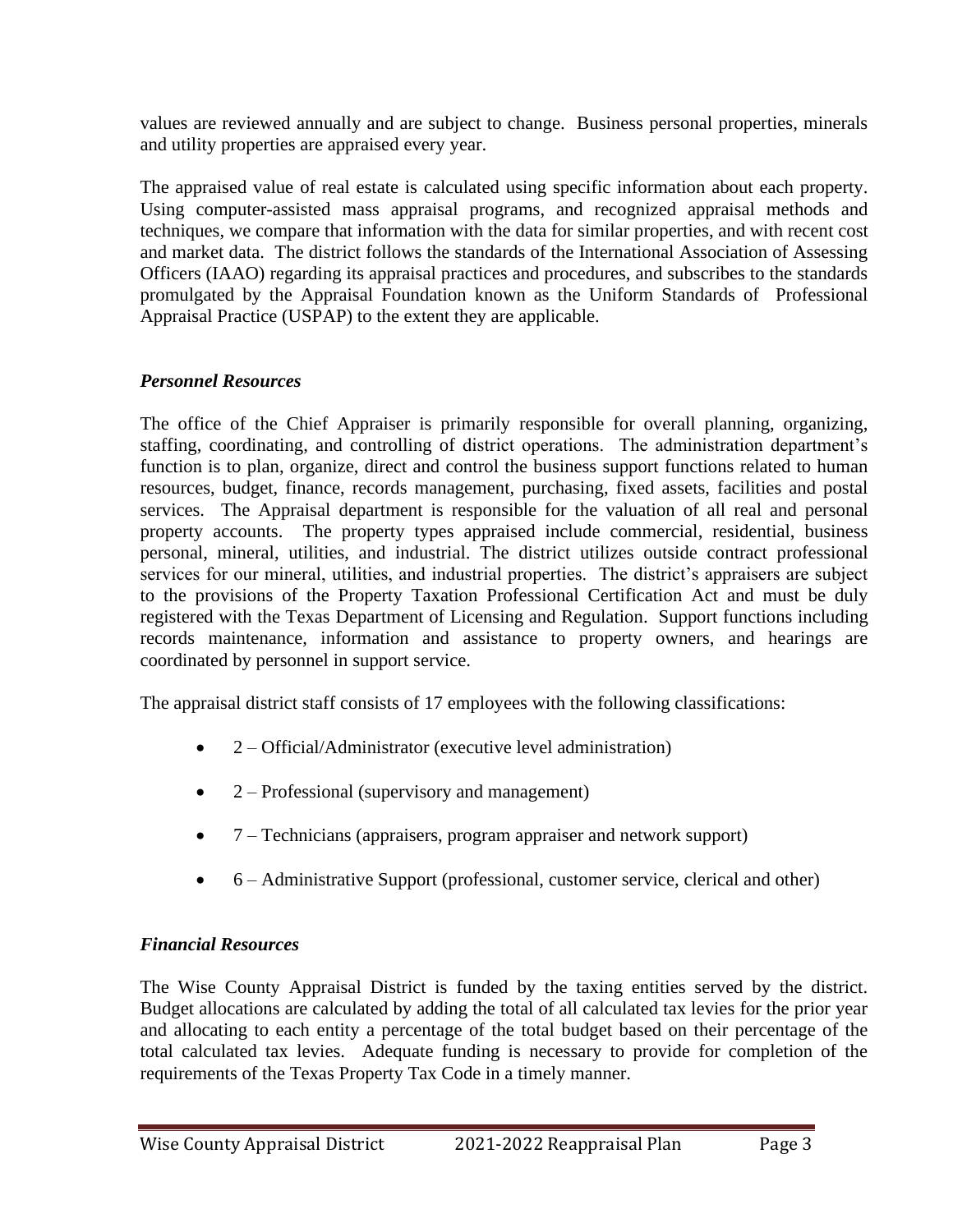It is extremely important to provide competitive salary compensation and benefits in a very competitive job market. Getting and keeping quality personnel along with the education requirements makes retention an important factor in the district's operation.

The expense of maintaining modern technology is also an important budget consideration that must be addressed every year. Computer technology changes rapidly, becomes obsolete, and unfriendly to the user if not properly updated. Loss of productivity and efficiency is a result of outdated technology. The district has been replacing / updating of technology every 4-5 years which allows us to keep up with change and keep productivity efficient.

A complete copy of the proposed 2020 budget is attached and made a part of this report and listed as Exhibit "A".

# *Staff Education and Training*

All personnel that are performing appraisal work are registered with the Texas Department of Licensing and Regulation are required to take appraisal courses to achieve the status of Registered Professional Appraiser (RPA) after a minimum of 3 years of experience as an appraiser. After they are awarded their certification, they must receive additional training of a minimum of 30 hours of continuing education units every two (2) years. Failure to meet these minimum standards results in the termination of the employee.

Additionally, all appraisal personnel receive training in data gathering processes including data entry fieldwork and statistical analyses of all types of property to ensure equality and uniformity of appraisal of all types of property. Administrators for new appraisers deliver on-the-job training and management meets regularly with staff to introduce new procedures and regularly monitor appraisal activity to ensure that all personnel are following standardized appraisal procedures.

# *Data*

The district is responsible for establishing and maintaining approximately 225,000 real property, personal property, industrial, utility, and mineral accounts covering 932 square miles within Wise County and several hundred square miles in adjoining overlap counties. Portions of adjoining counties are under overlapping taxing jurisdictions and these properties are included within this number of property accounts. These over-lapping jurisdictions enter into Montague and Cooke Counties. In addition over-lapping jurisdictions from Denton, Jack, Parker, and Tarrant Counties enter into Wise County. Beginning in 2008 Wise County became responsible for all appraisals within Wise County. This data includes property characteristics, ownership, and exemption information. Property characteristic data on new construction is updated through an annual field effort; existing property data is maintained through a field review. Sales are routinely validated during a separate field effort however numerous sales are validated as part of the new construction and field inspections. General trends in employment, interest rates, new construction trends is acquired through various sources. Cost and market data is gathered by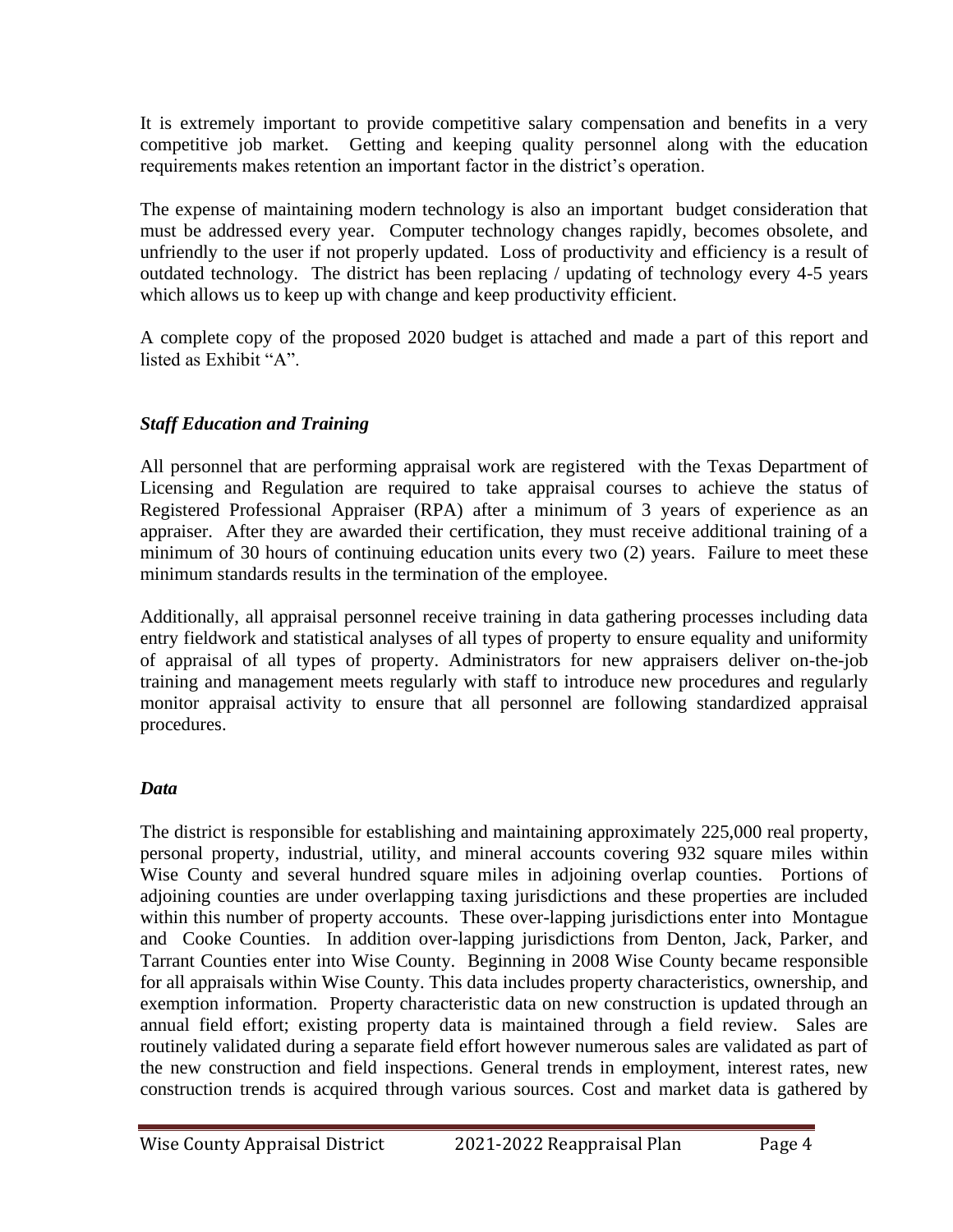internally generated questionnaires to buyer and sellers, university research centers, market data centers, and vendor contacts.

The district has a mapping / deed department that maintains cadastral maps and various layers of data and aerial photography. The district's website (myswdata.com/wise) makes a broad range of information available for public access, including information on the appraisal process, property characteristics data, certified values, protests and appeal procedures. Downloadable files of related tax information and district forms, including exemption applications business personal property renditions are also available from Property Tax Division of the State Comptroller's website. The district also maintains current ownership of all properties by utilizing electronic data received from the Wise County Clerk's Office.

## *Information Systems*

The data entry and the computer mapping department manage and maintain the district's data processing facility, software applications, internet website, and geographical information system. The Mainframe hardware/system software incorporates a Dell Power Edge PET 630 Windows server 2012 R2, a Dell Power vault NX and a Dell Precision 7920 workstation with 24 networked Dell Terminals. Southwest Data provides software services for appraisal and collections applications. BIS provides maintenance support.

# *Shared Appraisal District Boundaries*

House Bill 1010 of the 80<sup>th</sup> Texas Legislature did away with all shared property. The appraisal district is now responsible for all appraisals that fall inside of Wise County regardless of the taxing entity or who collects the taxes.

# *Independent Performance Test*

According to Chapter 5 of the Texas Property Tax Code and Section 403.302 of the Texas Government Code, the State Comptroller's Property Tax Division (PTD) conducts a property value study (PVS) of each Texas school district and each appraisal district every other year. As part of this study, the code requires the Comptroller to use sales and recognized auditing and sampling techniques; review each appraisal district's appraisal methods, standards and procedures to determine whether the district used recognized standards and practices ( MSP review) test the validity of school district taxable values in each appraisal district and presume the appraisal roll values are correct when values are valid and determine the level and uniformity of property tax appraisal in each appraisal district. The methodology used in the property value study includes stratified samples to improve sample representation and techniques or procedures of measuring uniformity.

This study utilizes statistical analyses of sold properties (sale ratio study) and appraisals of unsold properties (appraisal ratio study) as a basis for assessment ratio reporting. For appraisal districts, the reported measures include median level of appraisal, coefficient of dispersion (COD), the percentage of properties within 10% of the median, the percentage of properties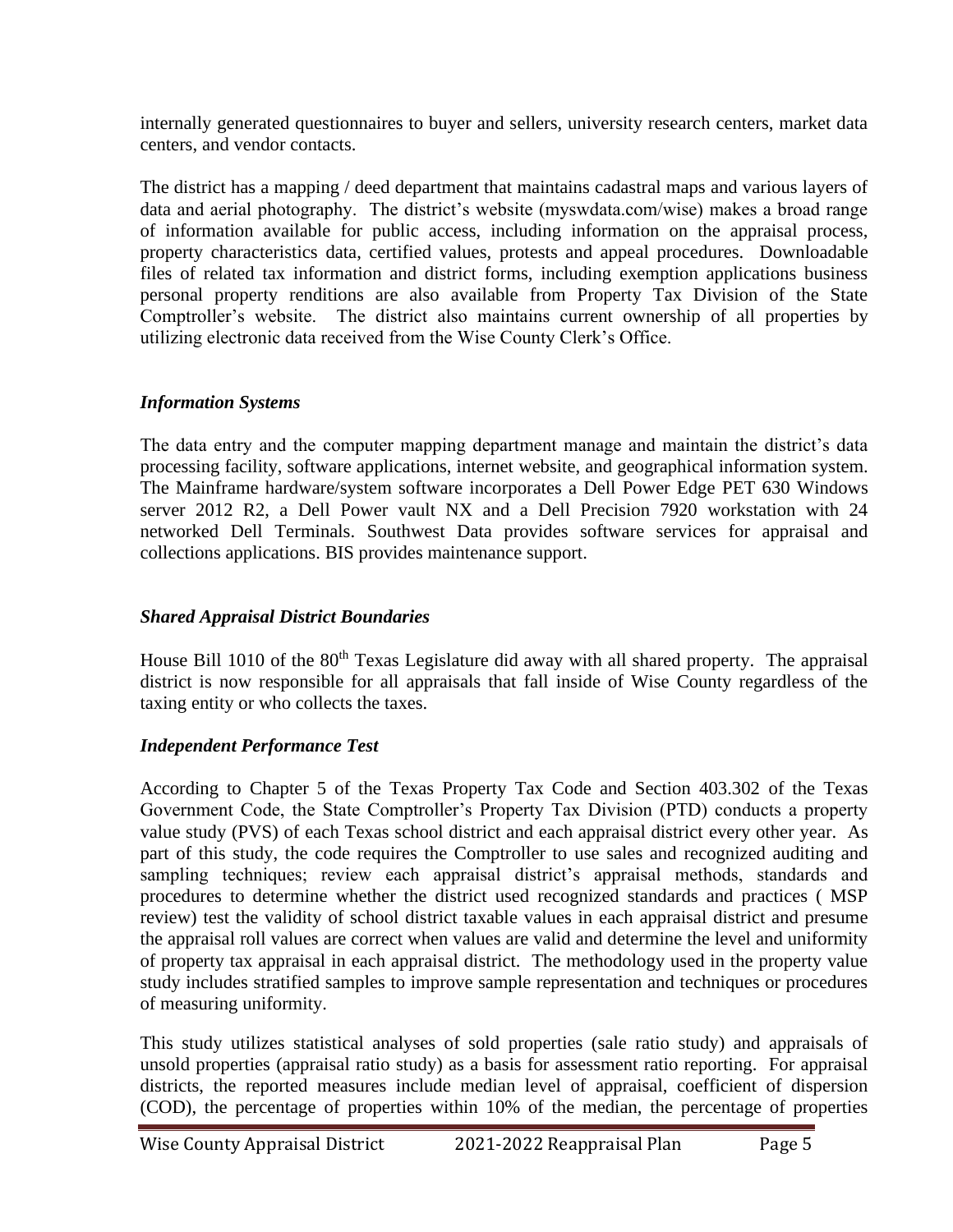within 25% of the median, and price-related differential (PRD) for properties overall and by state category.

There are thirteen (13) independent school districts served by Wise CAD for which appraisal rolls are annually developed. The preliminary results of this study are released February 1 in the year following the year of appraisement. The final results of this study are certified to the Education Commissioner of the Texas Education Agency (TEA) the following July of each year. This outside (third party) ratio study provides additional assistance to the CAD in determining areas of market activity or changing market conditions. Copies of the most recent PTD Study are attached and made a part of this report listed as Exhibit "B".

During the off year of the Property Value Study, the PTAD will conduct a Methods and Assistance Program Review (MAP) of the appraisal district. This review is designed to determine whether appraisal districts are meeting minimum requirements for performing statuatory and appraisal duties. This review is conducted in accordance with tax code section 5.102 (a). effective January 1, 2010, and related comptroller rule 9.301. The comptroller is required by state to review appraisal districts for governance, taxpayer assistance, operating procedures and appraisal standards and methodology.

These four areas will be scored as either:

Meets all- the total point score is 100

Meet- the total point score ranges from 90 to less than 100 Needs Some Improvement- the total point score ranges from 85 to less than 90 Needs Significant Improvement- the total point score ranges from 75 to less than 85 Unsatisfactory- the total point score is less than 75

In addition to this, there are four mandatory questions that the district must pass:

- 1) Does the appraisal district have up to date appraisal maps?
- 2) Is the implementation of the appraisal district's most recent reappraisal plan current?
- 3) Are the appraisal district's appraisal records up to date and is the appraisal district following established procedures and practices in the valuation of property?
- 4) Are values reproducible using the appraisal district's written procedures and appraisal records?

Wise County Appraisal District will have a property value study in 2021 and a MAP review in 2022.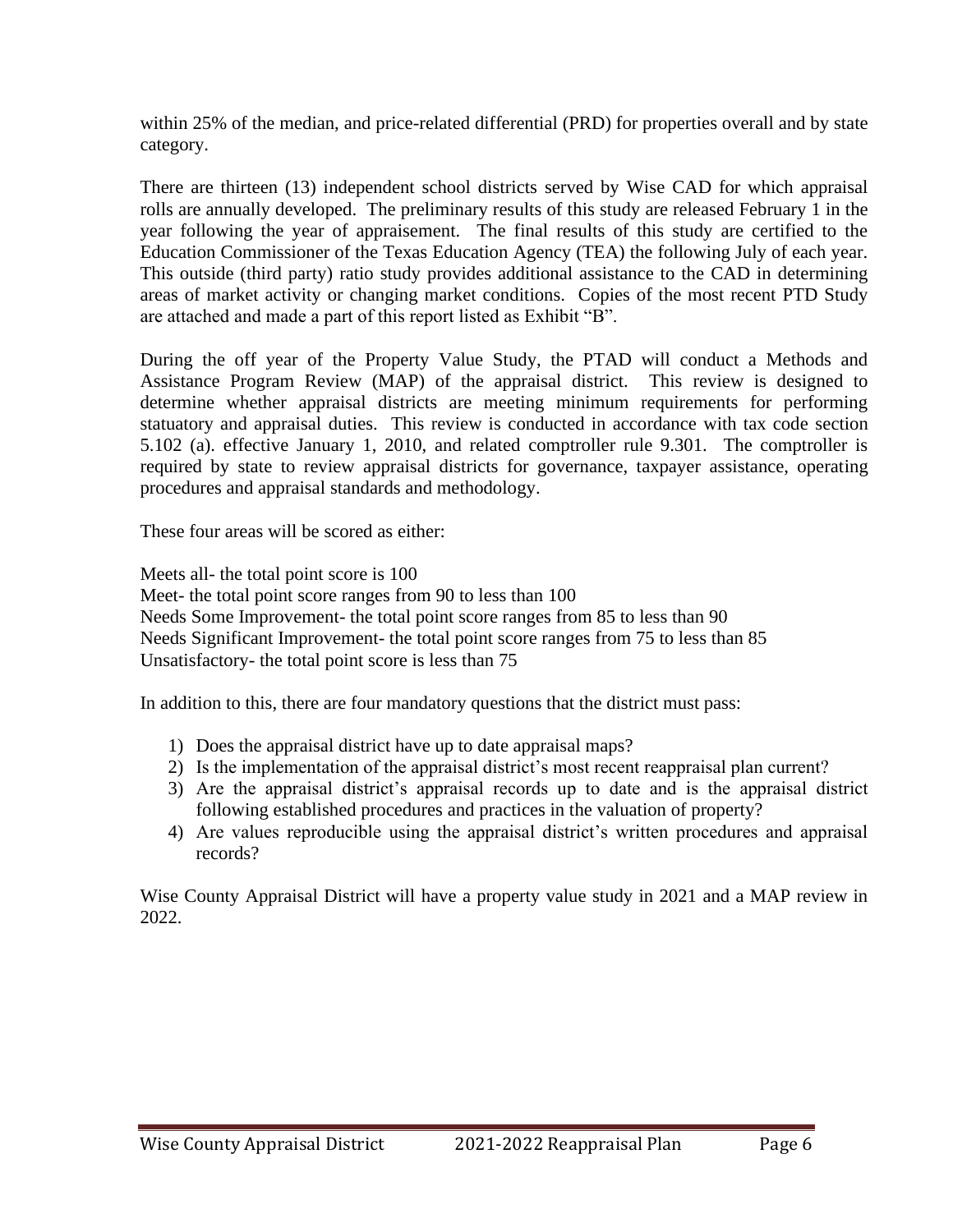\_\_\_\_\_\_\_\_\_\_\_\_\_\_\_\_\_\_\_\_\_\_\_\_\_\_\_\_\_\_\_\_\_\_\_\_\_\_\_\_\_\_\_\_\_\_\_\_\_\_\_\_\_\_\_\_\_\_\_\_\_\_\_\_\_\_\_\_\_\_\_\_\_\_\_\_\_\_

# **INTRODUCTION**

### *Appraisal Responsibilities*

This field appraisal staff is responsible for collecting and maintaining property characteristic data for classification, valuation, and other purposes. Accurate valuation of real and personal property by any method requires a comprehensive physical description of personal property, and land and building characteristics. This appraisal staff is responsible for administering, planning and coordinating all activities involving data collection and maintenance of all commercial, residential and personal property types located within the boundaries of Wise County and the jurisdictions of this appraisal district. The data collection effort involves the field inspection of real and personal property accounts, as well as data entry of all data collected into the existing information system. The goal is to periodically field inspect residential, commercial, and personal properties in the district every year. The appraisal opinion of value for all property located in the district is reviewed and evaluated each year.

### *Appraisal Resources*

- **Personnel** The appraisal activities are conducted by 7 appraisers.
- **Data** The data used by field appraisers includes the existing property characteristic information contained in **CAMA** (Computer Assisted **Mass** Appraisal System) from the district's computer system. The data is viewed and updated by the appraisers in the field by utilizing iPads and the districts mobile field applications that run off of cellular networks. Other data used includes maps, sales data, fire and damage reports, building permits, photos and actual cost and market information. Sources of information are gathered using excellent reciprocal relationships with other participants in the real estate market place. The district cultivates sources and gathers information from both buyers and sellers participating in the real estate market.

### *Appraisal Frequency and Method Summary*

• **Residential Property** – Residential property is physically viewed every year with appraisers driving along public and private roadways in front of each home, noting condition of the improvement and looking for changes that might have occurred to the property since the last on-site check. In some subdivisions where change of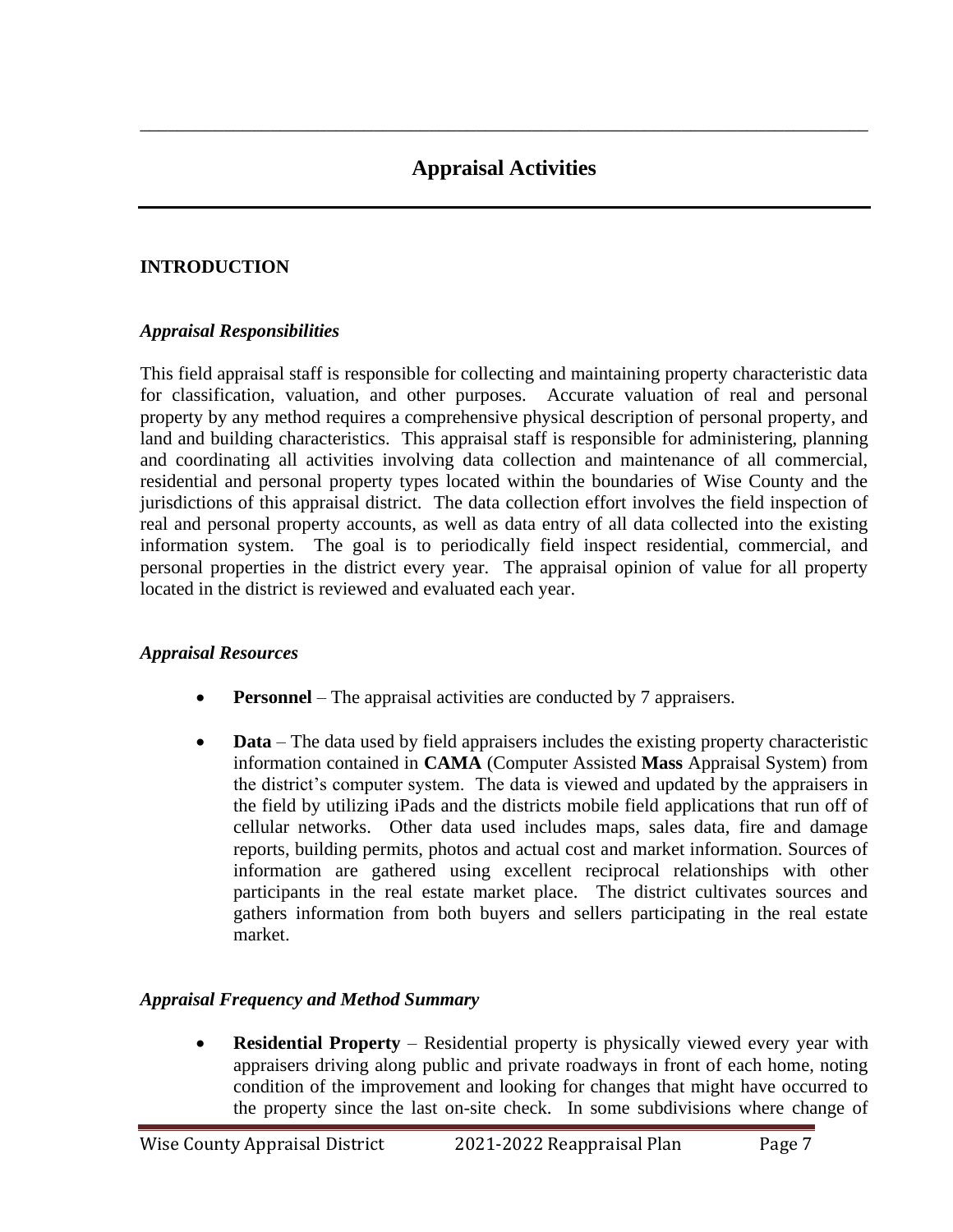condition is frequent, homes are examined more closely. Exterior pictures are taken of homes as changes occur. Every subdivision is statistically analyzed annually to ensure that sales that have occurred in the subdivision during the past 12 months are within a  $+3\%$  range of appraised value. If the sales do not indicate that range, adjustments are made to the subdivision using a process outlined in detail in the Residential Appraisal section of this report.

- **Commercial Property –** Commercial and industrial real estate is observed annually to verify class and condition. The inspection occurs in addition to Business Personal Property appraisers checking BPP accounts. Pictures are taken of the improvements as changes occur. Real estate accounts are analyzed against sales of similar properties in Wise CAD as well as similar communities in North Texas that have similar economies. The income approach to value is also utilized to appraise larger valued commercial properties such as shopping centers, apartment complexes, office buildings, restaurants, motels and hotels, and other types of property that typically sell based on net operating income.
- **Business Personal Property** Business personal property is observed annually with appraisers actually going into businesses to develop quality and density observations. A rendition is left for new businesses to complete. Similar businesses to a subject are analyzed annually to determine consistency of appraisal per square foot. Businesses are categorized using SIC codes. Rendition laws provide additional information on which to base values of all BPP accounts.
- **Minerals** Working and royalty interests of producing oil and gas wells are appraised annually by Capitol Appraisal Group. The most recent production data available from the Texas Railroad Commission is downloaded into appraisal software that estimates economically recoverable reserves. Those reserves are then based upon State mandated pricing using the previous year's average of oil or gas values. A discount rate is applied over the anticipated life of the well in order to consider the value of money over time to recover those reserves. Each producing lease is valued as a unit and then that value is divided according to the various owners of the lease listed in the division orders. Minerals are contracted out to Capital Appraisal Group.
- **Utilities and Pipelines** Utility companies and pipelines are appraised annually using a unit value developed using all three approaches to value. For example, a utility company's total value in the State is estimated using cost, market, and income approaches to value and then the entire value is allocated using the components of that utility company that have situs in the various tax units of Wise CAD. Components include such things as miles of distribution lines, substations and the like for an electric utility. Utilities and pipelines are also contracted out to Capital Appraisal Group.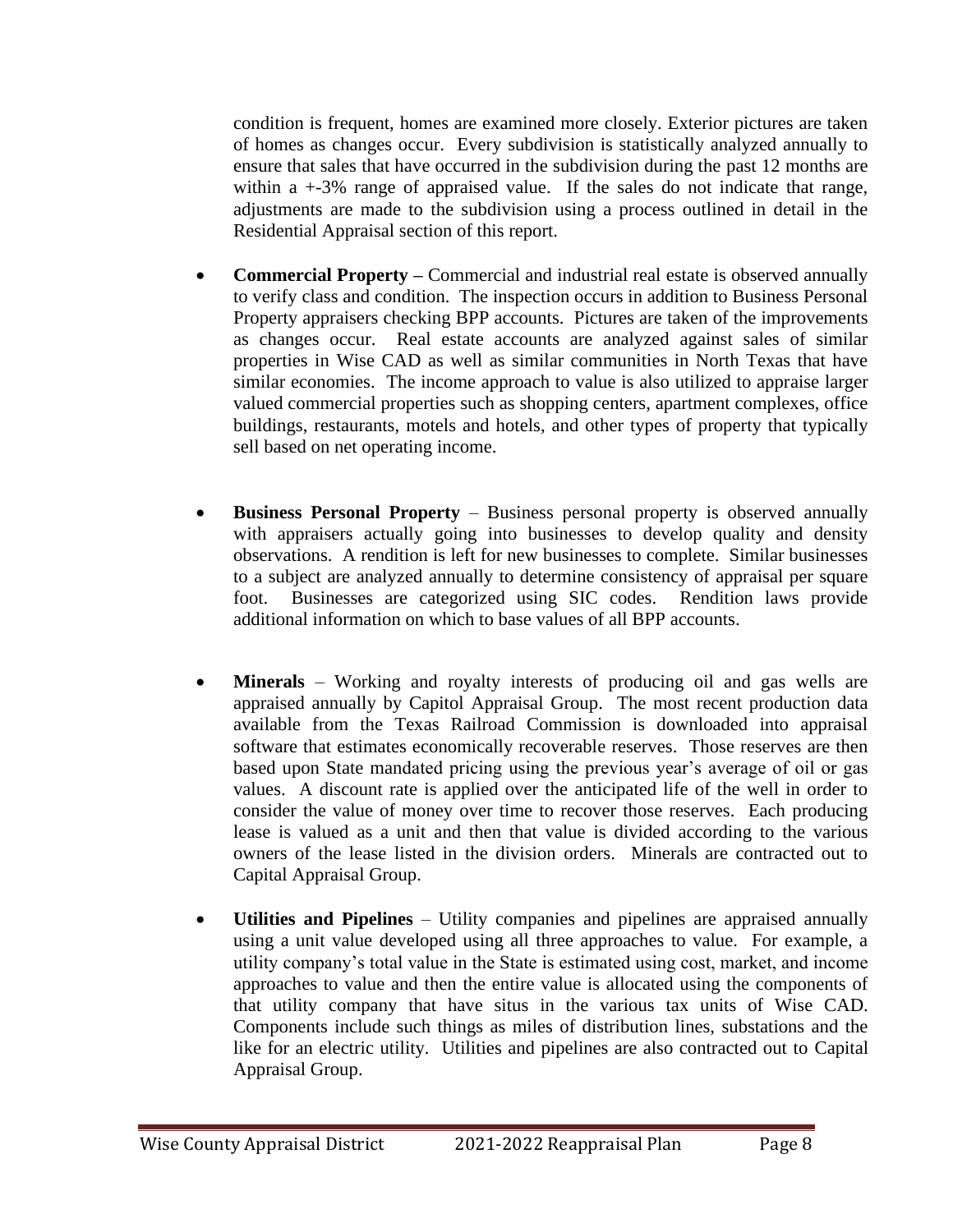## **PRELIMINARY ANALYSIS**

#### *Data Collection/Validation*

Data collection of real property involves maintaining data characteristics of the property on CAMA (Computer Assisted Mass Appraisal). The information contained in CAMA includes site characteristics, such as land size and topography, and improvement data, such as square foot of living area, year built, quality of construction, and condition. Field appraises are required to use a property classification system that establishes uniform procedures for the correct listing of real property. All properties are coded according to a classification system. These approaches to value are structured and calibrated based on this coding system and property description and characteristics. The field appraisers use property classification references during their initial training and as a guide in the field inspection of properties. Data collection for personal property involves maintaining information on software designed to record and appraise business personal property. The type of information contained in the BPP file includes personal property such as business inventory, furniture and fixtures, machinery and equipment, with details such as cost and location. The field appraisers conducting on-site inspections use a personal property classification system during their initial training and as a guide to correctly list all personal property that is taxable.

The listing procedure utilized by the field appraisers is available in the district offices. Appraisers periodically update the classification system with input from the valuation group.

### *Sources of Data*

The sources of data collection are through property inspection, new construction field effort, data review / review field effort, data mailer questionnaires, hearings, sales validation field effort, commercial sales verification and field effort, newspapers and publications, and property owner correspondence by mail or via the internet. A principal source of data comes from building permits received from taxing jurisdictions that require property owners to take out a building permit. Where available, permits are received electronically and loaded to our data base. Otherwise, paper permits are received and matched manually with the property's tax account number for data entry. The Multiple Listing Service of the Denton -Wise Board of Realtors is a reliable source of data, for both property description and market sales data. Area and regional real estate brokers and managers are also sources of market and property information. Data surveys of property owners requesting market information and property description information is also valuable data. Soil surveys and agricultural surveys of farming and ranching property owner and industry professionals are helpful for productivity value calibration. The Texas Railroad Commission is the source for mineral production data and leasing information. Capital market information is available from Ibbotson's Valuation Edition, Wall Street Journal, Value Line Investment Survey, and the Oil and Gas Journal. Improvement cost information is gathered from local building contractors and Marshall and Swift Valuation Service. Various income and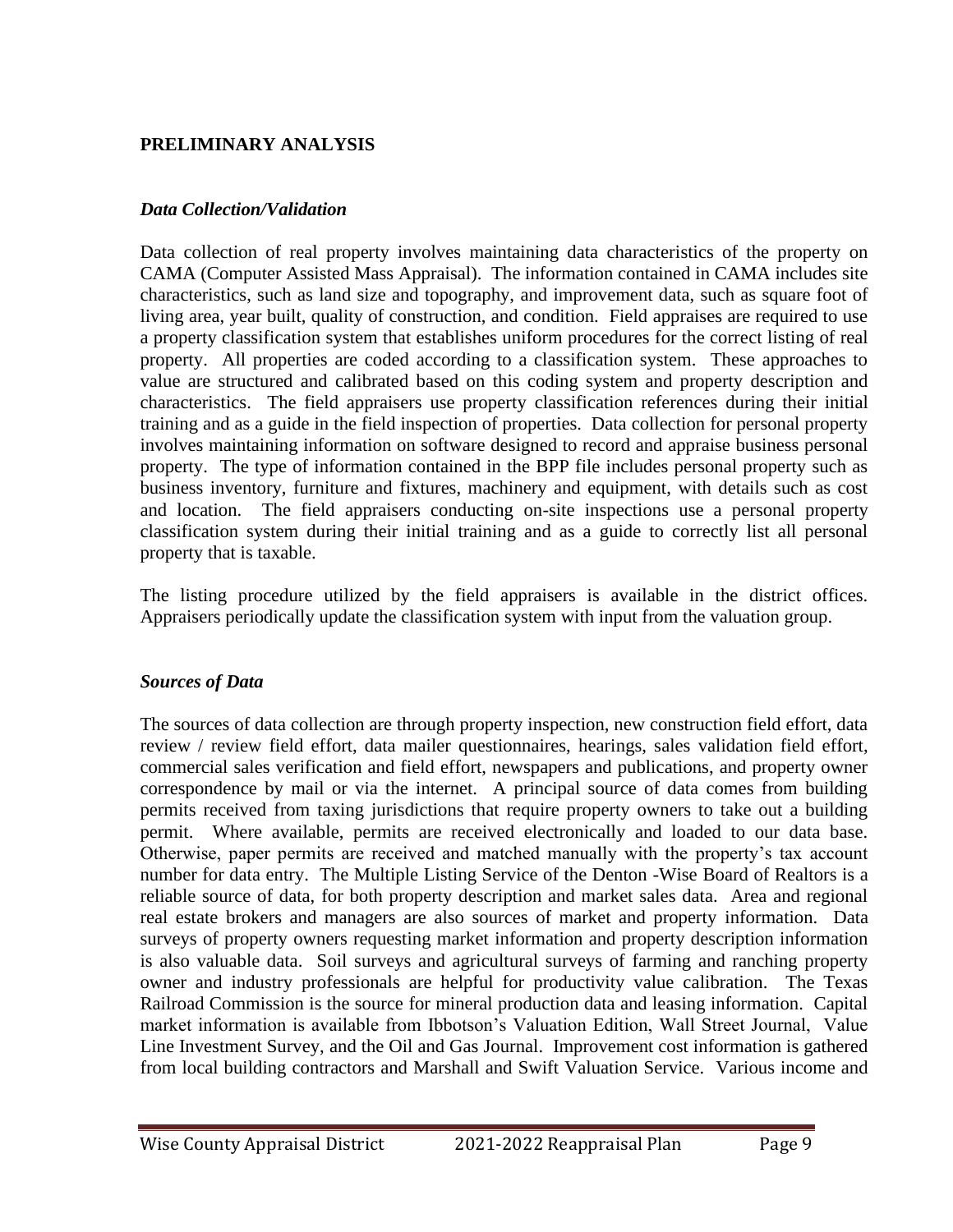rental surveys are performed by interviewing property managers and operators to determine operating income and expenses for investment and income producing real property.

Data review of entire neighborhoods is generally a good source for data collection. Appraisers drive entire neighborhoods to review accuracy of our data and identify properties that have to be re-listed. The sales validation effort in real property pertains to the collection of market data for properties that have sold. In residential, the sales validation effort involves on-site inspection by field appraisers to verify the accuracy of the property characteristics and confirmation of the sales price. In commercial, the commercial sales group is responsible for contacting sales participants to confirm sales prices and to verify pertinent data.

Property owners are one of the best sources for identifying incorrect data that generates a field check. Frequently, the property owner provides reliable data to allow correction of records without having to send an appraiser on-site. As the district has increased the amount of information available on the Internet, property owners have the opportunity to review information on their property and forward corrections via e-mail.

For the property owner without access to the Internet, letters are sometimes submitted notifying the district of inaccurate data. Properties identified in this manner are added to a work file and inspected at the earliest opportunity. Accuracy and validity in property descriptions and characteristics date is the highest goal and is stressed throughout the appraisal process from year to year. Appraisal opinion quality and validity relies on data accuracy as its foundation.

### *Data Collection Procedures*

The appraisers are assigned specific areas throughout the district to conduct field inspections. These geographic areas of assignment generally follow ISD boundary lines and are maintained for several years to enable the appraiser assigned to that area to become knowledgeable of all the factors that drive values for that specific area. Appraisers of real estate and business personal property conduct field inspections and record information using data entry worksheets that hold all data dealing with the property and allows for the entry of corrections and additions that the appraiser may find in his or her field inspection.

The quality of the data used is extremely important in estimating market values of taxable property. While work performance standards are established and upheld for the various field activities, quality of data is emphasized as the goal and responsibility of each appraiser. New appraisers are trained in the specifics of data collection and the classification system set forth and recognized as "rules" to follow. Experienced appraisers are routinely re-trained in listing procedures prior to major filed projects such as new construction, sales validation or data review. The quality assurance process exists through supervisory review of the work being performed by the field appraisers. Supervision is charged with the responsibility of ensuring that appraisers follow listing procedures, identify training issues, and provide uniform training throughout the field appraisal staff.

### *Data Maintenance*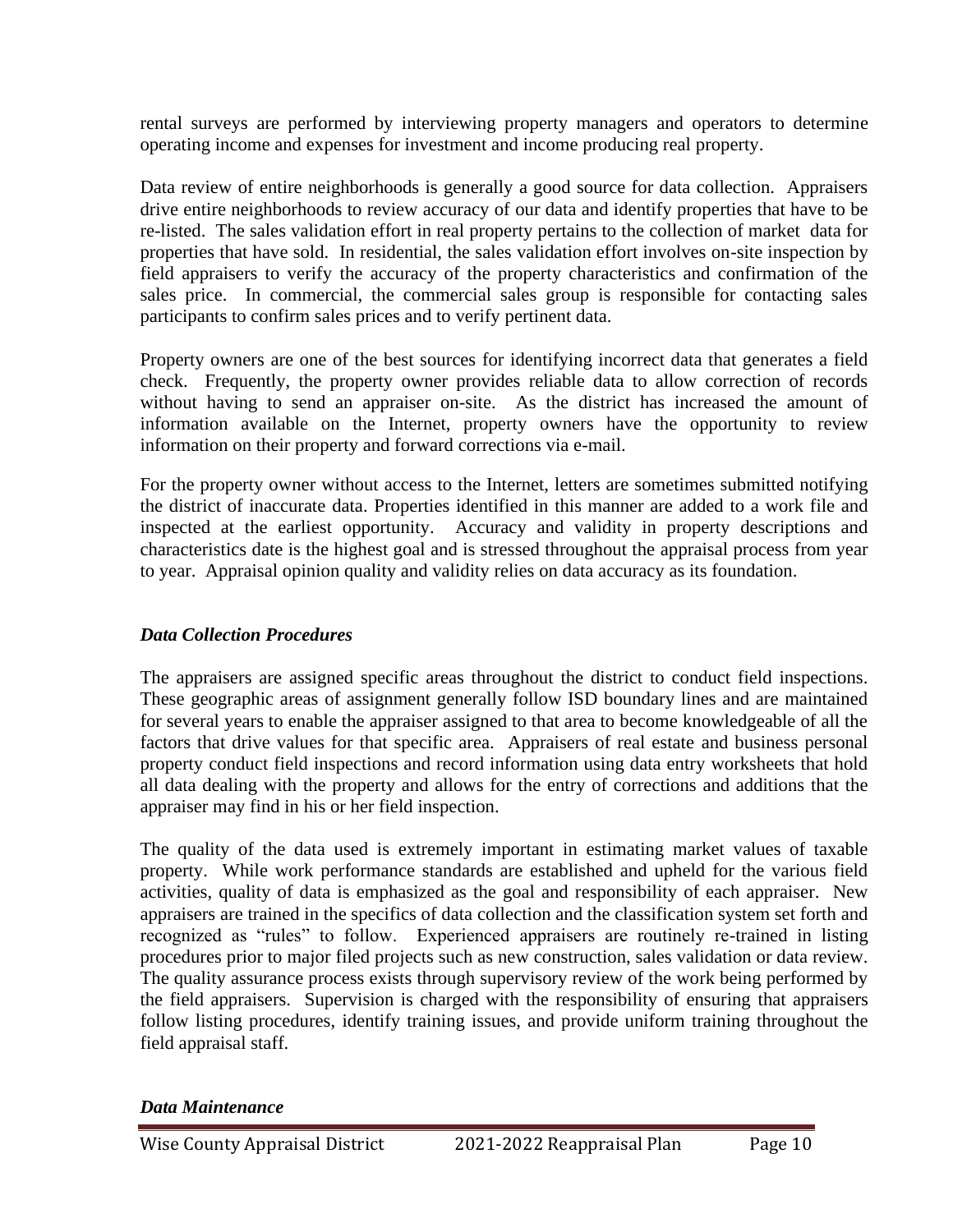The field appraiser is responsible for the data entry of his / her fieldwork into the computer file. This responsibility includes not only data entry, but also quality assurance in reviewing the work after data is entered. The majority of the data collected in the field is input by computer staff with review by the field appraiser. Data updates and file modification for property descriptions and input accuracy is conducted as the responsibility of the field appraiser and appraisal supervisors.

# **INDIVIDUAL VALUE REVIEW PROCEDURES**

#### *Field Review*

The date of last inspection and the CAD appraiser responsible are listed on the CAMA record or property card. If a property owner or jurisdiction disputes the district's records concerning this data during a hearing, via a telephone call or other correspondence received, the record may be corrected based on the evidence provided or an on-site inspection may be conducted. Typically, a field inspection is requested to verify this information for the current year's valuation or for the next year's valuation. Every year a field review of real property located in certain areas or neighborhoods in the jurisdiction is done during the data review/re-list field effort. A field review is performed on all personal property accounts to confirm taxable situs each year.

### *Office Review*

Office reviews are completed on properties where update information has been received from the owner of the property and is considered accurate and correct. Data mailers, sent in mass, or at the request of the property owner, frequently verify some property characteristics or current condition of the property. When the property data is verified in this manner, and considered accurate and correct, field inspections may not be required. The personal property department mails property rendition forms in January of each year to assist in the annual review of the property.

### *PERFORMANCE TESTING*

The property appraisers are responsible for conducting ratio studies and comparative analysis. Ratio studies are conducted on property located within certain neighborhoods or districts by appraisal staff. The sale ratio and comparative analysis of sale property to appraised property forms the basis for determining the level of appraisal and market influences and factors for the neighborhood. This information is the basis for updating property valuation for the entire area of property to be evaluated. Field appraisers, in many cases, may conduct field inspections to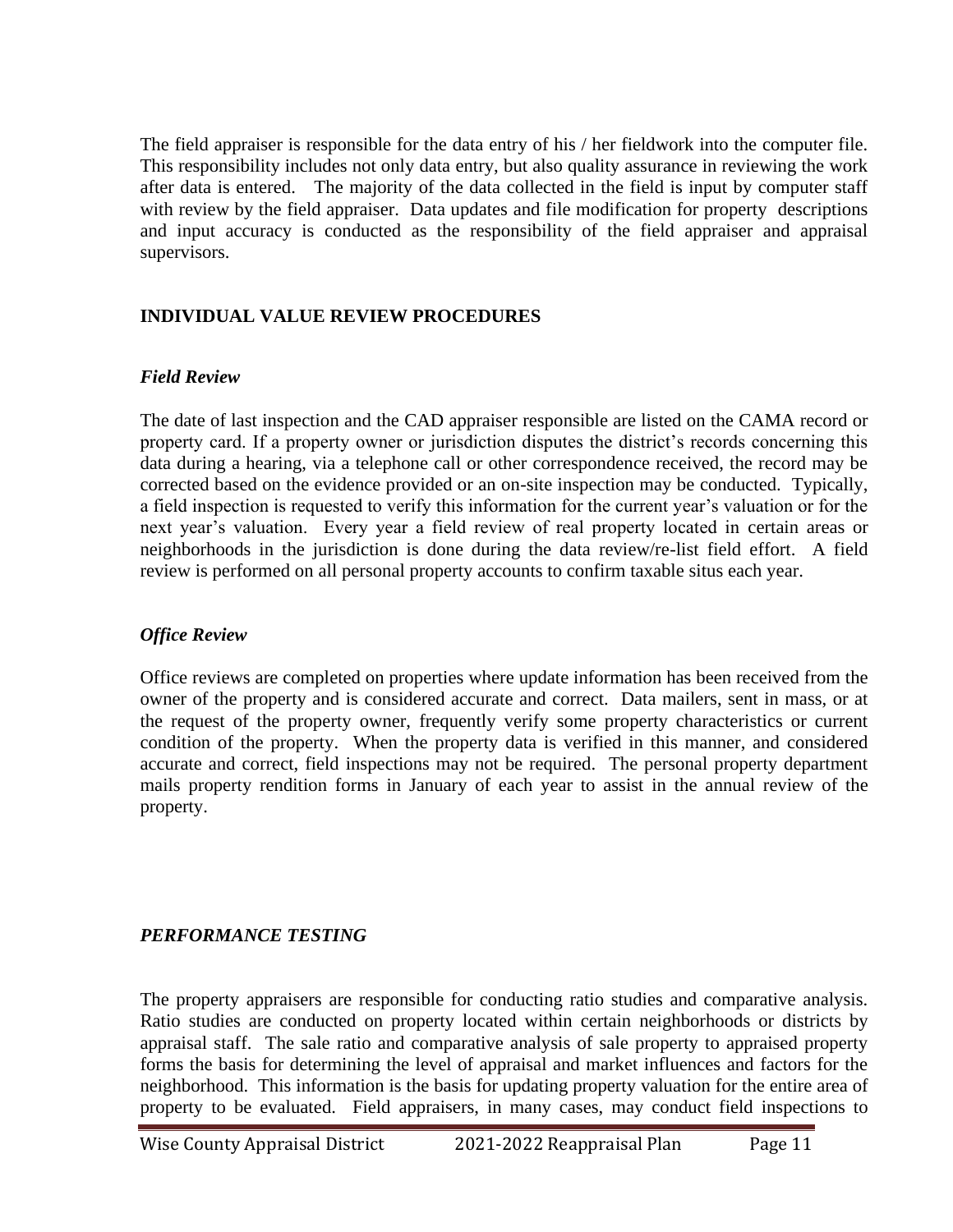insure the accuracy of the property descriptions at the time of sale for this study. This inspection is to insure that the ratios produced are accurate for the property sold and that appraised values utilized in the study are based on accurate property data characteristics observed at the time of sale. Also, property inspections are performed to discover if property characteristics had changed as of the sale date or subsequent to the sale date. Sale ratios should be based on the value of the property as of the date of sale not after a subsequent or substantial change was made to the property after the negotiation and agreement in price was concluded. Properly performed ratio studies are a good reflection of the level of appraisal for the district. Copies of the most recent internal ratio studies are attached to this report and listed as Exhibit "C".

# **Residential Valuation Process**

\_\_\_\_\_\_\_\_\_\_\_\_\_\_\_\_\_\_\_\_\_\_\_\_\_\_\_\_\_\_\_\_\_\_\_\_\_\_\_\_\_\_\_\_\_\_\_\_\_\_\_\_\_\_\_\_\_\_\_\_\_\_\_\_\_\_\_\_\_\_\_\_\_\_\_\_\_\_

#### **INTRODUCTION**

#### *Scope of Responsibility*

The residential appraisers are responsible for estimating equal and uniform market values for residential improved and vacant property. There are approximately 30,000 residential improved single and multiple family parcels and 6,000 vacant residential properties in Wise County and adjoining over-lapping jurisdictional areas.

#### *Appraisal Resources*

- **Personnel** The residential appraisal staff consists of 5 appraisers and 1 data collector. The following appraisers are responsible for estimating the market value of residential property:
- **Data** An individualized set of data characteristics for each residential dwelling and multiple family units in this district are collected in the field and data entered o the computer. The property characteristic data drives the application of computerassisted mass appraisal (CAMA) under the Cost, Market, and Income Approaches to property valuation.

### **VALUATION APPROACH**

#### *Land Analysis*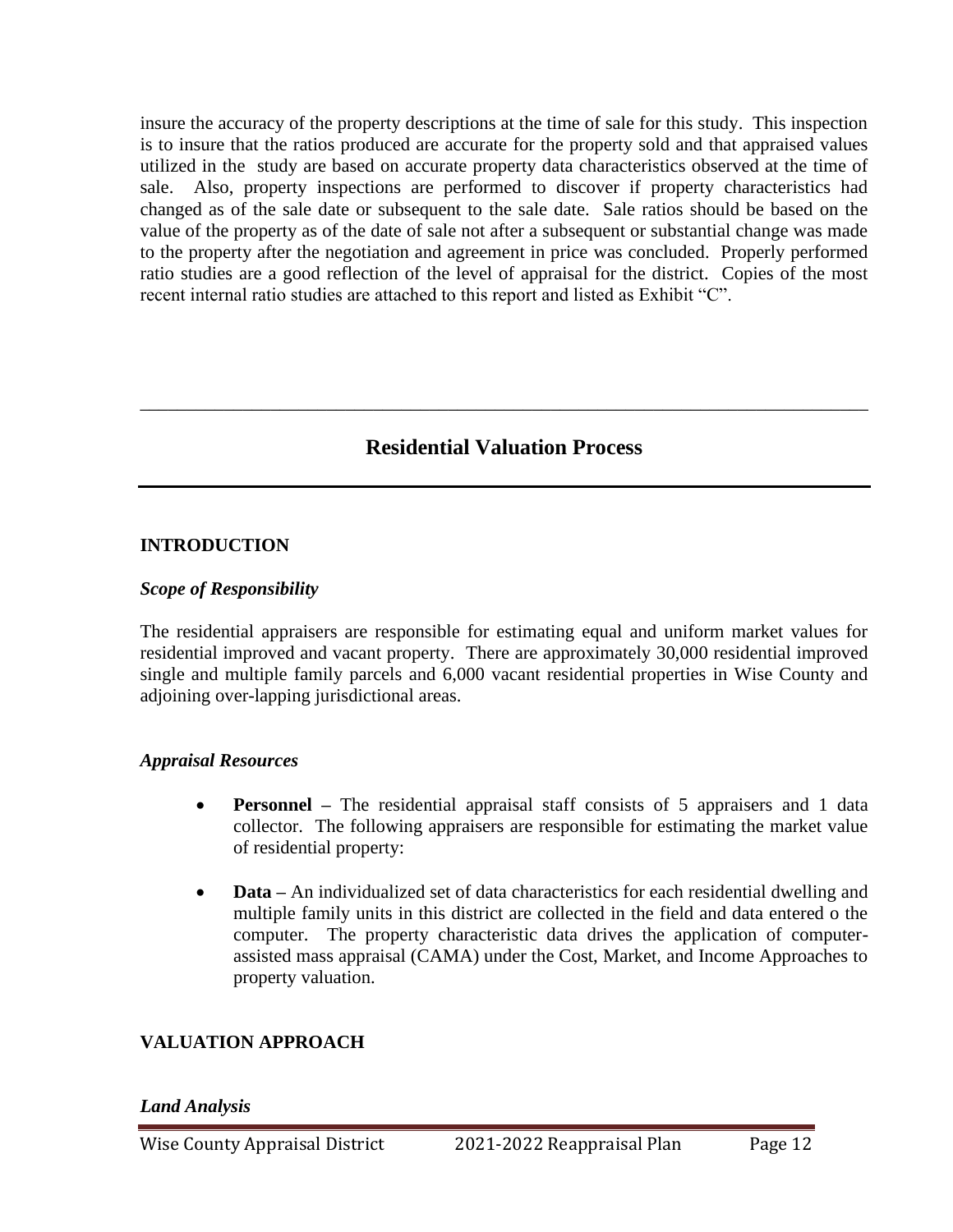Residential land valuation analysis is conducted prior to neighborhood sales analysis. The value of the land component to the property is estimated based on available market sales for comparable and competing land under similar usage. A comparison and analysis of comparable land sales is conducted based on a comparison of land characteristics found to influence the market price of land located in the neighborhood. A computerized land table file stores the land information required to consistently value individual parcels within neighborhoods given known land characteristics. Specific land influences are considered, where necessary, and depending on neighborhood and individual lot or tract characteristics, to adjust parcels outside the neighborhood norm for such factors as access, view, shape, size and topography. The appraisers use abstraction and allocation methods to insure that estimated land values best reflect the contributory market value of the land to the overall property value.

# *Area Analysis*

Data on regional economic forces such as demographic patterns, regional location factors, employment and income patterns, general trends in real property prices and rents, interest rate trends, availability of vacant land, and construction trends and costs are collected from private vendors and public sources and provide the field appraiser a current economic outlook on the real estate market. Information is gleaned from real estate publications and sources such as continuing education in the form of TDLR classes.

# *Neighborhood and Market Analysis*

Neighborhood analysis involves the examination of how physical, economic, governmental and social forces and other influences affect property values. The effects of these forces are also used to identify, classify, and stratify comparable properties into smaller, manageable subsets of the universe of properties known as neighborhoods. Residential valuation and neighborhood analysis is conducted on various market areas within each of the political entities known as Independent School Districts (ISD). Analysis of comparable market sales forms the basis of estimating market activity and the level of supply and demand affecting market prices for any given market area, neighborhood or district. Market sales indicate the effects of these market forces and are interpreted by the appraiser into an indication of market price ranges and indications of property component change considering a given time period relative to the date of appraisal. Cost and Market Approaches to estimate value are the basic techniques utilized to interpret these sales. For multiple family properties the Income Approach to value is also utilized to estimate an opinion of value for investment level residential property.

The first step in neighborhood analysis is the identification of a group of properties that share certain common traits. A "neighborhood" for analysis purposes is defined as the largest geographic grouping of properties where the property's physical economic, governmental and social forces are generally similar and uniform. Geographic stratification accommodates the local supply and demand factors that vary across a jurisdiction. Once a neighborhood with similar characteristics has been identified, the next step is to define its boundaries. This process is known as "delineation". Some factors used in neighborhood delineation include location, sales price range, lot size, age of dwelling, quality of construction and condition of dwellings, square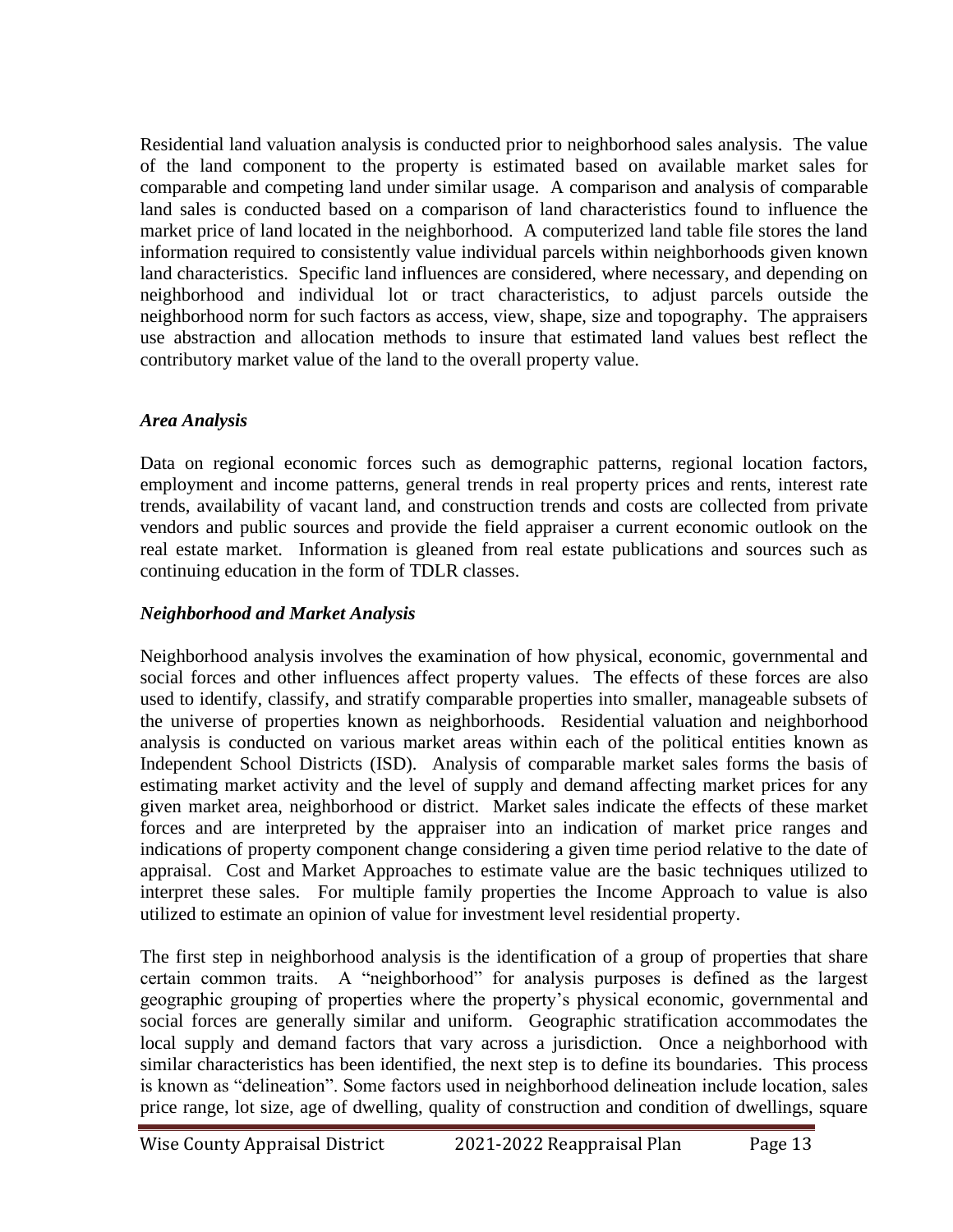footage of living area, and story height. Delineation can involve the physical drawing of neighborhood boundary lines on a map, but it can also involve statistical separation or stratification based on attribute analysis. Part of neighborhood analysis is the consideration of discernible patterns of growth that influence a neighborhood's individual market. Few neighborhoods are fixed I character. Each neighborhood may be characterized as being in a state of growth, stability or decline. The growth period is a time of development and construction.

As new neighborhoods in a community are developed, they compete with existing neighborhoods. An added supply of new homes tends to induce population shift from older homes to new homes. In the period of stability, or equilibrium, the forces of supply and demand are about equal. Generally, in the state of equilibrium, older neighborhoods can be more desirable due to their stability of residential character and proximity to the work place and other community facilities. The period of decline reflects diminishing demand or desirability. During decline, general property use may change from residential to a mix of residential and commercial uses. Declining neighborhoods may also experience renewal, rebuilding, reorganization, or restoration, which promotes increased demand and economic desirability.

Neighborhood identification and delineation is the cornerstone of the residential valuation system at the district. Neighborhoods are field inspected and delineated based on observable aspects of homogeneity. Neighborhood delineation is periodically reviewed to determine if further neighborhood delineation is warranted. Whereas neighborhoods involve similar properties in the same location, a neighborhood group is simply defined as similar neighborhoods in similar locations. Each residential neighborhood is assigned to a neighborhood group based on observable aspects of homogeneity between neighborhoods. Neighborhood grouping is highly beneficial in cost-derived areas of limited or no sales, or use in direct sales comparison analysis. Neighborhood groups, or clustered neighborhoods, increase the available market data by linking comparable properties outside a given neighborhood. Sales ratio analysis, discussed below, is performed on a neighborhood basis, and in soft sale areas on a neighborhood group basis.

Wise County is a rural county located adjacent to one of the fastest growing/ largest metropolitan areas in the United States known as the Dallas – Fort Worth Metroplex (DFW). This presents several challenges with rapid growth occurring at double digit pace for the past several years making neighborhood identification more difficult with some areas undergoing rapid transition from old to new. Wise County has very limited number of homogenous neighborhoods where construction type, age, and quality are similar. In some of areas the neighborhood will include the entire City or ISD boundary and may be spread across large portions of rural area.

# *Highest and Best Use Analysis*

The highest and best use of property is the reasonable and probable use that supports the highest present value as of the date of the appraisal. The highest and best use must be physically possible, legal, financially feasible, and productive to its maximum. The highest and best use of residential property is normally its current use. This is due in part to the fact that residential development, in many areas, through use of deed restrictions and zoning, precludes other land uses. Residential valuation undertakes reassessment of highest and best use in transition areas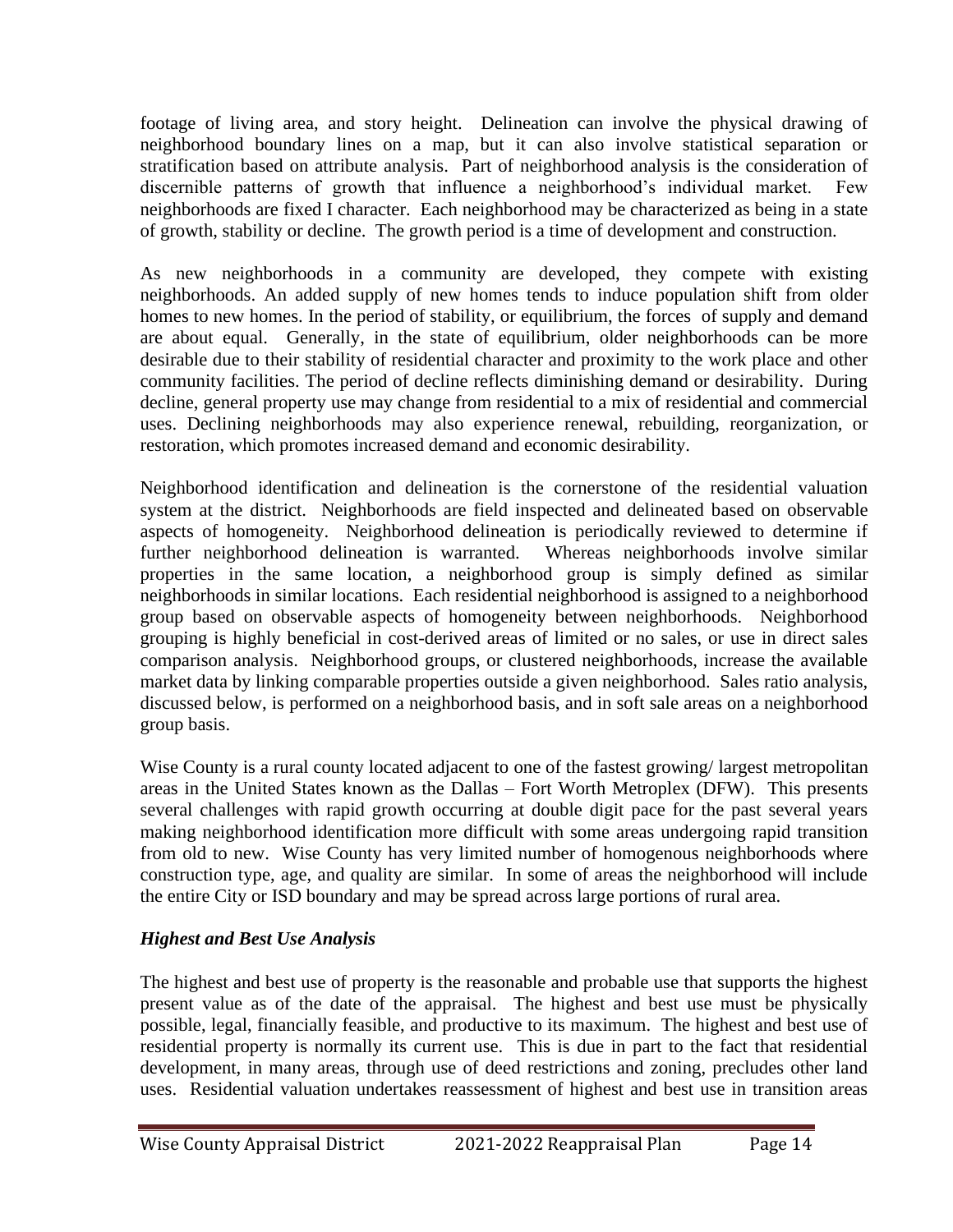with ongoing change; the appraiser reviews the existing residential property use and makes a determination regarding highest and best use. Once the conclusion is made that the highest and best use remains residential, further highest and best use analysis is done to decide the type of residential use on a neighborhood basis. It may be determined in a transition area that older, non-remodeled homes are economic mis-improvements, and the highest and best use of such property is the construction of new dwellings or value of the land only.

In areas of mixed residential and commercial use the appraiser reviews properties in these areas on a periodic basis to determine if changes in the real estate market require reassessment of the highest and best use on a select population of properties. In some areas of residential to commercial transition the highest and best use may be vacant land only.

Pursuant to House Bill 3613 passed by the 81<sup>st</sup> Texas Legislature and effective January 1, 2010 the value of a residence homestead must be determined solely on the basis of the current use of the property regardless of its highest and best use.

# **VALUATION AND STATISTICAL ANALYSIS (Model Calibration)**

## *Cost Schedules*

All residential parcels in the district are valued with a replacement cost estimated from identical cost schedules based on the improvement classification system using a comparative unit method. The district's residential cost schedules are estimated from Marshall and Swift, a nationally recognized cost estimator service. These cost estimates are compared with sales of new improvements and evaluated form year-to-year and indexed to reflect the local residential building and labor market. Costs may also be indexed for neighborhood factors and influences that affect the total replacement cost of the improvements in smaller market area based on evidence taken from a sample of market sales. The cost schedules are reviewed regularly as a result of recent state legislation requiring that the appraisal district cost schedules be within a range of plus or minus 10% from nationally recognized cost schedules.

A review of the residential cost schedule is performed annually. As part of this review and evaluation process of the estimated replacement cost, newly constructed sold properties representing various levels of quality of construction in district are considered. The property data characteristics of these properties are verified and photographs are taken of the samples. CAD replacement costs are compared against Marshall & Swift, a nationally recognized cost estimator, and the indicated replacement cost abstracted from these market sales of comparably improved structures. The results of this comparison are analyzed using statistical measures, including stratification by quality and reviewing of estimated building costs plus land to sales prices. As a result of this analysis, a new regional multiplier or economic index factor and indications of neighborhood economic factors are developed for use in the district's cost process. This new economic indexes estimated and used to adjust the district's cost schedule to be in compliance with local building costs as reflected by the local market.

### *Sales Information*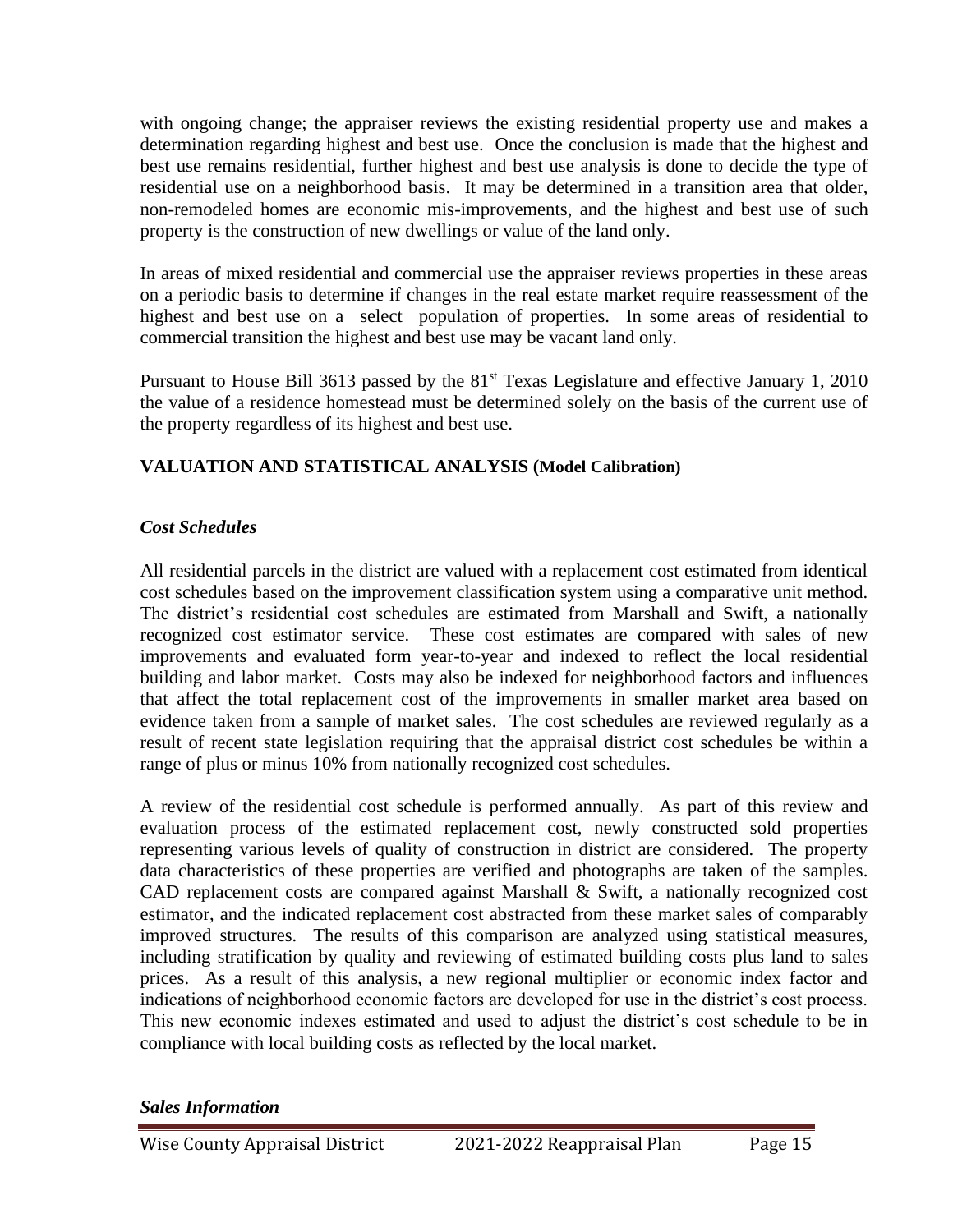A sales file for the storage of "snapshot" sales data at the time of sale is maintained for real property. Residential vacant land sales, along with commercial improved and vacant land sales are maintained in a sales information system. Residential improved and vacant sales are collected from a variety of sources, including: district questionnaires sent to buyer, field discovery, and protest hearings, Board of Realtor's MLS, various sale vendors, builders, and realtors. A system of type, source, validity and verification codes has been established to define salient facts related to a property's purchase or transfer and to help determine relevant market sale prices.

If enough data is available, the effect of time as an influence on price was considered by paired comparison and applied in the ratio study to the sales as indicated within each neighborhood area. Neighborhood sales reports are generated as an analysis tool for the appraiser in the development and estimation of market price ranges and property component value estimates. If there is enough data available, monthly time adjustments are estimated based on comparative analysis using paired comparison of sold property. Sales of the same property were considered and analyzed for any indication of price change attributed to a time change or influence. Property characteristics, financing, and conditions of sale were compared for each property sold in the pairing of property to isolate only the time factor as an influence on price.

Abstraction and allocation of property components based on sales of similar property is an important analysis tool to interpret market sales under the cost and market approaches to value. These analysis tools help determine and estimate the effects of change, with regard to price, as indicated by sale prices for similar property within the current market.

# *Statistical Analysis*

The residential valuation appraisers perform statistical analysis annually to evaluate whether estimated values are equitable and consistent with the market. Ratio studies are conducted on each of the residential valuation neighborhoods in the district to judge the two primary aspects of mass appraisal accuracy-level and uniformity of value. Appraisal statistics of central tendency generated from sales ratios are evaluated and analyzed for each neighborhood. The level of appraised values is determined by the weighted mean ratio for sales of individual properties within a neighborhood, and a comparison of neighborhood weighted means reflect the general level of appraised value between comparable neighborhoods.

The appraiser, through the sales ratio analysis process, reviews every neighborhood annually. The first phase involves neighborhood ratio studies that compare the recent sales prices of neighborhood properties to the appraised values of these sold properties. This set of ratio studies affords the appraiser an excellent means of judging the present level of appraised value and uniformity of the sales. The appraiser, based on the sales ratio statistics and designated parameters for valuation update, makes a preliminary decision as to whether the value level in a neighborhood needs to be updated or whether the level of market value in a neighborhood is at an acceptable level.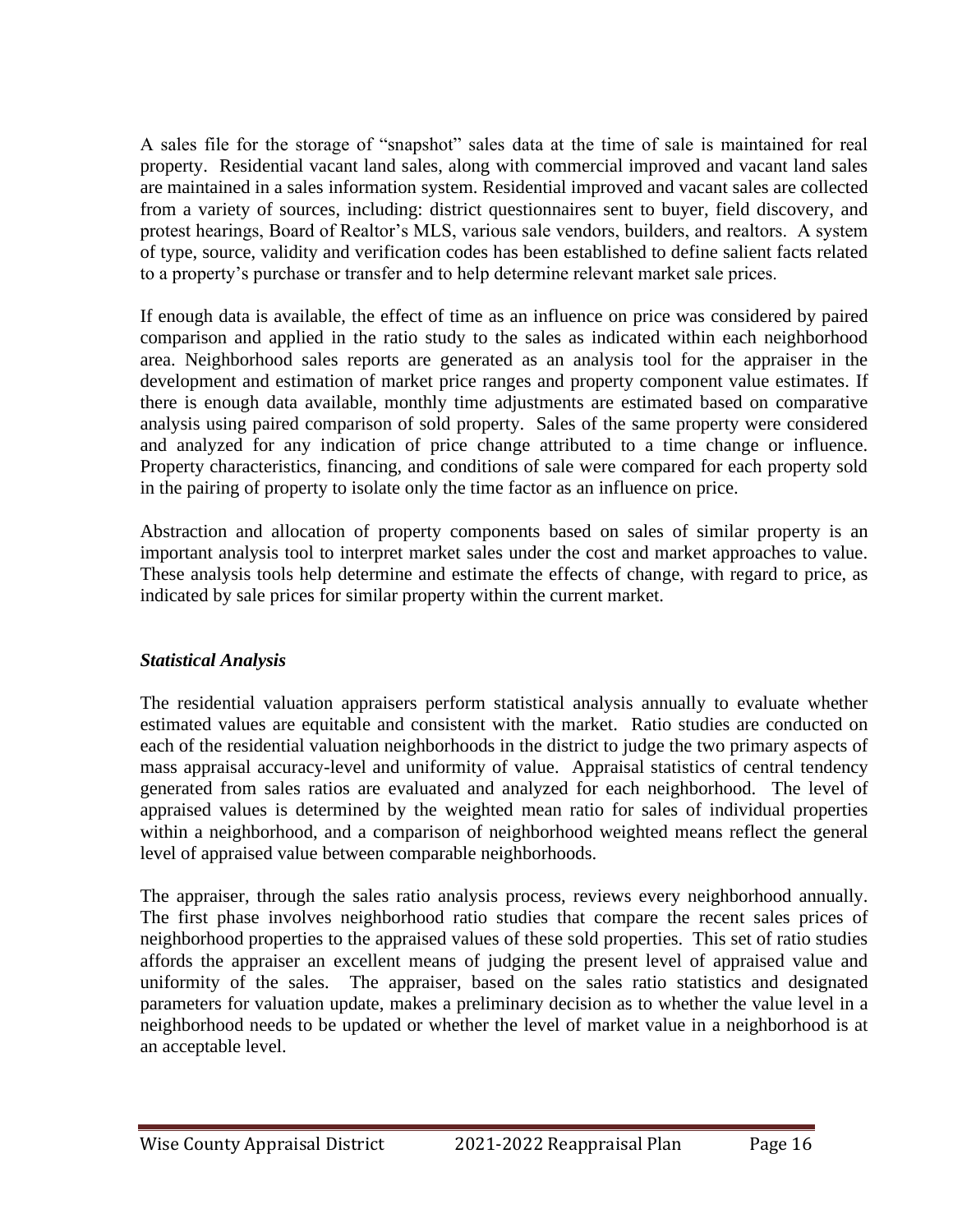#### *Market and Cost Reconciliation and Valuation*

Neighborhood analysis of market sales to achieve an acceptable sale ratio or level of appraisal is also the reconciliation of the market and cost approaches to valuation. Market factors are developed from appraisal statistics provided from market analyses and ratio studies and are used to ensure that estimated values are consistent with the market and to reconcile cost indicators. The district's primary approach to the valuation of residential properties uses a hybrid cost-sales comparison approach. This type of approach accounts for neighborhood market influences not particularly specified in a purely cost model.

The following equation denotes the hybrid model used:

$$
MV = MA (RCN - AD) + LV
$$

In the hybrid cost-sales comparison approach used by the district, the estimated market value (MV) of the property equals the land value (LN) plus the market adjustment factor (MA) applied to the replacement cost new of property improvements (RCN) less accrued depreciation (AD). As the cost approach separately estimates both land and building contributory values and uses depreciated replacement costs, which reflect only the supply side of the market, it is expected that adjustments to the cost values may be needed to bring the level of appraisal to an acceptable standard as indicated by market sales. Thus, demand side economic factors and influences may be observed and considered. These market, or location adjustments, may be abstracted and applied uniformly within neighborhoods to account for locational variances between market areas or across a jurisdiction. Whereas, in accordance with the Market Approach, the estimated market value (MV) of the property equals the basic unit of property, under comparison, times the market price range per unit for sales of comparable property. For residential property, the unit of comparison is typically the price per square foot of living area or the price indicated for the improvement contribution. This analysis for the hybrid model is based on both the cost and market approaches as a correlation of indications of property valuation. A significant unknown for these two indicators of value is determined to be the rate of change for the improvement contribution to total property value. The measure of change for this property component can best be reflected and based in the annualized accrued depreciation rate. This cost related factor is most appropriately measured by sales of similar property. The market approach, when improvements are abstracted from the sale price, indicates the depreciated value of the improvement component, in effect, measuring changes in accrued depreciation, a cost factor. The level of improvement contribution to the property is measured by abstraction of comparable market sales, which is the property sale price less land value. The primary unknown for the cost approach is to accurately measure accrued depreciation affecting the amount of loss attributed to the improvements as age increases and condition changes. This evaluation of cost results in the depreciated value of the improvement component based on age and condition.

The evaluation of this market and cost information is the basis of reconciliation and indication of property valuation under this hybrid model.

When the appraiser reviews a neighborhood, the appraiser reviews and evaluates a ratio study that compares recent sales prices of properties, appropriately adjusted for the effects of time,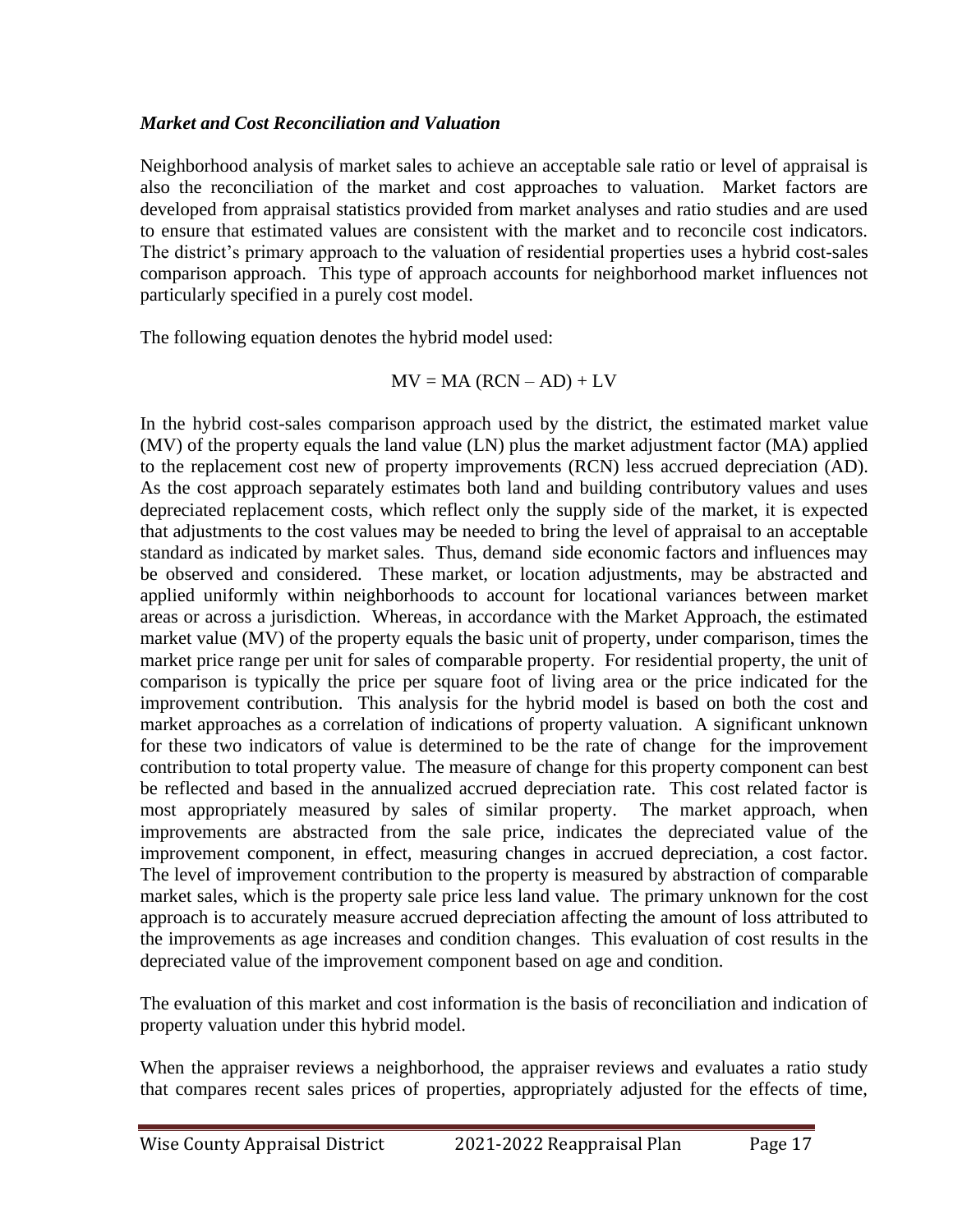within a delineated neighborhood, with the value of the properties' based on the estimated depreciated replacement cost of improvements plus land value. The calculated ratio derived from the sum of the sold properties' estimated value divided by the sum of the time adjusted sales prices indicates the neighborhood level of appraisal based on sold properties. This ratio is compared to the acceptable appraisal ratio, 95% to 105%, to determine the level of appraisal for each neighborhood. If the level of appraisal for the neighborhood is outside the acceptable range of ratios, adjustment to the neighborhood is made.

If the reappraisal of the neighborhood is indicated, the appraiser analyzes available market sales, appropriately adjusted for the apparent effects of time, by market abstraction of property components. This abstraction of property components allows the appraiser to focus on the rate of change for the improvement contribution to the property by providing a basis for calculating accrued depreciation attributed to the improvement component. This impact on value is the most significant factor affecting property value and the most important unknown to determine by market analysis. Abstraction of the improvement component from the adjusted sale price for a property indicates the effect of overall market suggested influences and factors on the price of improvements that were a part of this property, recently sold. Comparing this indicated price or value allocation for the improvement with the estimated replacement cost new of the improvement indicates any loss in value due to accrued forms of physical functional, or economic obsolescence. This is a market driven measure of accrued depreciation and results in a true and relevant measure of improvement marketability, particularly when based on multiple sales that indicate the trending of this rate of change over certain classes of improvements within certain neighborhoods. Based on this market analysis, the appraiser estimates the annual rate of depreciation for given improvement descriptions considering age and observed condition. Once estimated, the appraiser recalculates the improvement value of all property within the sale sample to consider and review the effects on the neighborhood sale ration. After an acceptable level of appraisal is achieved within the sale sample, the entire neighborhood of property is recalculated utilizing the indicated deprecation rates taken from market sales. This depreciation factor is the basis for trending all improvement values and when combined with any other site improvement and land value, brings the estimated property value through the cost approach closer to actual market prices as evidenced by recent sale prices available within a given neighborhood. Based on analysis of recent sales located within a given neighborhood, estimated property values will reflect the market influences and conditions only for the specified neighborhood, thus producing more representative and supportable values.

The estimated property values calculated for each update neighborhood are based on market indicated factors applied uniformly to all properties within a neighborhood. With all the markettrend factors applied, a final ratio study is generated that compares recent sale prices with the proposed appraised values for these sold properties. From this set of ratio studies, the appraiser judges the appraisal level and uniformity in both update and non-update neighborhoods and verifies appraised values against overall trends as exhibited by the local market, and finally, for the school district as a whole.

### **TREATMENT OF RESIDENCE HOMESTEADS**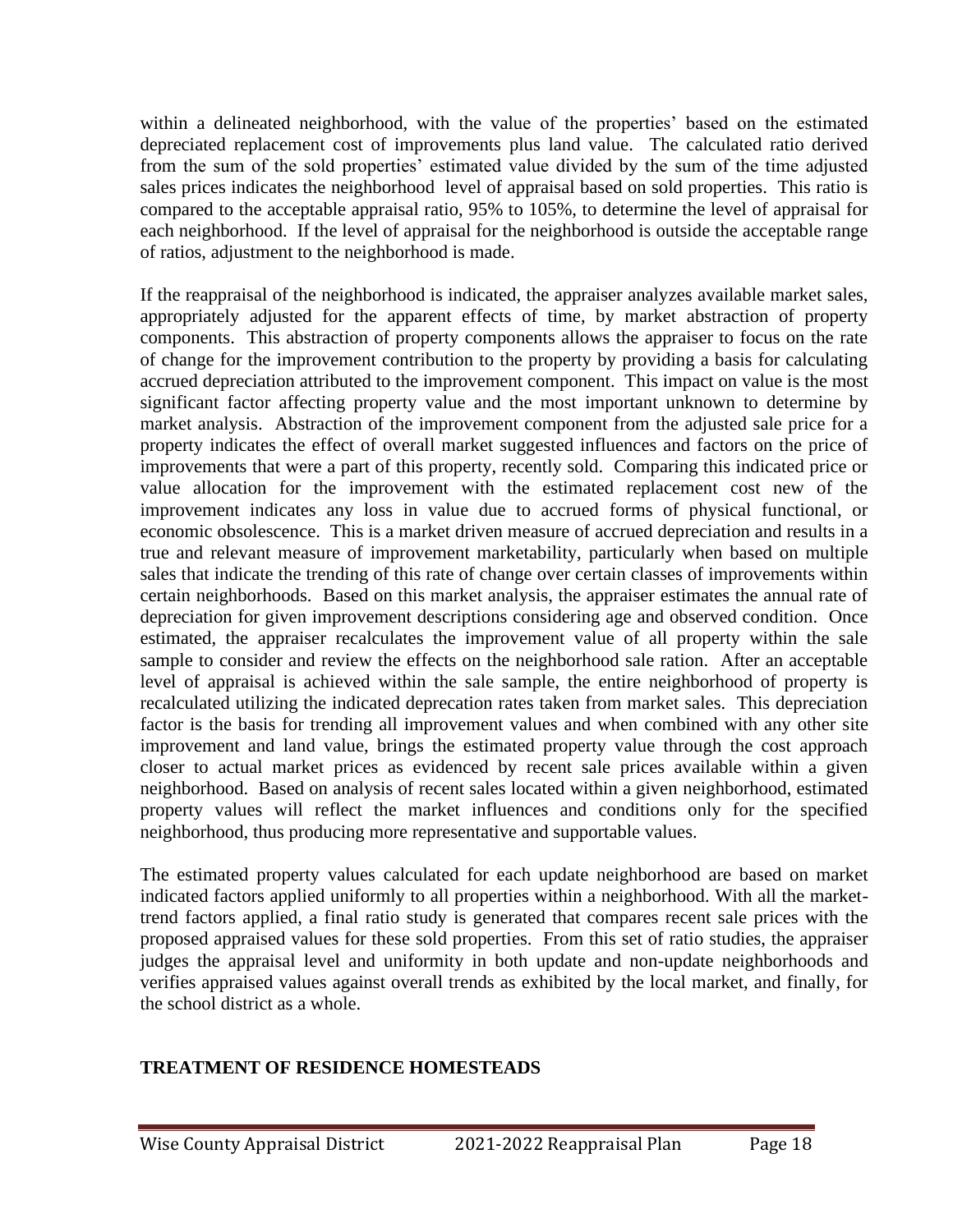Beginning in 1998, the State of Texas implemented a constitutional classification scheme concerning the appraisal of residential property that receives a residence homestead exemption. Under that law, beginning in the second year a property receives a homestead exemption; increases in the assessed value of that property are "capped". The value for tax purposes (assessed value) of a qualified residence homestead will be the LESSER of

- the Market value: or
- the preceding year's appraised value PLUS 10 percent for each year since the property was re-appraised; PLUS the value of any improvements added since the last re-appraisal.

Assessed values of capped properties must be recomputed annually. If a capped property sells, the cap automatically expires as of January  $1<sup>st</sup>$  of the year following sale of the property and the property is appraised at its market value. An analogous provision applies to new homes. While a developer owns them, unoccupied residences may be partially complete and appraised as part of an inventory. This valuation is estimated using the district's land value and the percentage of completion for the improvement contribution that usually is similar to the developer's construction costs as a basis of completion on the valuation date. However, in the year following changes in completion, occupancy, or sale, they are appraised at market value.

Beginning in 2010, Texas Property Tax Code Section 23.01 c was amended to require that the market value of a residence homestead be determined solely on the basis of the current use of the property regardless of its highest and best use.

# **INDIVIDUAL VALUE REVIEW PROCEDURES**

# *Field Review*

The appraiser identifies individual properties in critical need of field review through sales ratio analysis. Sold properties are field reviewed on a monthly and periodic basis to check for accuracy of data characteristics.

As the district's parcel county has increased through new home construction, and the homes constructed in the boom years of the late 70's and early 80's experience remodeling, the appraisers are required to perform the field activity associated with transitioning and high demand neighborhoods. Increased sales activity has also resulted in a more substantial field effort on the part of the appraisers to review and resolve sales outliers. Additionally, the appraiser frequently field reviews subjective data items such as quality of construction, condition, and physical, functional and economic obsolescence, factors contributing significantly to the market value of the property. After preliminary estimates of value have been determined in targeted areas, the appraiser takes valuation documents to the field to test the computer-assisted values against his own appraisal judgment. During this review, the appraiser is able to physically inspect both sold properties and unsold properties for comparability and consistency of values.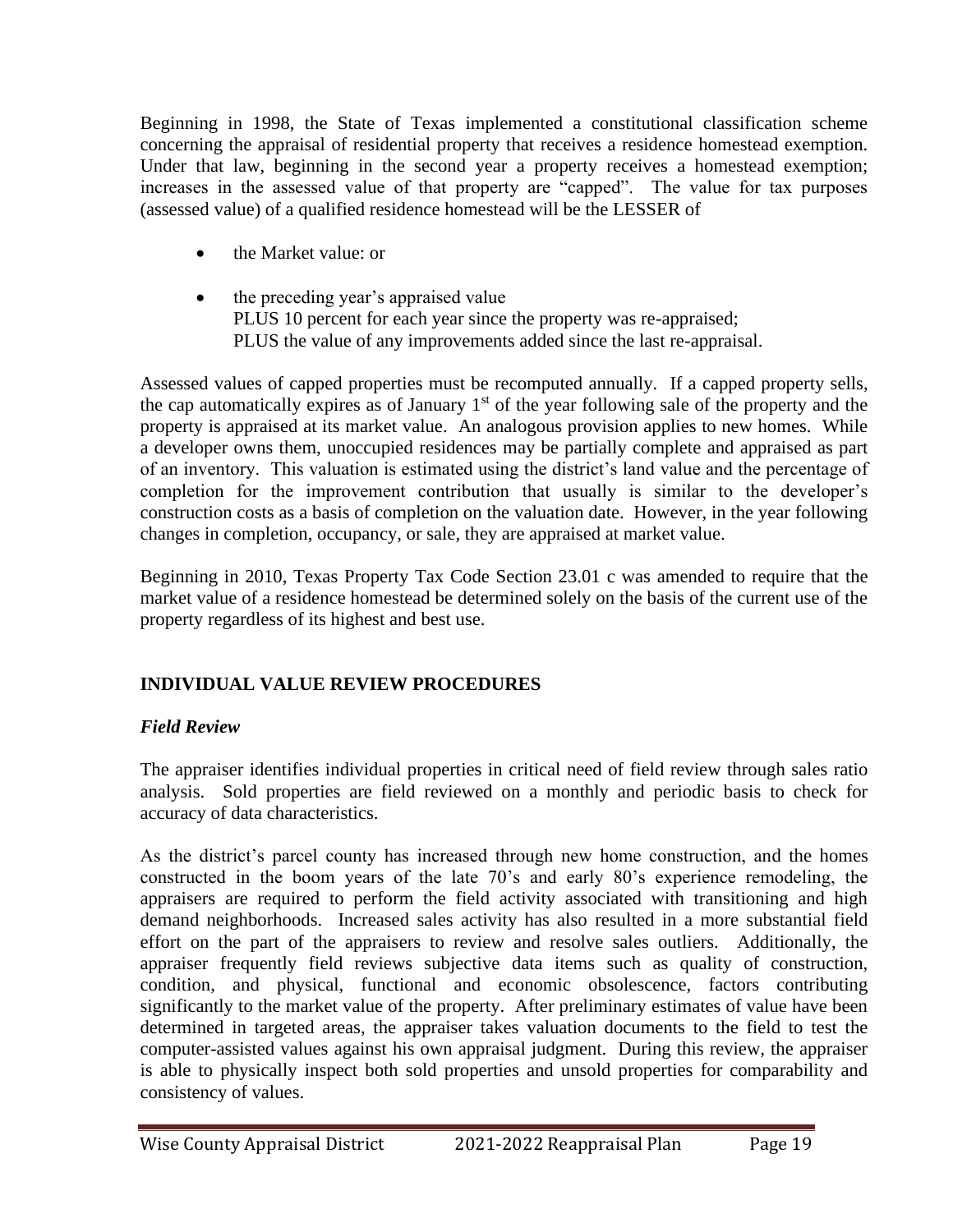### *Office Review*

Once field review is completed, the appraiser conducts a routine valuation review of all properties as outlined in the discussion of ratio studies and market analysis. Valuation reports comparing previous values against proposed and final values are generated for all residential improved and vacant properties. The percentage of value difference are noted for each property within a delineated neighborhood allowing the appraiser to identify, research and resolve value anomalies before final appraised values are released. Previous values resulting from a hearing protest are individually reviewed to determine if the value remains appropriate for the current year.

Once the appraiser is satisfied with the level and uniformity of value for each neighborhood within his area of responsibility, the estimates of value go to noticing.

#### **PERFORMANCE TESTS**

#### *Sales Ratio Studies*

The primary analytical tool used by the appraisers to measure and improve performance is the ratio study. The district ensures that the appraised values that it produces meet the standards of accuracy in several ways. Overall sales ratios are generated for each neighborhood to allow the appraiser to review general market trends within their area of responsibility, and provide an indication of market appreciation over a specified period of time. The PC-based ratio studies are designed to emulate the findings of the state comptroller's biennial property value study for category "A" property

#### *Management Review Process*

Once the proposed value estimates are finalized, the appraiser reviews the sales ratios by neighborhood and presents pertinent valuation data, such as weighted sales ratio and pricing trends, to the appraisal supervisors and the Chief Appraiser for final review and approval. This review includes comparison of level of value between related neighborhoods within and across jurisdiction lines. The primary objective of this review is to ensure that the proposed values have met preset appraisal guidelines appropriate for the tax year in question.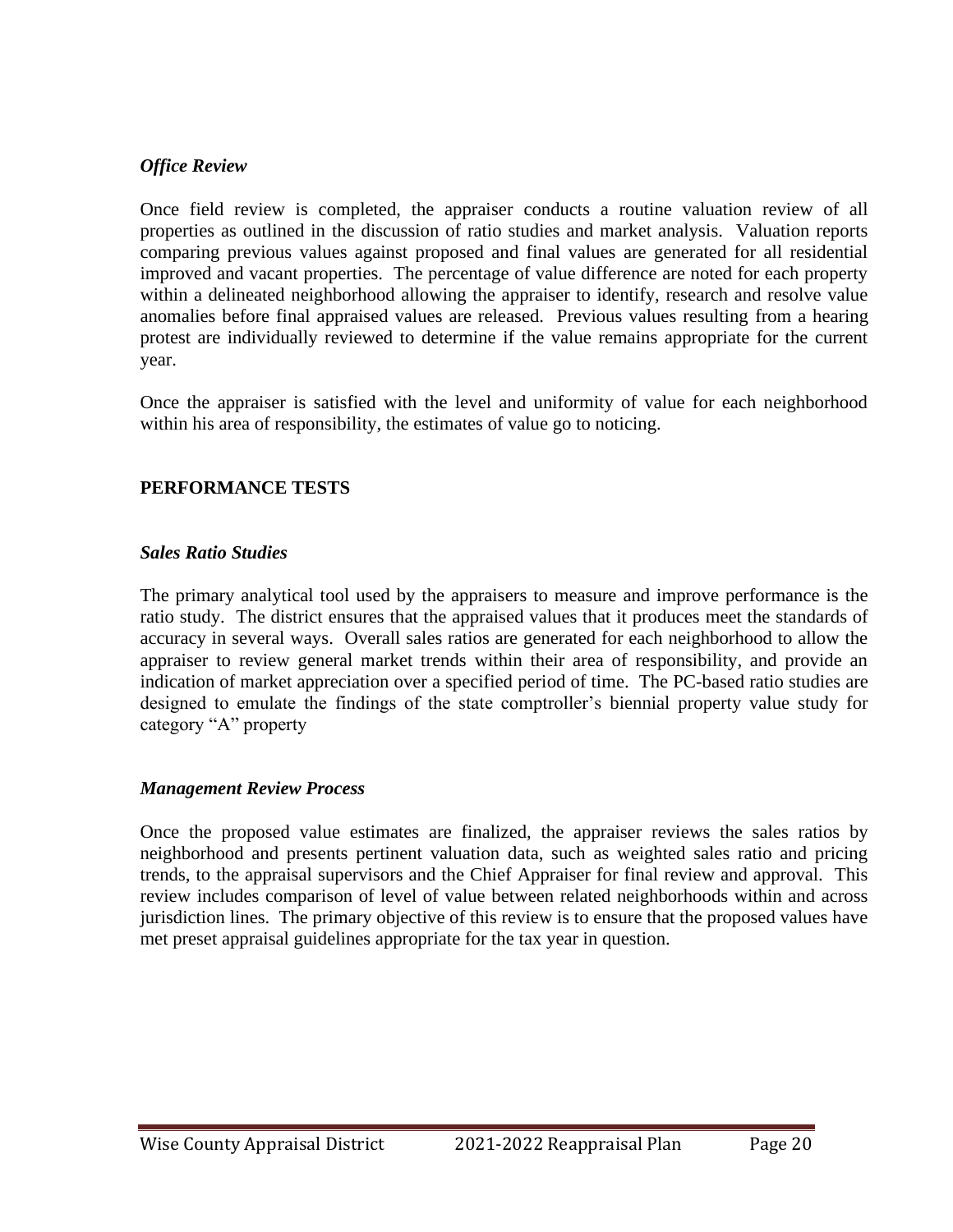# **Commercial And Industrial Property Valuation Process**

\_\_\_\_\_\_\_\_\_\_\_\_\_\_\_\_\_\_\_\_\_\_\_\_\_\_\_\_\_\_\_\_\_\_\_\_\_\_\_\_\_\_\_\_\_\_\_\_\_\_\_\_\_\_\_\_\_\_\_\_\_\_\_\_\_\_\_\_\_\_\_\_\_\_\_\_\_\_

#### **INTRODUCTION**

#### *Appraisal Responsibility*

This mass appraisal assignment includes all of the commercially described real property which falls within the responsibility of the commercial valuation appraisers of the Wise County Appraisal District and located within the boundaries of this taxing jurisdiction. Commercial appraisers appraise the fee simple interest of properties according to statute and court decisions. However, the effect of easements, restrictions, encumbrances, leases, contracts or special assessments are considered on an individual basis, as is the appraisement of any non-exempt taxable fractional interest in real property (i.e. certain multi-family housing projects). Fractional interests or partial holdings of real property are appraised in fee simple for the whole property and divided programmatically based on their prorated interest.

#### *Appraisal Resources*

**Personnel** – The improved real property appraisal responsibilities are categorized according to major property types of multi-family or apartment, office, retail, warehouse and special use (i.e. hotels, hospitals and, nursing homes). One (1) appraiser is assigned to improved commercial property types and the industrial properties are contracted out.

**Data –** The data used by the commercial appraisers includes verified sales of vacant land and improved properties and the pertinent data obtained from each (sales price levels, capitalization rates, income multipliers, equity dividend rates, marketing period, etc.). Other data used by the appraisers includes actual income and expense data (typically obtained through the hearings process), actual contract rental data, leasing information (commissions, tenant finish, length of terms, etc.), and actual construction cost data. In addition to the actual data obtained from specific properties, market data publications are also reviewed to provide additional support for market trends.

#### **PRELIMINARY ANALYSIS**

#### *Market Study*

Market studies are utilized to test new or existing procedures or valuation modifications in a limited sample of properties located in the district and are also considered and become the basis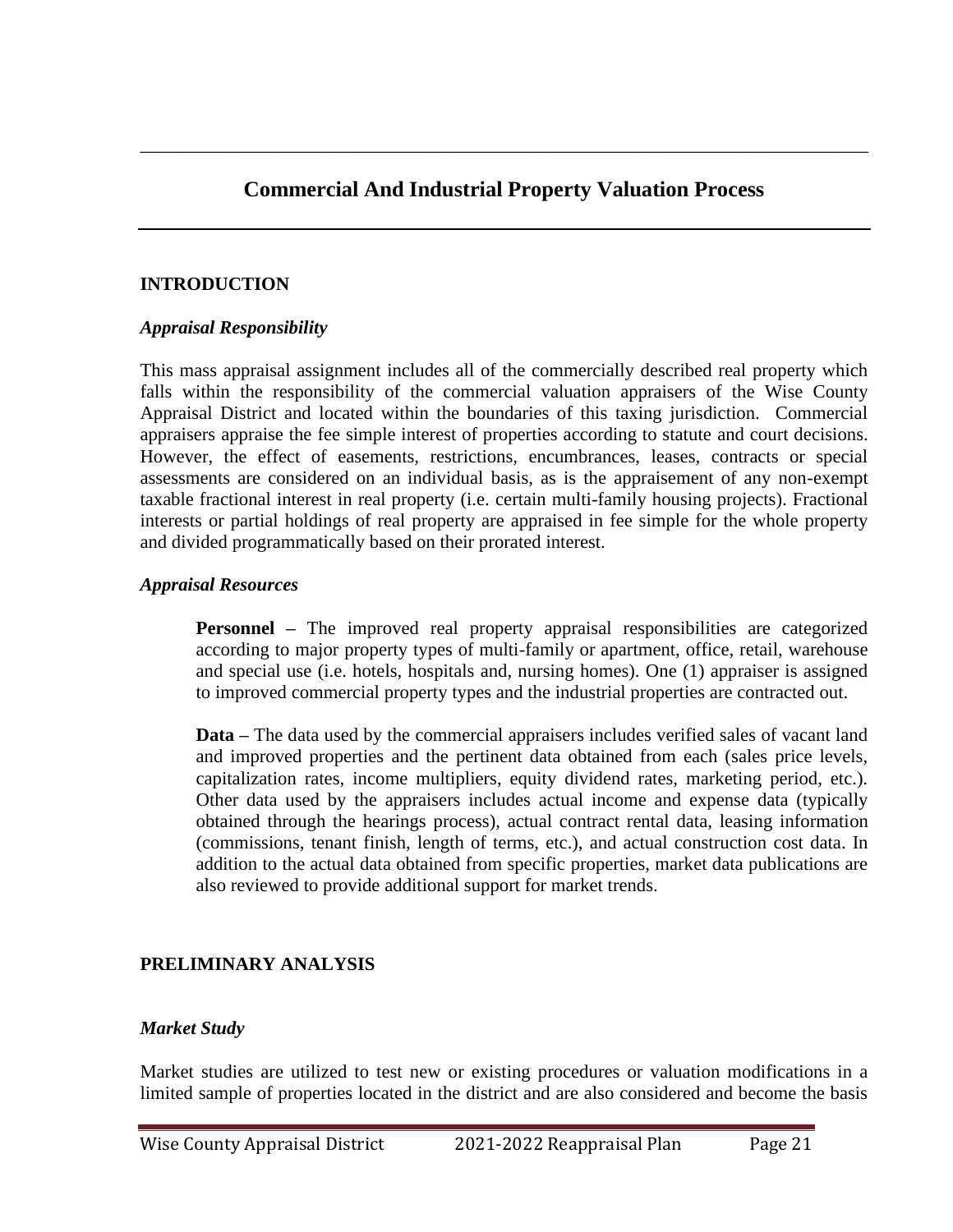of updating whenever substantial changes in valuation are made. These studies target certain types of improved property to evaluate current market prices for rents and for sales of commercial and industrial real property. These comparable sale studies and ratio studies reveal whether the valuation system is producing accurate and reliable value estimates or whether procedural and economic modifications are required. The appraiser implements this methodology when developing cost approach, market approach, and income approach models.

Wise CAD coordinates its discovery and valuation activities with adjoining appraisal districts. Numerous field trips, interviews and data exchanges with adjacent appraisal districts have been conducted to ensure compliance with state statutes. In addition, Wise CAD administration and personnel interact with other assessment officials through professional trade organizations including the Texas Association of Appraisal Districts and the Texas Association of Assessing Officers. District staff strive to maintain appraisal skills and professionalism by continuing education I the form of courses that are offered by several professional associations such as Texas Association of Assessing Officers (TAAO), Texas Association of Appraisal Districts (TAAD) and Texas Department of Licensing and Regulation (TDLR) courses.

# **VALUATION APPROACH**

## *Land Value*

Commercial land is analyzed annually to compare appraised values with recent sales of land in the market area. If appraised values differ from sales prices being paid, adjustments are made to all land in that region. Generally, commercial property is appraised on a price per square foot basis factors are placed on individual properties based on corner influence, depth of site, shape of site, easements across site, and other factors that may influence value. The land is valued as though vacant at the highest and best use.

### *Area Analysis*

Area data on regional economic forces such as demographic patterns, regional location factors, employment and income patterns, general trends in real property prices and rents, interest rate

Trends, availability of vacant land, and construction trends and costs are collected from private vendors and public sources.

### *Neighborhood Analysis*

The neighborhood and market areas are comprised of the land area and commercially classed properties located within the boundaries of this appraisal jurisdiction. These areas consist of a wide variety of property types including multiple-family residential, commercial and industrial. Neighborhood and area analysis involves the examination of how physical, economic, governmental and social forces and other influences may affect property values within subgroups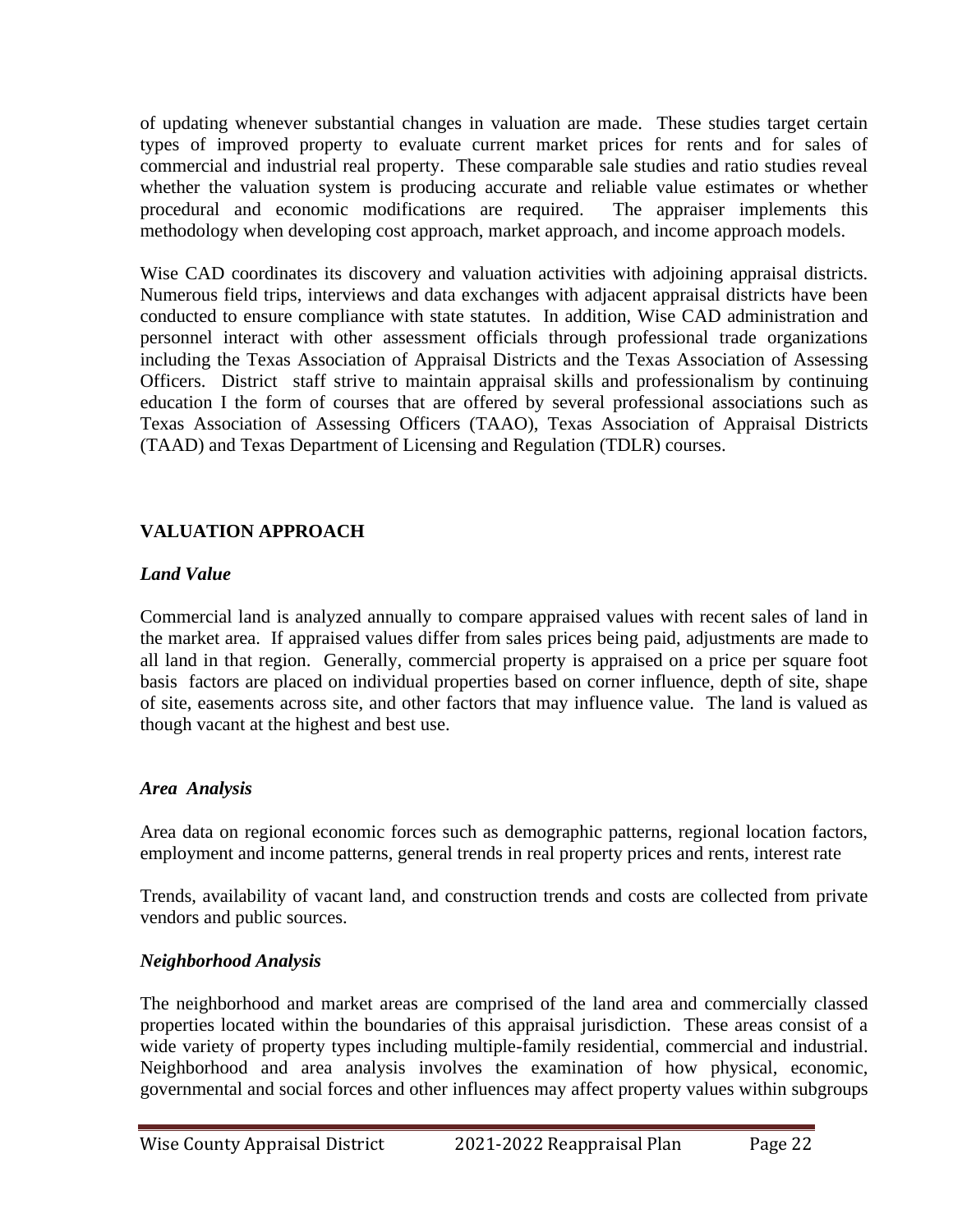of property locations. The effects of these forces are also used to identify, classify and organize comparable properties into smaller, manageable subsets of the universe of properties known as neighborhoods. In the mass appraisal commercial and industrial properties these subsets of a universe of properties are generally referred to as market areas, neighborhoods, or economic areas.

Economic areas are defined by each of the improved property use types (apartment, office, retail, warehouse and special use) based upon an analysis of similar economic or market forces. These include but are not limited to similarities of rental rates, classification of projects (known a building class by area commercial market experts), date of construction, overall market activity or other pertinent influences. Economic area identification and delineation by each major property use type is the benchmark of the commercial valuation system. All income model valuation (income approach to value estimates) is economic area specific. Economic areas are periodically reviewed to determine if re-delineation is required. The geographic boundaries as well as income, occupancy and expense levels and capitalization rates by age within each economic area for all commercial use types and its corresponding income model have been estimated for these properties.

## *Highest and Best Use Analysis*

The highest and best use is the most reasonable and probable use that generates the highest net to land and present value of the real estate as of the date of valuation. The highest and best use of any given property must be physically possible, legally permissible, financially feasible, and maximally productive. For improved properties, highest and best use is evaluated as improved and as if the site were still vacant. This perspective assists in determining if the existing improvements have a transitional use, interim use, nonconforming use, multiple uses, speculative use, is excess land or a different optimum use if the site were vacant.

For vacant tracts of land within this jurisdiction, the highest and best use is considered speculative based on the surrounding land uses. Improved properties reflect a wide variety of highest and best uses which include, but are not limited to: office, retail, apartment, warehouse, light industrial, special purpose, or interim uses. In many instances, the property's current use is the same as its highest and best use. This analysis insures that an accurate estimate of market value (sometimes referred to as value in exchange) is derived.

On the other hand, value in use represents the value of a property to a specific user for a specific purpose. This perspective for value may be significantly different than market value, which approximates market price under the following assumption: (i) no coercion of undue influence over the buyer or seller in an attempt to force the purchase or sale, (ii) well-informed buyers and sellers acting in their own best interest, (iii) a reasonable time for the transaction to take place, and (iv) payment in cash or its equivalent.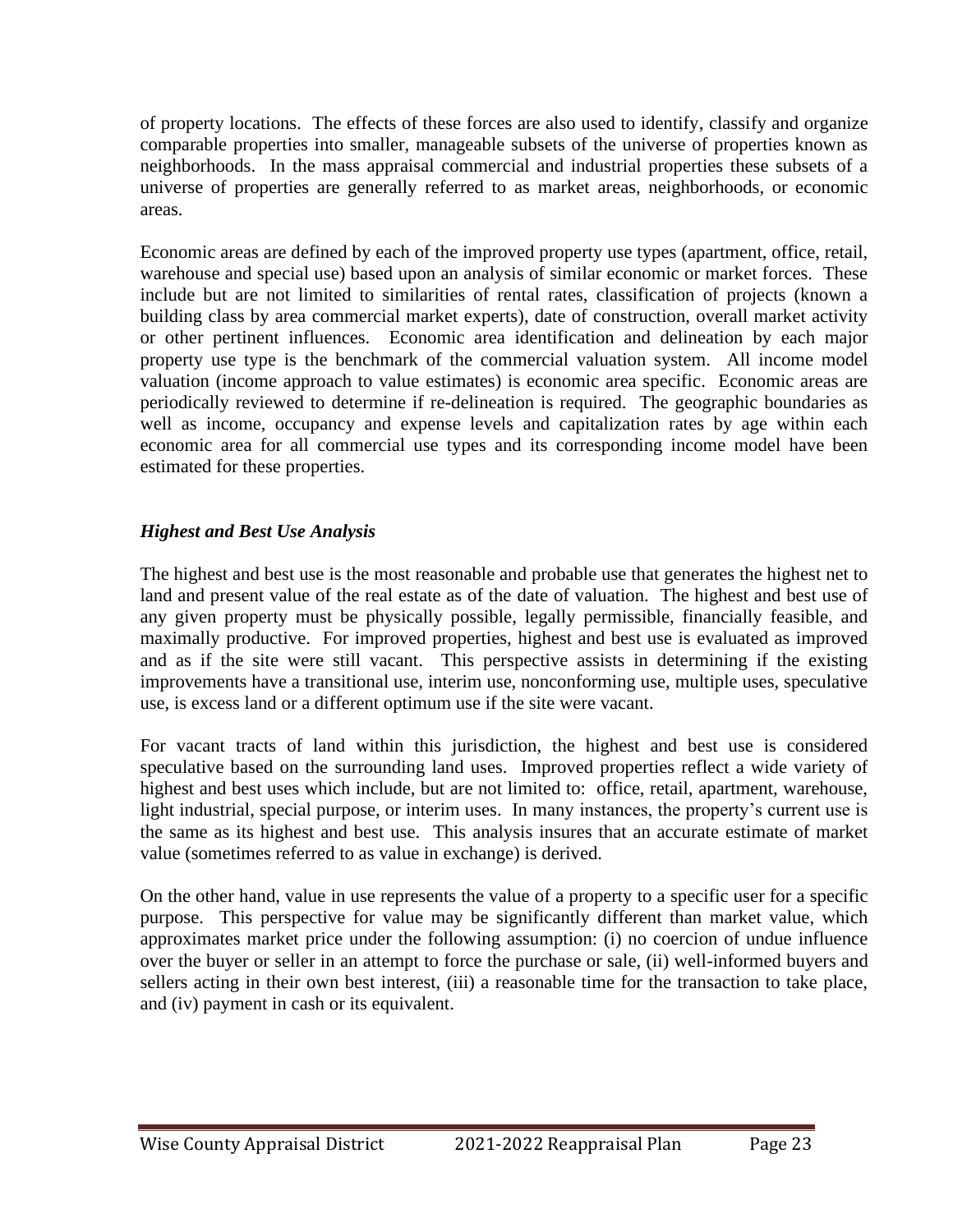### *Market Analysis*

A market analysis relates directly to examining market forces affecting supply and demand. The study involves the relationships between social, economic, environmental, governmental, and site conditions. Current market activity including sales of commercial properties, new construction, new leases, lease rates, absorption rates, vacancies, allowable expenses (inclusive of replacement reserves), expense ratio trends, capitalization rate studies are analyzed to determine market ranges in price, operating costs and investment return expectations.

# **DATA COLLECTION / VALIDATION**

#### *Data Collection Manuals*

Data collection and documentation for Commercial/Industrial property is continually updated, providing a uniform system of itemizing the multitude of components comprising improved properties. All properties located in Wise CAD's inventory are coded according to a specific classification system and the approaches to value are structured and calibrated based on this coding system.

Annually, after the sales of property have been researched, verified, keyed into the database, and quality control has been completed, the sales data is summarized and produced into list form. The confirmed sales reports, known as the Commercial improved and Vacant Land sales listings categorize the sales by property and use type, and sort the data by location and chronological order. Many of these sales are available to the public for use during protest hearings, and are also used by the Wise CAD appraisers during the hearings process.

### *Sources of Data*

In terms of commercial sales data, Wise CAD receives a copy of the deeds recorded in Wise County and adjoining counties that convey commercially classed properties. These deeds involving a change in commercial ownership are entered into the sales information system and researched in an attempt to obtain the pertinent sale information. Other sources of sales data include the protest hearings process and local, regional and national real estate and financial publications.

For those properties involved in a transfer of commercial ownership, a sale file is produced which begins the research and verification process. The initial step in sales verification involves a computer-generated questionnaire, which is mailed to both parties in the transaction (Grantor and Grantee). If a questionnaire is answered and returned, the documented responses are recorded into the computerized sales database system. If no information is provided, verification of many transactions is then attempted via phone calls to parties thought to be knowledgeable of the specifics of the sale. Other sources contacted are the brokers involved in the sale, property managers or commercial vendors. In other instances, sales verification is obtained from local appraisers or others that may have the desired information. Finally, closing statements are often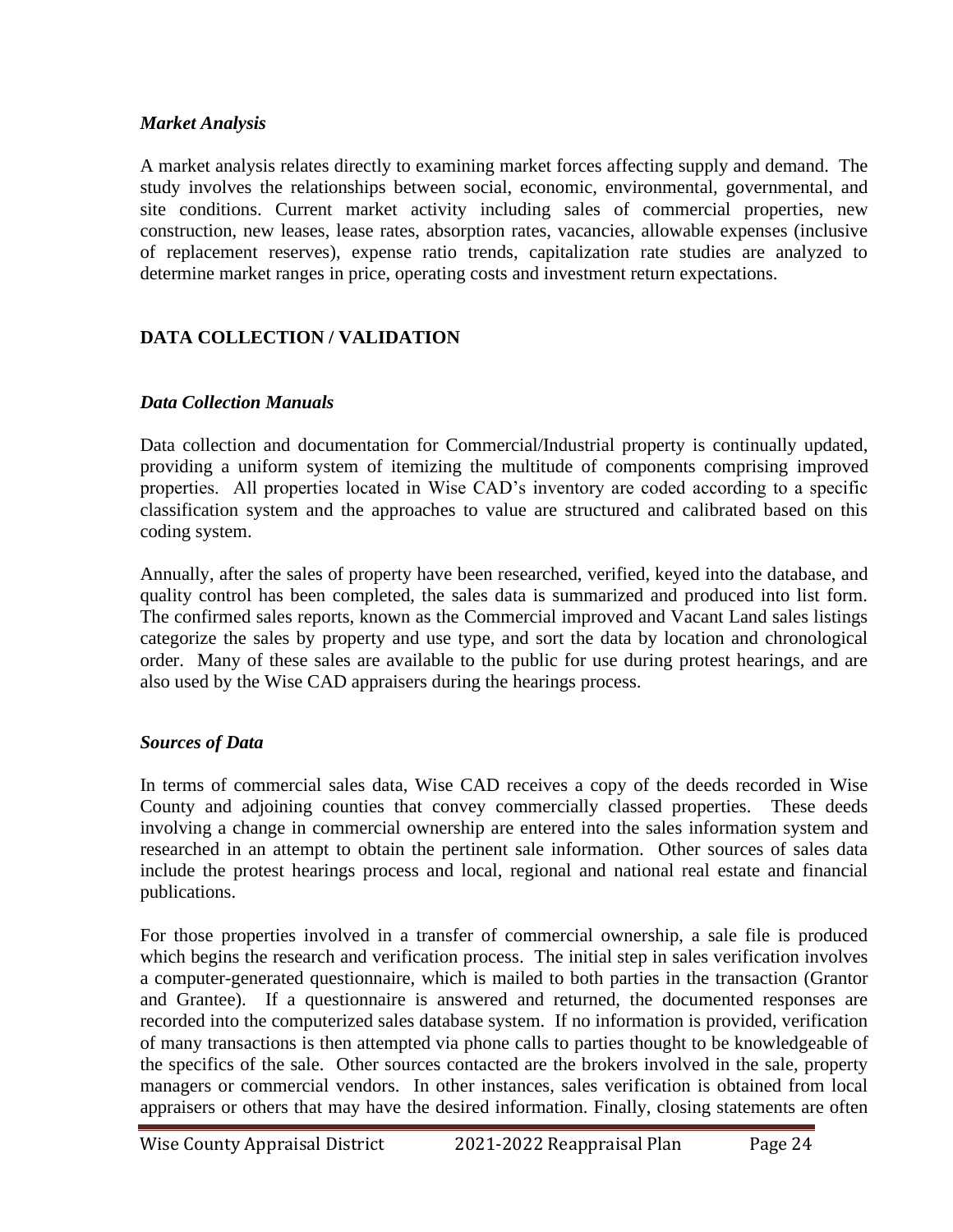provided during the hearings process. The actual closing statement is the most reliable and preferred method of sales verification.

# **VALUATION ANALYSIS**

Model calibration involves the process of periodically adjusting the mass appraisal formula, tables and schedules to reflect current local market conditions. Once the models have undergone the specification process, adjustments can be made to reflect new construction procedures, materials and/or costs, which can vary from year to year. The basic structure of a mass appraisal model can be valid over an extended period of time, with trending factors utilized for updating the data to the current market conditions. However, at some point, if the adjustment process becomes too involved, the model calibration technique can mandate new model specifications or a revised model structure.

## *Cost Schedules*

The cost approach to value is applied to improved real property utilizing the comparative unit method. This methodology involves the utilization of national cost data reporting services as well as actual cost information on local comparable properties whenever possible. Cost models are typically developed based on the Marshall Valuation Service which indicates estimated hard or direct costs of various improvement types.

Cost models include the derivation of replacement cost new (RCN) of all improvements represented within the district. These include comparative base rates, per unit adjustments and lump sum adjustments for variations in property description, design, and types of improvement construction. This approach and analysis also employs the sales comparison approach I the evaluation of soft or indirect costs of construction. Evaluating market sales of newly developed improved property is an important part of understanding total replacement cost of improvements. What total costs may be involved in the development of the property, as well as any portion of cost attributed to entrepreneurial profit can only be revealed by market analysis of pricing acceptance levels. In addition, market related land valuation for the underlying land value is important in understanding and analyzing improved sales for all development costs and for the abstraction of improvement costs for construction and development. Time and location modifiers are necessary to adjust cost data to reflect conditions in a specific market and changes in costs over a period of time. Because a national cost service is used as a basis for the cost models, location modifiers and estimates of soft cost factors are necessary to adjust these base costs specifically for various types of improvements located in Wise County. Thusly, local modifiers are additional cost factors applied to replacement cost estimated by the national cost service. Estimated replacement cost new will reflect all costs of construction and development for various improvements located in Wise CAD as of the date of appraisal.

Accrued deprecation is the sum of all forms of loss affecting the contributory value of the improvements. It is the measured loss against replacement cost new taken from all forms of physical deterioration, functional and economic obsolescence. Accrued depreciation is estimated and developed based on losses typical for each property type at that specific age. Depreciation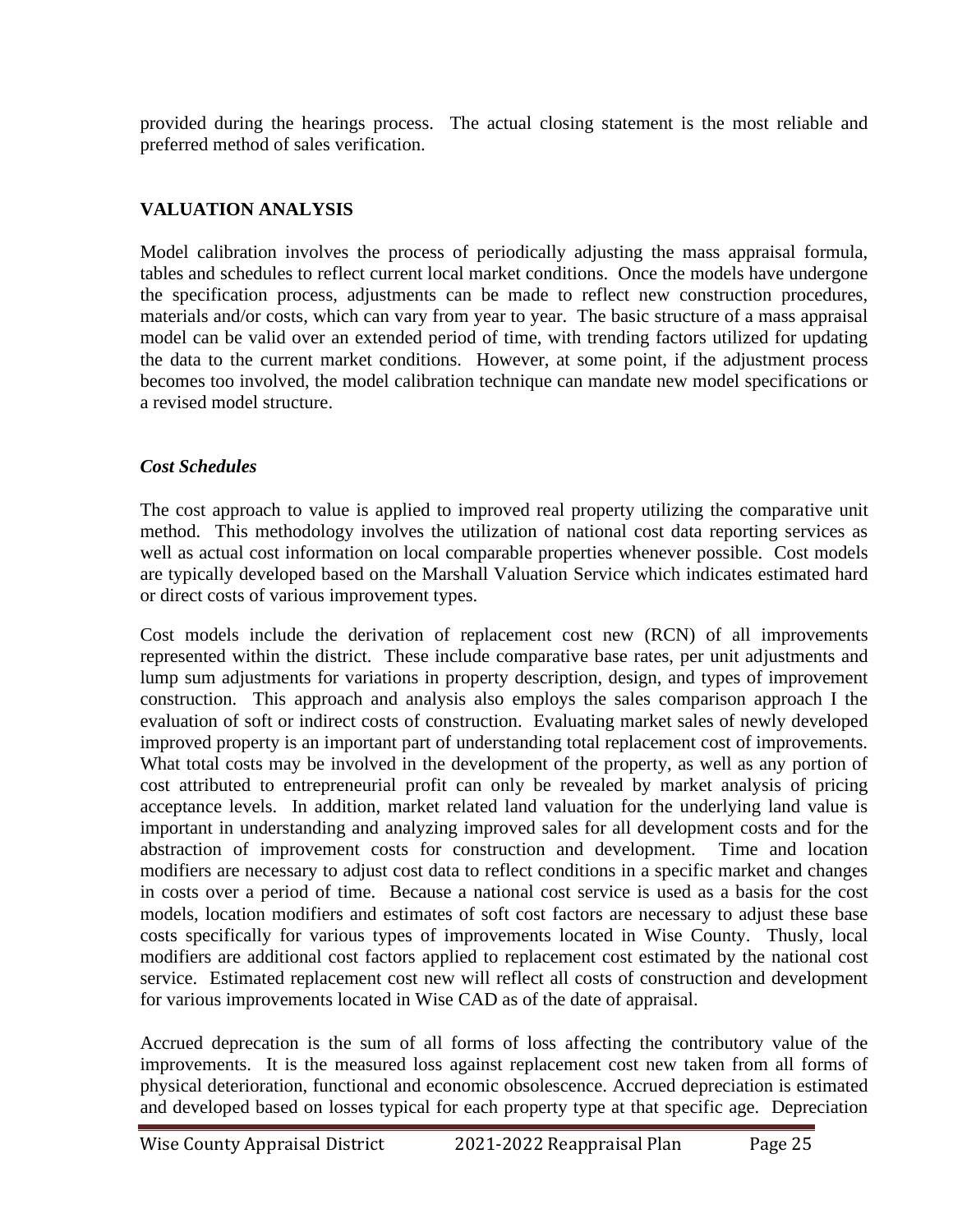estimates have been implemented for what is typical of each major class of commercial property by economic life categories. Estimates of accrued depreciation have been calculated for improvements with a range of variable years expected life based on observed condition considering actual age. These estimates are continually tested to ensure they are reflective of current market conditions. The actual and effective ages of improvements are noted in CAMA. Effective age estimates are based on the utility of the improvements relative to where the improvement lies on the scale of its total economic life and its competitive position in the marketplace. Effective age estimates are considered and reflected based on five levels or rankings of observed condition, given actual age.

Additional forms of depreciation such as external and/or functional obsolescence can be applied if observed. A depreciation calculation override can be used if the condition or effective age of a property varies from the norm by appropriately noting the physical condition and functional utility ratings on the property data characteristics. These adjustments are typically applied to a specific condition adequacy or deficiency, property type or location and can be developed via ratio studies or other market analyses.

The result of estimating accrued depreciation and deducting that from the estimated replacement cost new of improvements indicates the estimated contributory value of the improvements. Adding the estimated land value, as if vacant, to the contributory value of the improvements indicates a property value by the cost approach. Given relevant cost estimates and market related measures of accrued depreciation, the indicated value of the property by the cost approach becomes a very reliable valuation technique.

# *Income Models*

The income approach to value is applied to those real properties which are typically viewed by market participants as "income producing", and for which the income methodology is considered a leading value indicator. The first step in the income approach pertains to the estimation of market rent on a per unit basis. This is derived primarily from actual rent data furnished by property owners and from local market surveys conducted by the district and by information from area rent study reviews. This per unit rental rate multiplied by the number of units results in the estimate of potential gross rent.

A vacancy and collection loss allowance is the next item to consider in the income approach. The projected vacancy and collection loss allowance is established from actual data furnished by property owners and local market survey trends. This allowance accounts for periodic fluctuations in occupancy, both above and below an estimated stabilized level. This feature may also provide for a reasonable lease-up period for multi-tenant properties, where applicable. The market derived stabilized vacancy and collection loss allowance is subtracted from the potential gross rent estimate to yield an indication of estimated annual effective gross rent to the property.

Next, a secondary income or service income is considered and, if applicable, calculated as a percentage of stabilized effective gross rent. Secondary income represents parking income, escalations, reimbursements, and other miscellaneous income generated by the operations of real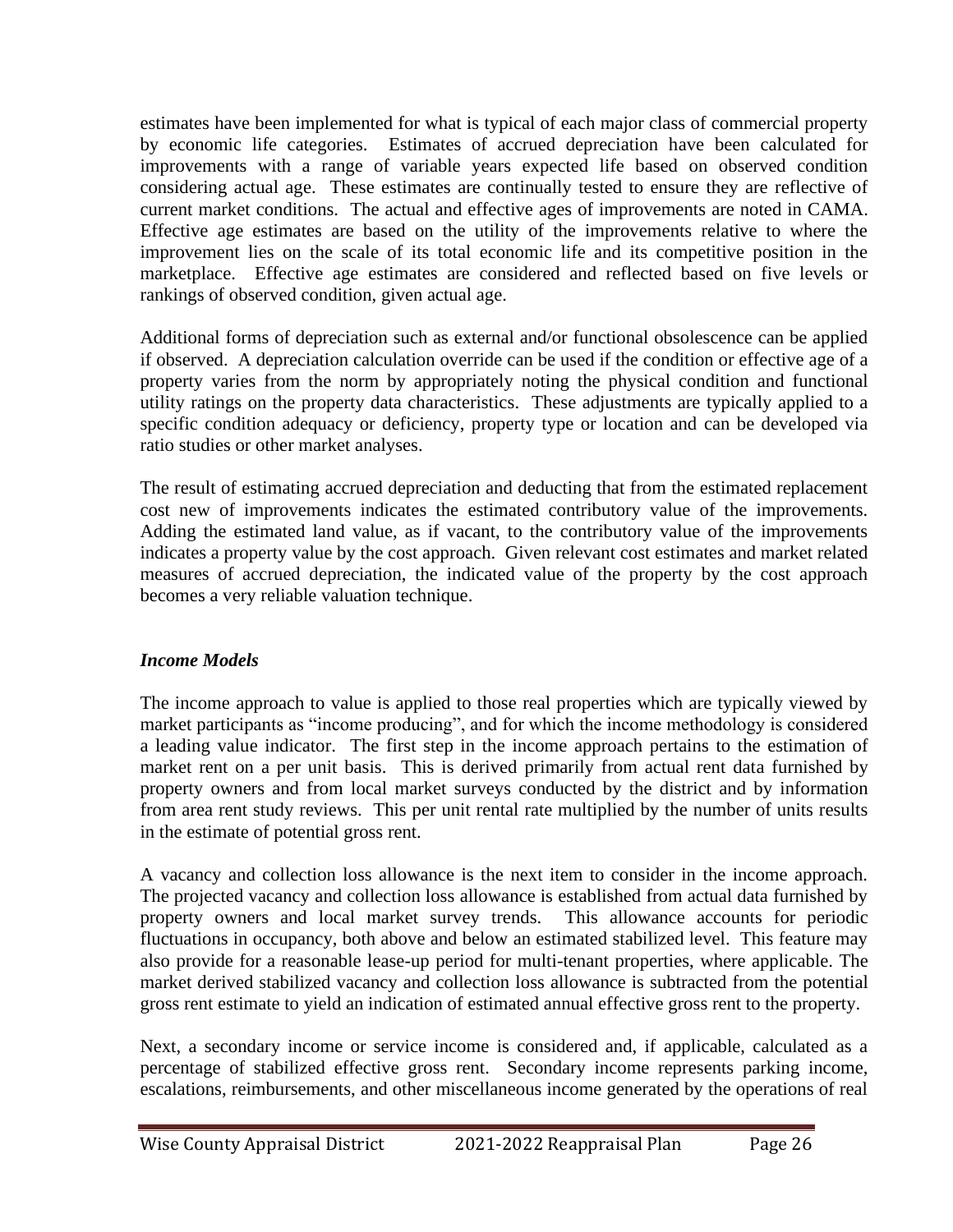property. The secondary income estimate is derived from actual data collected and available market information. The secondary income estimate is then added to effective gross rent to arrive at an effective gross income, when applicable.

Allowable expenses and expense ratio estimates are based on a study of the local market, with the assumption of prudent management. An allowance for non-recoverable expenses such as leasing costs and tenant improvements may be included in the expenses. A non-recoverable expense represents costs that the owner pays to lease rental space. Relevant expense ratios are developed for different types of commercial property based on use and market experience.

For instance, retail properties are most frequently leased on a triple-net basis, whereby the tenant is responsible for all operating expenses, such as ad valorem taxes, insurance, and common area and property maintenance. In comparison, a general office building is most often leased on a base year expense stop. This lease type stipulates that the owner is responsible for all expenses incurred during the first year of the lease. As a result, expense ratios are implemented and estimated based on observed market experience in operating various types of commercial property.

Another form of allowable expense is the replacement of short-lived items (such as roof or floor coverings, air conditioning or major mechanical equipment or appliances) requiring expenditures of lump sum costs. When these capital expenditures are analyzed for consistency and adjusted, they may be applied on an annualized basis as stabilized expenses. When performed according to local market practices by commercial property type, these expenses when annualized are known as replacement reserves. For some types of property, typical management does not reflect expensing reserves and is dependent on local and industry practices.

Subtracting the allowable expenses (inclusive of non-recoverable expenses and replacement reserves when applicable) from the annual effective gross income yields an estimate of annual net operating income to the property.

Return rates and income multipliers are used to convert operating income expectations into an estimate market value for the property under the income approach. These include income multipliers, overall capitalization rates, and discount rates. Each of these multipliers or return rates are considered and used in specific applications. Rates and multipliers may vary between property types, as well as by location, quality, condition, design, age, and other factors. Therefore, application of the various rates and multipliers must be based on a thorough analysis of the market for individual income property types and uses. These procedures are supported and documented based on analysis market sales for these property types.

Capitalization analysis is used in the income approach models to form an indication of value. This methodology involves the direct capitalization of net operating income as an indication of market value for a specific property. Capitalization rates applicable for direct capitalization method and yield rates for estimating terminal cap rates of discounted cash flow analysis are derived from the market. Sales of improved properties from which actual income and expense data are obtained provide a very good indication of property return expectations a specific market participant is requiring from an investment at a specific point in time. In addition, overall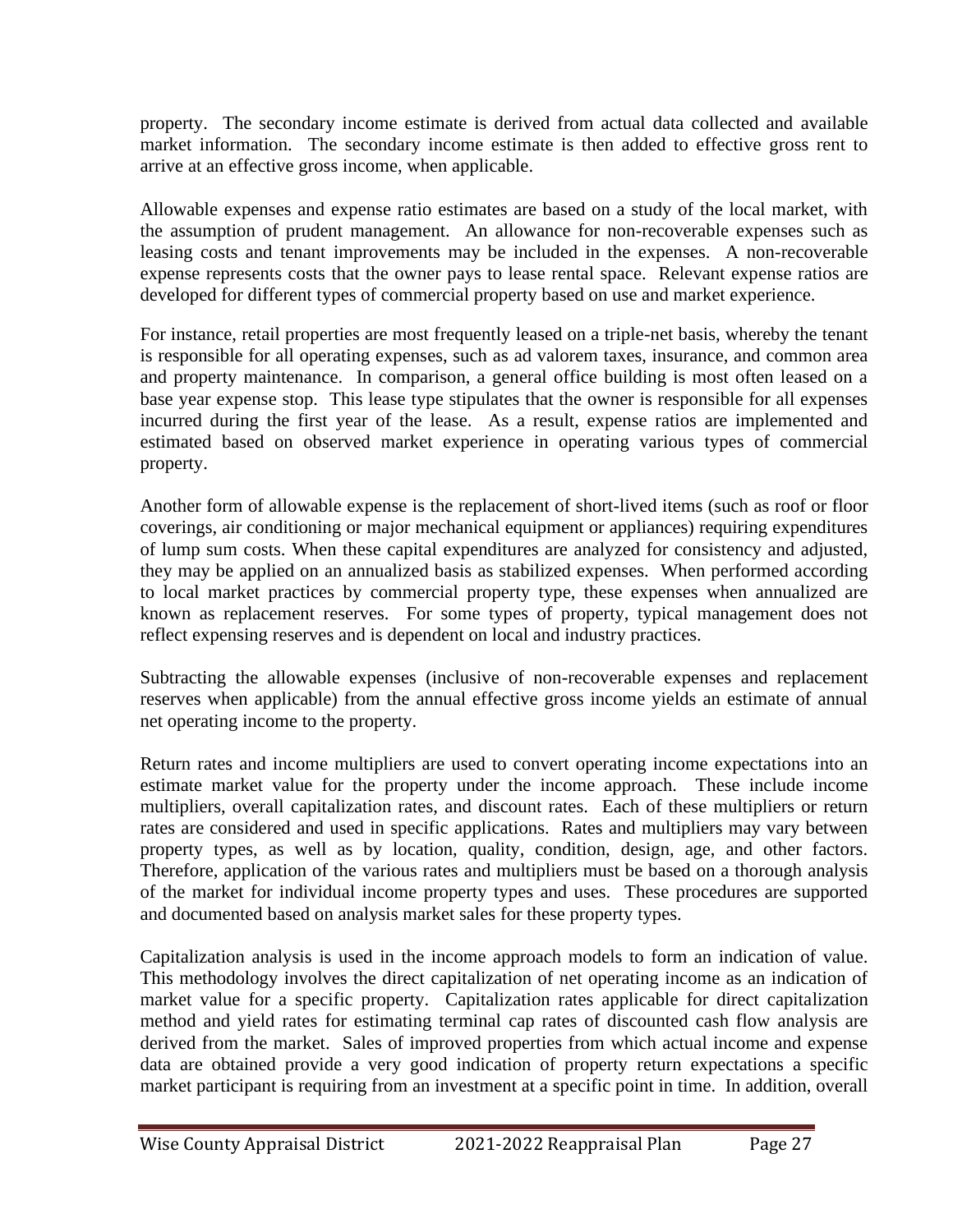capitalization rates can be derived from the summation method, band-of-investment, and debt coverage ratio or can be obtained from published sources for similar properties.

This method relates to satisfying estimated market return requirements of both the debt and equity positions in a real estate investment. This information is obtained from available sales of property, local lending sources, and from real estate financial publications.

Rent loss concessions are estimated for specific properties with vacancy problems. A rent loss concession accounts for the impact of lost rental income while the building is moving toward stabilized occupancy. The rent loss is calculated by multiplying the rental rate by the percent difference of the property's stabilized occupancy and its actual occupancy. Build out allowances (for first generation space or retrofit/second generation space a appropriate) and leasing expenses are added to the rent loss estimate. The total adjusted loss from these real property operations is discounted using an acceptable risk rate. The discounted value (inclusive of rent loss due to extraordinary vacancy, build out allowances and leasing commissions) becomes the rent loss concession and is deducted from the value indication of the property at stabilized occupancy. A variation of this technique allows a rent loss deduction to be estimated for every year that the property's actual occupancy is less than stabilized occupancy.

## *Sales Comparison (Market) Approach*

Although all three of the approaches to value are based on market data, the Sales Comparison Approach is most frequently referred to as the Market Approach. This approach is utilized not only for estimating land value but also in comparing sales of similarly improved properties to parcels on the appraisal roll. As previously discussed in the Data Collection/Validation section of this report, pertinent data from actual sales of properties, both vacant and improved, is pursued throughout the year in order to obtain relevant information, which can be used in all aspects of valuation. Sales of similarly improved properties can provide a basis for the depreciation schedules in the Cost Approach, rates and multipliers used in the Income Approach, and as a direct comparison in the Sales Comparison Approach. Improved sales are also used in ratio studies, which afford the appraiser an excellent means of judging the present level and uniformity of the appraised values.

# *Final Valuation Schedules*

Based on the market data analysis and review discussed previously in the cost, income and sales approaches, the cost and income models are calibrated and finalized. The calibration results are keyed to the schedules and models in the CAMA system for utilization on all commercial properties in the district. Market factors reflected within the cost and income approaches are evaluated and confirmed based on market sales of commercial and industrial properties. The appraisers review the cost, income, and sales comparison approaches to value for each of the types of properties with available sales information.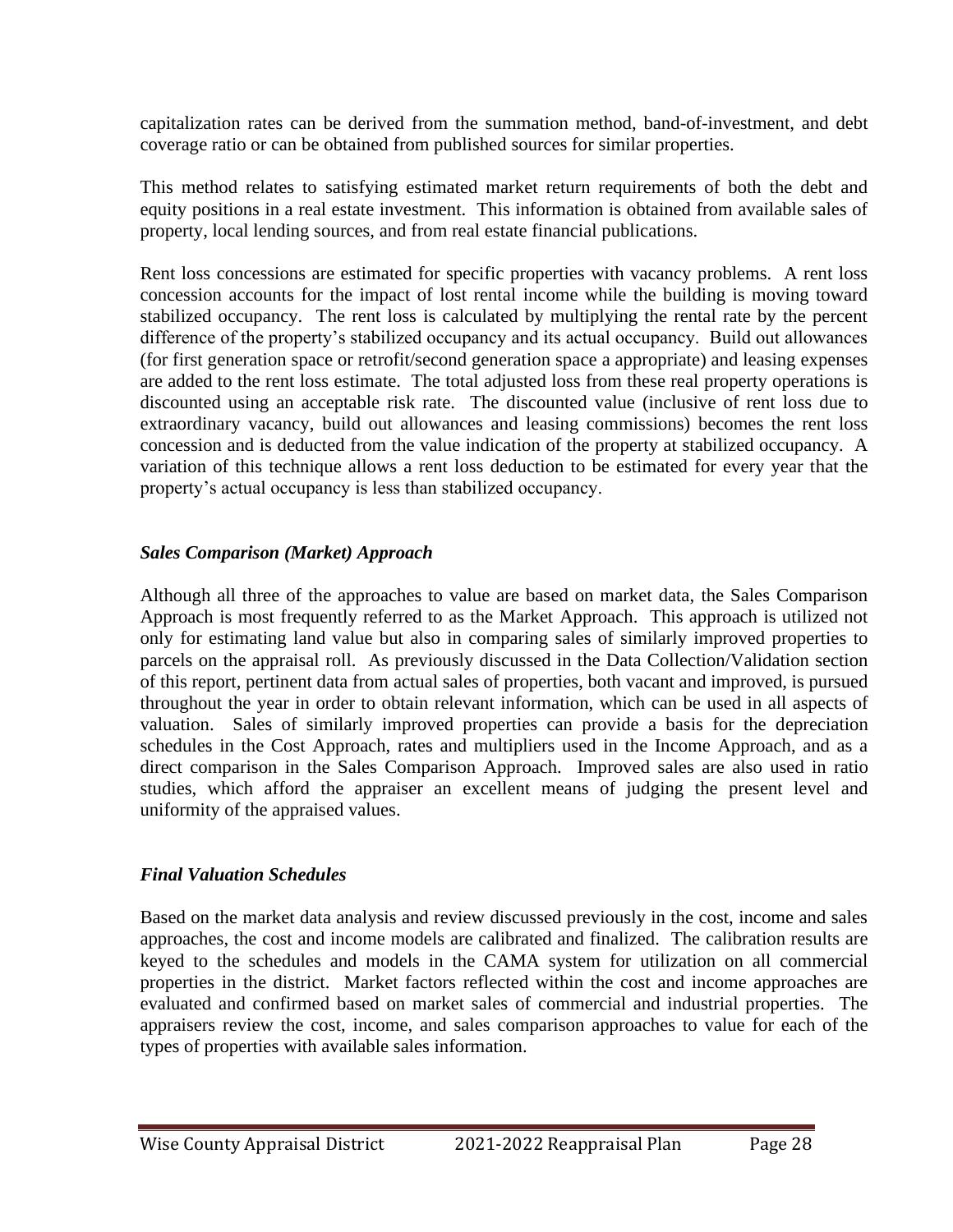The final valuation of a property is estimated based on reconciling these indications of value considering the weight of the market information available for evaluation and analysis in these approaches to value.

### *Statistical and Capitalization Analysis*

Statistical analysis of final values is an essential component of quality control. This methodology represents a comparison of the final value against the standard and provides a concise measurement of the appraisal performance. Statistical comparisons of many different standards are used including sales of similar properties, the previous year's appraised value, audit trails, value change analysis and sales ratio analysis.

Appraisal Statistics of central tendency and dispersion generated from sales ratios are calculated for each property type with available sales data. These summary statistics including, but not limited to, the weighted mean, provide the appraisers an analytical tool by which to determine both the level and uniformity of appraised value of a particular property type. The level of appraised values can be determined by the weighted mean for individual properties within a specific type, and a comparison of weighted means can reflect the general level of appraised value.

The appraisers review every commercial property type annually through the sale ratio analysis process. The first phase involves ratio studies that compare the recent sales prices of properties to the appraised values of the sold properties. This set of ratio studies affords the appraiser an excellent means of judging the present level of appraised value and uniformity of the appraised values. The appraiser, based on the sales ratio statistic and designated parameters for valuation update, makes a preliminary decision as to whether the value level of a particular property type needs to be updated in an upcoming reappraisal, or whether the level of market value is at an acceptable level.

Potential gross rent estimates, occupancy levels, secondary income, allowable expenses (inclusive of non-recoverable and replacement reserves), net operating income and capitalization rate and multipliers are continuously reviewed. Income model estimates and conclusions are compared to actual information obtained on individual commercial and industrial income properties during the protest hearing process, as well as with information from published sources and area property managers and owner.

# **INDIVIDUAL VALUE REVIEW PROCEDURES**

### *Field Review*

The date of last inspection, extent of that inspection, and the Wise County CAD appraiser responsible are listed in the CAMA system. If a property owner disputes the District's records concerning this data in a protest hearing, CAMA may be altered based on the credibility of the evidence provided. Normally, a new field check is then requested to verify this information for the current year's valuation or for the next year's valuation. In addition, if a building permit is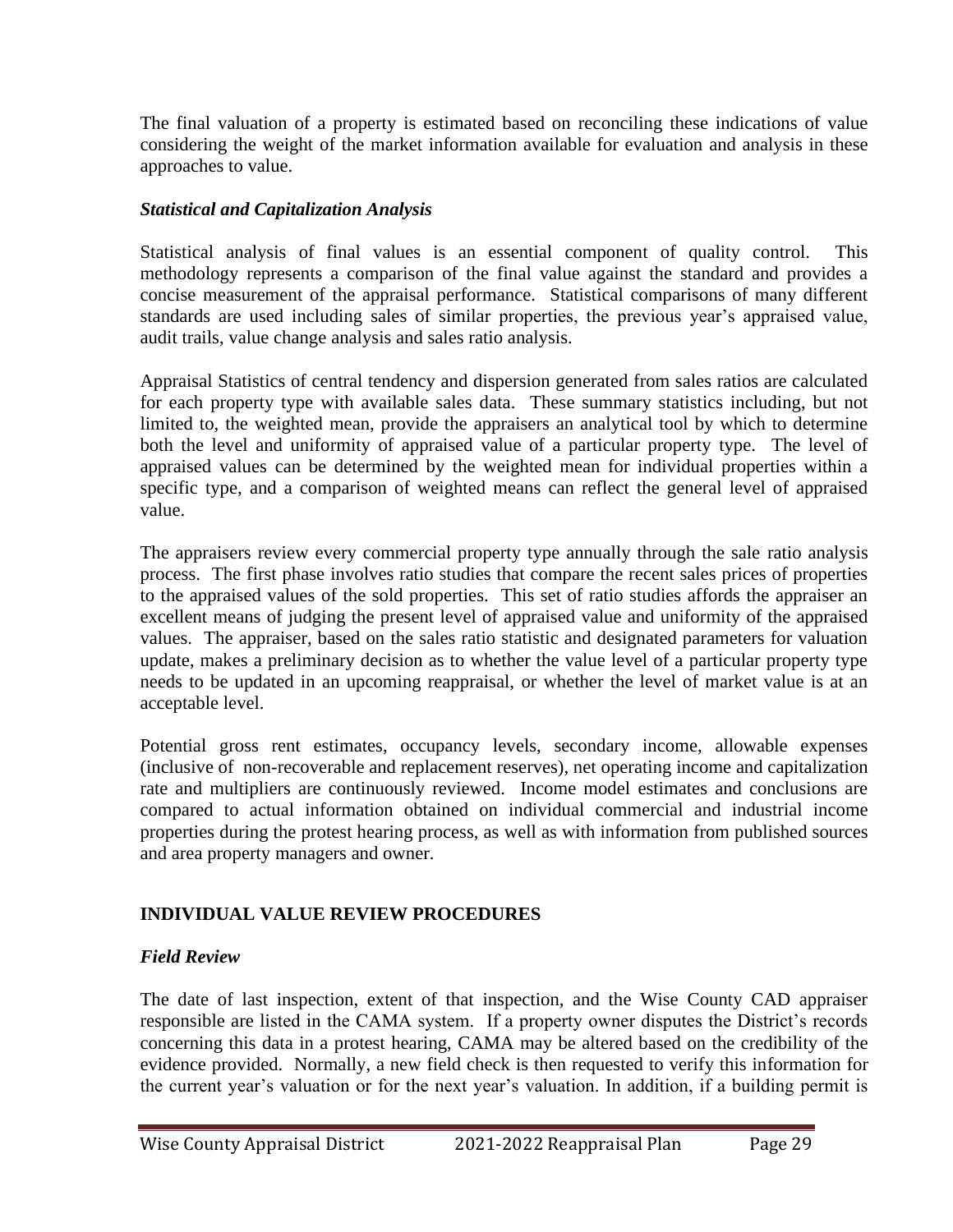filed for a particular property indicating a change in characteristics, that property is added to a work file for review.

Commercial appraisers are somewhat limited in the time available to field review all commercial properties of a specific use type. However, a major effort is made by appraisers to field review as many properties as possible or economic areas experiencing large numbers of remodels, renovations, or retrofits, changes in occupancy levels or rental rates, new leasing activity, new construction, or wide variations in sale prices. Field review of real property accounts is accomplished while business personal property is reviewed and inspected in the field. Additionally, the appraisers frequently field review subjective data items such as building class, quality of construction (known as cost modifiers), condition, and physical, functional and economic obsolescence factors contributing significantly to the market value of the property. In some cases field reviews are warranted when sharp changes in occupancy or rental rate levels occur between building classes or between economic areas. With preliminary estimates of values in these targeted areas, the appraisers test computer assisted values against their own appraisal judgment. While in the field, the appraisers physically inspect sold and unsold properties for comparability and consistency of values.

# *Office Review*

Office reviews are completed on properties subject to field inspections and are performed in compliance with the guidelines required by the existing classification system. Office reviews are typically limited by the available market data presented for final value analysis These reviews summarize the pertinent data of each property as well as comparing the previous value to the proposed value conclusions of the various approaches to value. These valuations and reviews show proposed value changes, income model attributes or overrides, economic factor ( cost overrides) and special factors affecting the property valuation such as new construction status, and a three years sales history (USPAP property history requirement for non-residential property).

The appraiser may review methodology for appropriateness to ascertain that it was completed in accordance with USPAP or more stringent statutory and district policies. This review is performed after preliminary ratio statistics have been applied. If the ratio statistics are generally acceptable overall the review process is focused primarily on locating skewed results on an individual basis. Previous values resulting from protest hearings are individually reviewed to determine if the value remains appropriate for the current year based on market conditions.

Each appraiser's review is limited to properties in their area of responsibility by property type (improved) or geographic area (commercial vacant land).

Once the appraiser is satisfied with the level and uniformity of value for each commercial property within their area of responsibility, the estimates of value go to noticing. Each parcel is subjected to the value parameters appropriate for its use type.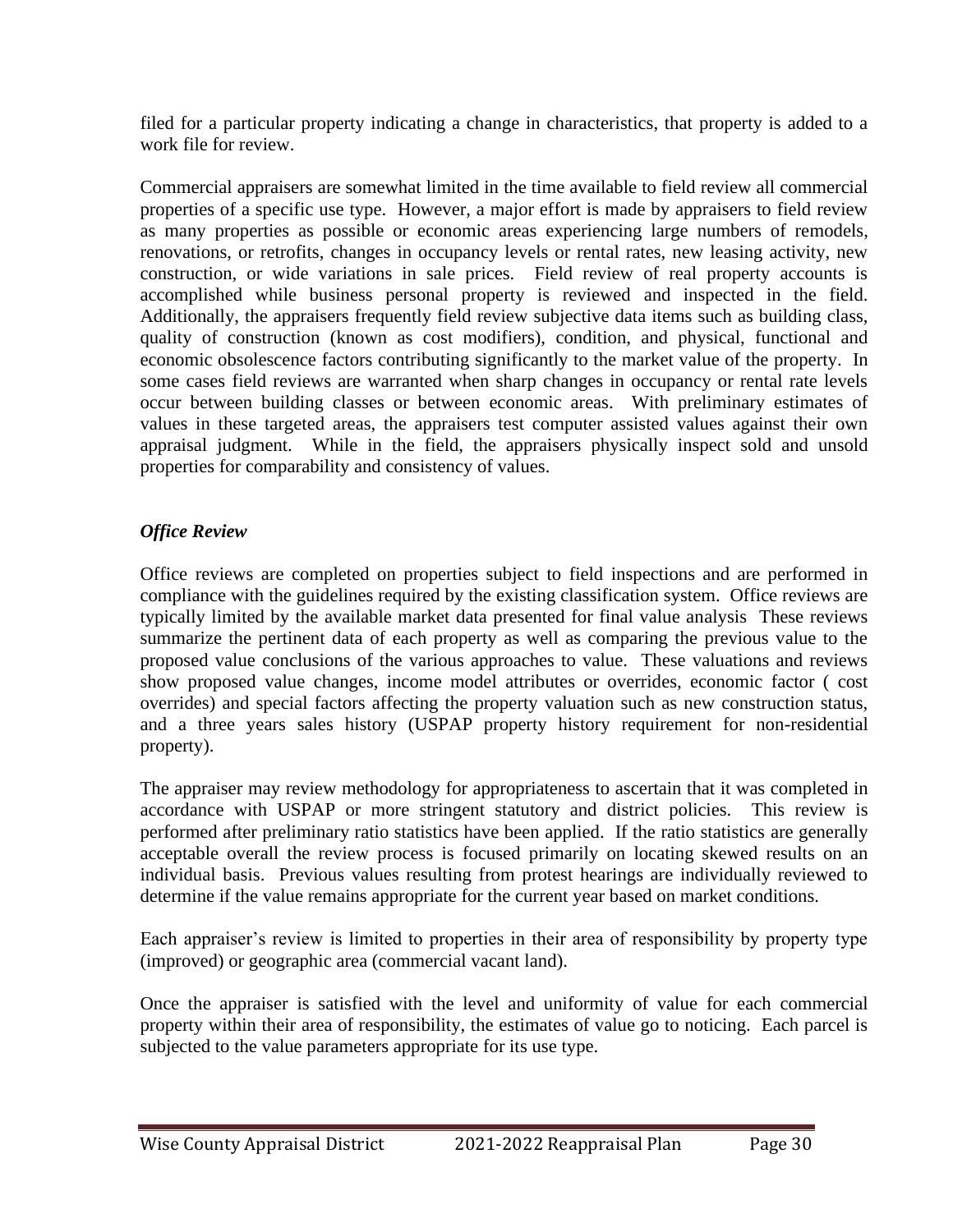## *Performance Tests*

The primary tool used to measure mass appraisal performance is the ratio study. A ratio study compares appraised values to market prices. In a ratio study, market values (value in exchange) are typically represented with the range of sale prices, i.e. a sales ratio study. Independent, expert appraisals may also be used to represent market values in a ratio study, i.e. an appraisal ratio study. If there are not enough examples of market price to provide necessary representativeness, independent appraisals can be used as indicators for market value. This can be particularly useful for commercial or industrial real property for which sales are limited. In addition, appraisal ratio studies can be used for properties statutorily not appraised at market value, but reflect the use-value requirement. An example of this are multi-family housing projects subject to subsidized rent provisions or other governmental guarantees as provided by legislative statutes (affordable housing) or agricultural lands to be appraised on the basis of productivity or use value.

Wise CAD has adopted the policies of the IAAO STANDARD ON RATIO STUDIES, circa July 1999 regarding its ratio study standards and practices. Ratio studies generally have six basic steps: (1) determination of the purpose and objectives, (2) data collection and preparation, (3) comparing appraisal and market data, (4) stratification, (5) statistical analysis, and (6) evaluation and application of the results.

# *Sales Ratio Studies*

Sales ratio studies are an integral part of estimating equitable and accurate market values, and ultimately property assessments for these taxing jurisdictions. The primary uses of sale ratio studies include the determination of a need for general reappraisal prioritizing selected groups of property types for reappraisal: identification of potential problems with appraisal procedures; assist in market analyses; and, to calibrate models used to estimate appraised values during valuation or reappraisal cycles. However, these studies cannot be used to judge the accuracy of an individual property appraised value. The Wise County Appraisal Review Board may make individual value adjustments based on unequal appraisal (ratio) protest evidence submitted on a case-by-case basis during the hearing process.

Overall sales ratios are generated by use type quarterly (or more often in specific areas) to allow appraisers to review general market trends in their area of responsibility and for the Property Study from the Property Tax Division of the type (such as apartment, office, retail and warehouse usage or special use). The objective to this evaluation is to determine appraisal performance of sold and unsold properties. Appraisers average unit prices of sales and average unit appraised values of the same parcels and the comparison of average value changes of sold and unsold properties. These studies are conducted on substrata such as building class and on properties located within various economic areas. In the way, overall appraisal performance is evaluated geographically, by specific property type to discern whether sold parcels have been selectively appraised. When sold parcels and unsold parcels are appraised equally, the average unit values are similar. These sales and equity studies are preformed prior to final appraisal and to annual noticing.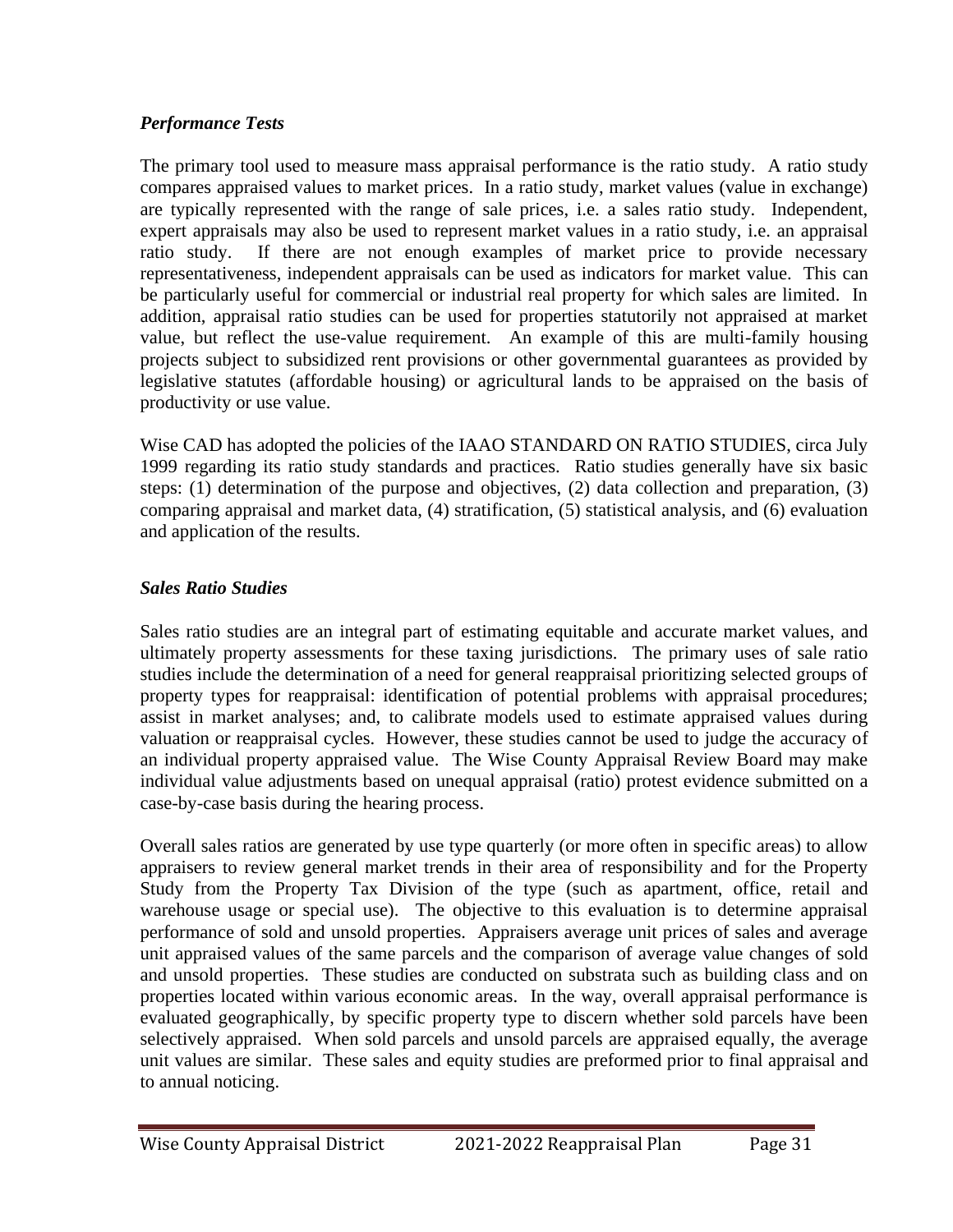# **Business Personal Property Evaluation \_\_\_\_\_\_\_\_\_\_\_\_\_\_\_\_\_\_\_\_\_\_\_\_\_\_\_\_\_\_\_\_\_\_\_\_\_\_\_\_\_\_\_\_\_\_\_\_\_\_\_\_\_\_\_\_\_\_\_\_\_\_**

\_\_\_\_\_\_\_\_\_\_\_\_\_\_\_\_\_\_\_\_\_\_\_\_\_\_\_\_\_\_\_\_\_\_\_\_\_\_\_\_\_\_\_\_\_\_\_\_\_\_\_\_\_\_\_\_\_\_\_\_\_\_\_\_\_\_\_\_\_\_\_\_

## **INTRODUCTION**

#### *Appraisal Responsibility*

There are four different personal property types appraised by the district's personal property section: Business Personal Property accounts; leased assets; vehicles and aircraft; and multilocation assets.

- **Personnel** The personal property staff consists of 1 appraiser and no support staff.
- **Data** A common set of data characteristics for each personal property account in Wise CAD is collected in the field and data entered using a pen pad. The property characteristic data drive the computer-assisted personal property appraisal (CAPPA) system. The personal property appraisers collect the field data and maintain electronic property files making updates and changes gathered from field inspections, newspapers, property renditions, sales tax permit listing and interviews with property owners.

### **VALUATION APPROACH**

#### *SIC Code Analysis*

Business personal property is classified and utilizes a four digit numeric codes, called Standard Industrial Classification (SIC) codes that were developed by the federal government to describe property. These classifications are used by Wise CAD to classify personal property by business type.

SIC code identification and delineation is the cornerstone of the personal property valuation system at the district. All of the personal property analysis work done in association with the personal property valuation process is SIC code specific. SIC codes are delineated based on observable aspects of homogeneity and business use.

#### *Highest and Best Use Analysis*

The highest and best use of property is the reasonable and probable use that supports the greatest income and the highest present value as of the date of the appraisal. The highest and best use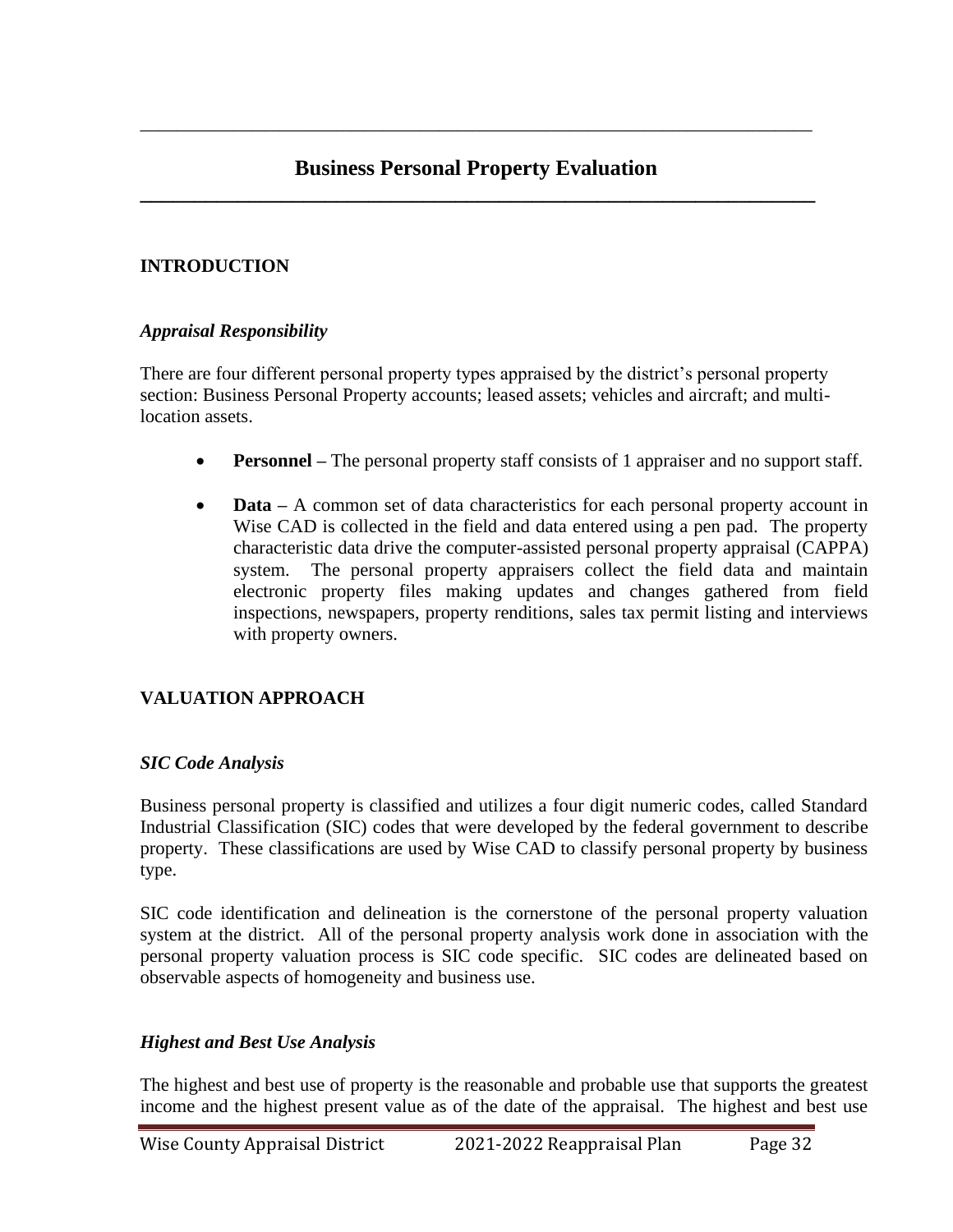must be physically possible, legal, financially feasible, and productive to its maximum. The highest and best use of personal property is normally its current use.

## **DATA COLLECTION /VALIDATION**

#### *Data Collection Procedures*

Personal property data collection procedures are published and distributed to all appraisers involved in the appraisal and valuation of personal property. The appraisal procedures are reviewed and revised to meet the changing requirements of field data collection.

#### *Business Personal Property*

The district's property characteristic data was collected through a massive field data collection effort coordinated by the district over the recent past and from property owner renditions. From year to year, reevaluation activities permit district appraisers to collect new data via an annual field inspection. This project results in the discovery of new businesses, changes in ownership, relocation of businesses, and closures of businesses not revealed through other sources. Tax assessors, city and local newspapers, and the public often provide the district information regarding new personal property and other useful facts related to property valuation.

#### *Vehicles*

An outside vendor provides Wise CAD with a listing of vehicles within the jurisdiction. The vendor develops this listing from the Texas Department of Transportation (TX DOT) Title and Registration Division records. Other sources of data include property owner renditions and field inspections.

#### *Leased and Multi-Location Assets*

The primary source of leased and multi-location assets is property owner renditions of property. Other sources of data include field inspections.

### **VALUATION AND STATISTICAL ANALYSIS (model calibration)**

#### *Cost Schedules*

Cost schedules are developed based on the SIC code by the Property Tax Division of the Comptroller's Office and by district personal property valuation appraisers. The cost schedules are developed by analyzing cost data from property owner renditions, hearings, state schedules,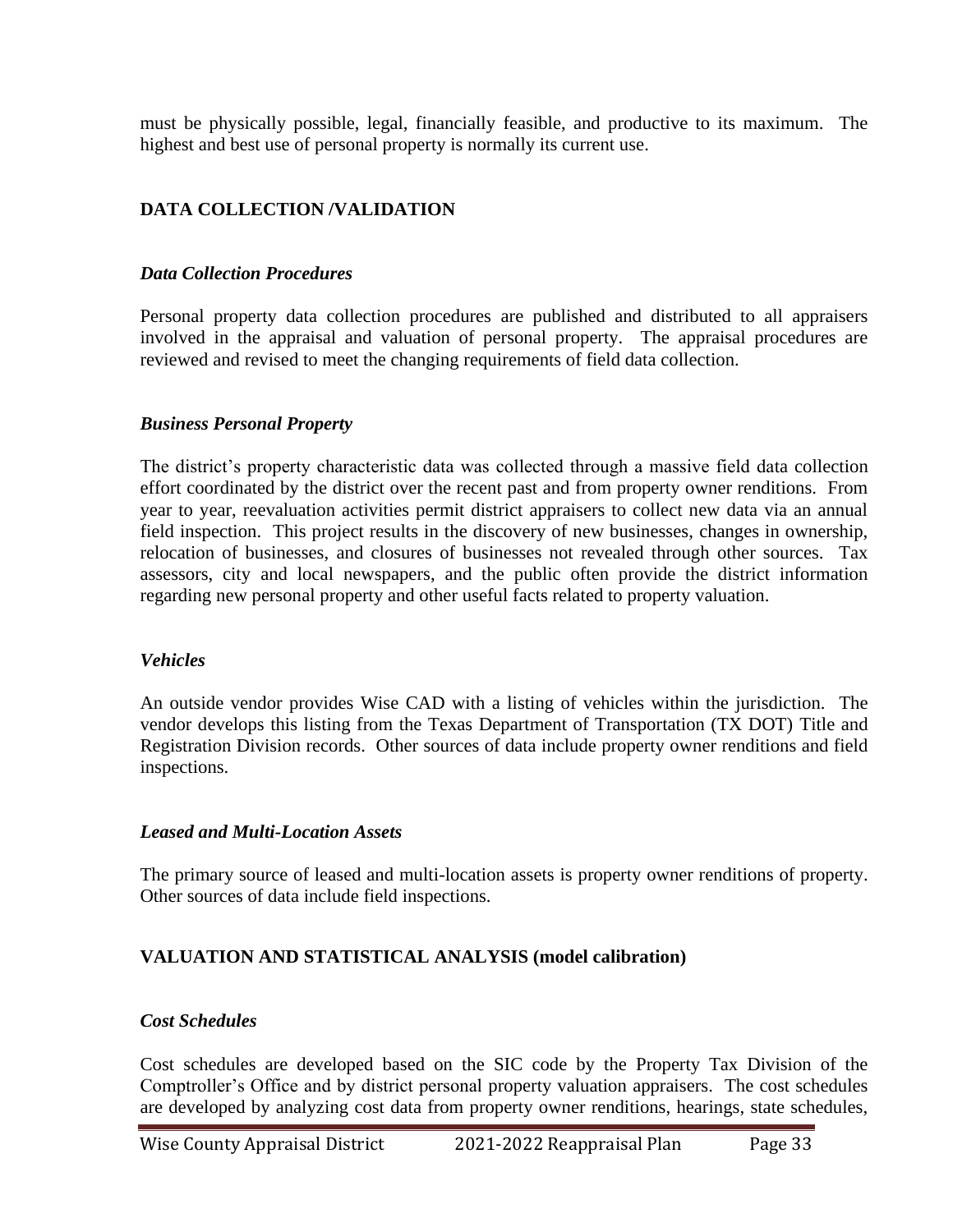and published cost guides. The cost schedules are reviewed as necessary to conform to changing market conditions. The schedules are typically in a price per square foot format, but some exception SIC's are in an alternate price per unit format, such as per room for hotels.

# *Statistical Analysis*

Summary statistics including, but not limited to, the median, weighted mean, and standard deviation provide the appraisers a analytical tool by which to determine both the level and uniformity of appraised value by SIC code. Review of the standard deviation can discern appraisal uniformity within SIC codes.

# **Depreciation Schedule and Trending Factors**:

# *Business Personal Property*

Wise CAD's primary approach to the valuation of business personal property is the cost approach. The replacement cost new (RCN) is either developed from property owner reported historical cost or from CAD developed valuation models. The trending factors used by the CAD to develop RCN are based on published valuation guides. The percent good depreciation factors used by Wise CAD are also based on published valuation guides. The index factors and percent good depreciation factors are used to develop present value factors (PVF), by year of acquisition, as follows:

# PVF = INDEX FACTOR x PERCENT GOOD FACTOR

The PVF is used as an "express" calculation in the cost approach. The PVF is applied to reported historical cost as follows:

# MARKET VALUE ESTIMATE = PVF x HISTORICAL COST

This Mass appraisal PVF schedule is used to ensure that estimated values are uniform and consistent within the market and reflect current economic pressures of supply and demand.

# *Computer Assisted Personal Property Appraisal (CAPPA*)

The CAPPA valuation process has two main objectives: 1) Analyze and adjust estimated asset cost with existing SIC models. 2) Develop new models for business classifications not previously integrated into CAPPA. The Delineated sample is reviewed for accuracy of SIC code, square footage, field data, and original cost information. Models are created and refined using actual original cost data to derive a typical replacement cost new (RCN) per square foot for a specific category of assets. The RCN per square foot is depreciated by the estimated age using the depreciation table adopted for the tax year.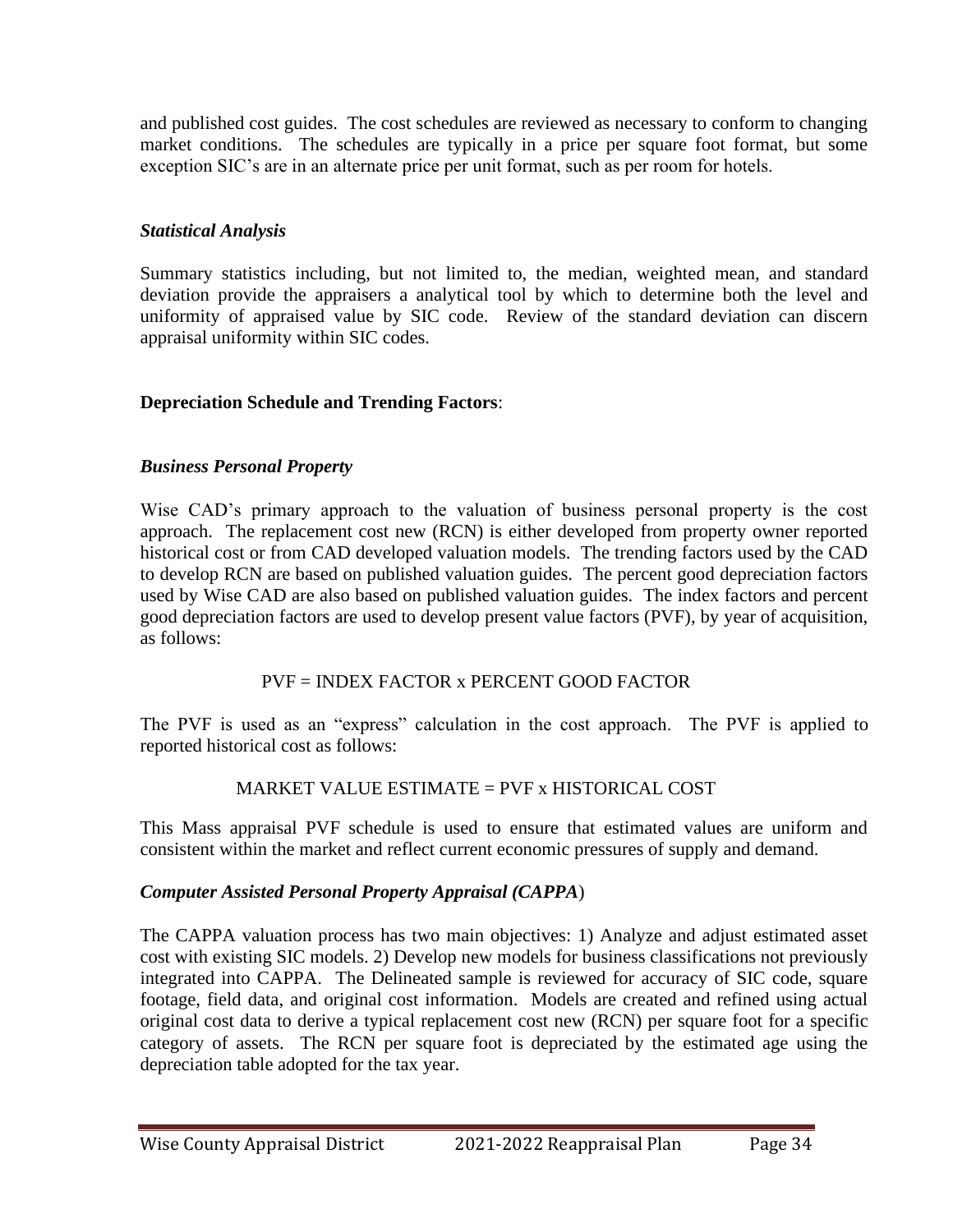The data sampling process is conducted in the following order. 1) Prioritizing Standard Industrial Classification (SIC) codes for model analysis. 2) Compiling the data and developing reports. 3) Field checking the selected samples. The models are built and adjusted using internally developed software. The models are then tested against the previous year's data. The typical RCN per square foot (or applicable unit) is determined by a statistical analysis of the available data.

CAPPA model values are used in the general business personal property valuation program to estimate the value of new accounts for which no property owner's rendition is filed. Model values are also used to establish tolerance parameters for testing the valuation of property for which prior data years' data exist or for which current year rendered information is available. The calculated current year value or the prior years' value is compared to the indicated model value by the valuation program. If the value being tested is within an established acceptable percentage tolerance range of the model value, the account passes that range check and moves to the next valuation step. If the account fails the tolerance range check, it is flagged for individual review. Allowable tolerance ranges may be adjusted from year to year depending on the analysis of the results of the prior year.

### *Vehicles*

Value estimates for vehicles are provided by an outside vendor and are based on published book values. Vehicles that are not valued by the vendor are valued by an appraiser using PVF schedules or published guides.

# *Leased and Multi-Location Assets*

Leased and multi-location assets are valued using the PVF schedules mentioned above.

Assets that are not valued by the vendor are valued by an appraiser using PVF schedules or published guides.

# **INDIVIDUAL VALUE REVIEW PROCEDURES**

# *Office Review*

# Business Personal Property

A district valuation computer program exists in a mainframe environment that identifies accounts in need of review based on a variety of conditions. Property owner renditions, accounts with field or other data changes, accounts with prior hearings, new accounts, and SIC cost table changes are all considered. The accounts are processed by the valuation program and pass or fail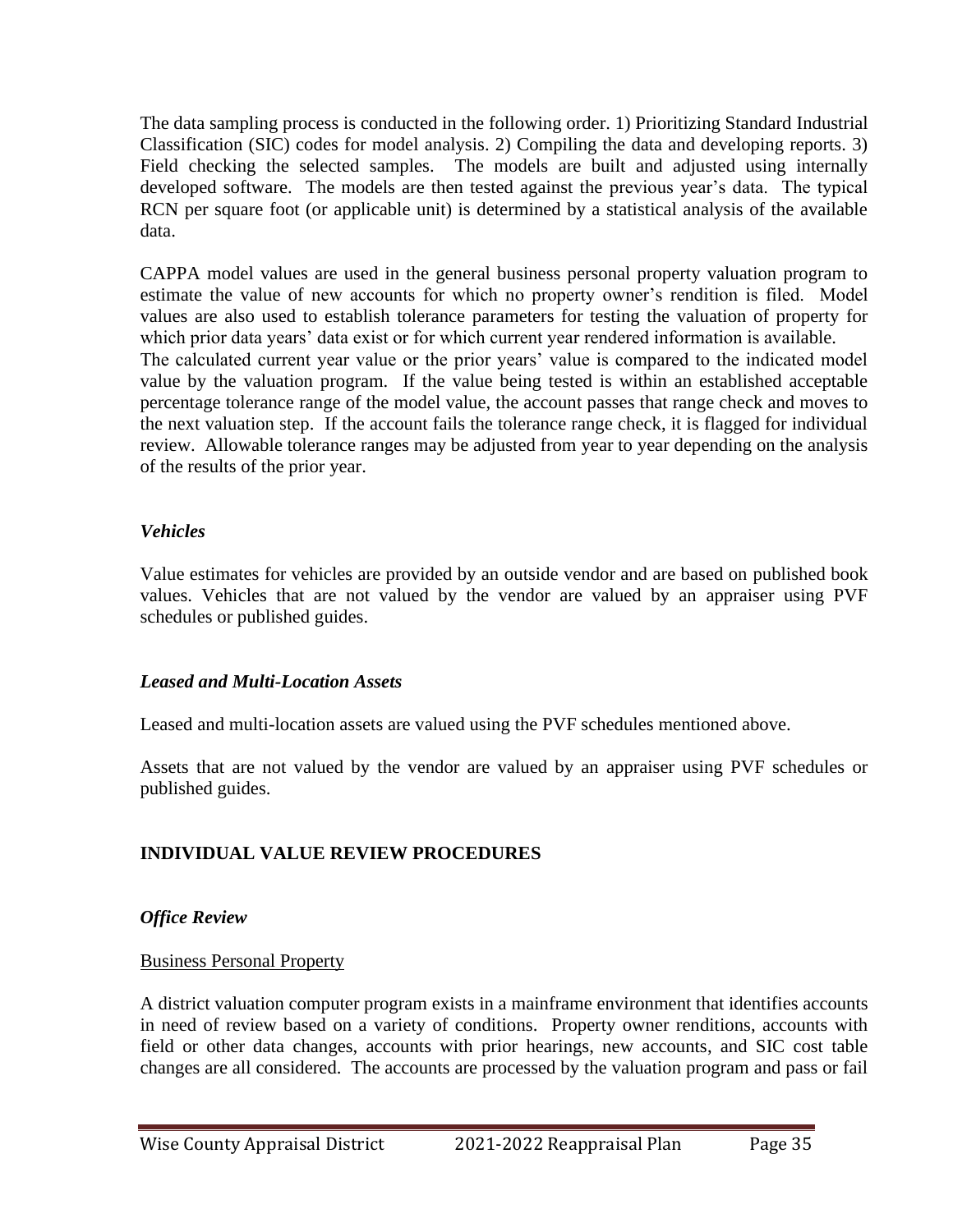preset tolerance parameters by comparing appraised values to prior year and model values. The appraisers review accounts that fail the tolerance parameters.

# **PERFORMANCE TESTS**

## *Ratio Studies*

Every two years the Property Tax Division of the state comptroller's office conducts a property value study (PVS). The PVS is a ratio study used to gauge appraisal district performance. Results from the PVS play a part in school funding. Rather than a sales ratio study, the personal property PVS is a ratio study using state cost and depreciation schedules to develop comparative personal property values. These values are then compared to Wise CAD's personal property values and ratios are indicted.

\_\_\_\_\_\_\_\_\_\_\_\_\_\_\_\_\_\_\_\_\_\_\_\_\_\_\_\_\_\_\_\_\_\_\_\_\_\_\_\_\_\_\_\_\_\_\_\_\_\_\_\_\_\_\_\_\_\_\_\_\_\_\_\_\_\_\_\_\_\_\_\_\_\_\_\_\_\_

# **Minerals (Oil and Gas Reserves) Valuation Process**

# **INTRODUCTION**

# *Appraisal Responsibility*

Minerals-in-place (oil and gas reserves) are real property. Appraisal of minerals, oil and gas reserves, is based on estimating the present value of the economically recoverable reserves of oil and gas. Mineral rights are property rights and may be separable property interests from the land surface property rights. Minerals being produced are a tangible asset and are appraised for ad valorem taxation. The valuation of minerals-in-place is based on estimating the discounted net present value of the oil and gas production over the economic life of the well(s). Basically, this method of valuation is an income approach using discounted cash flow analysis methodology. Oil and Gas Properties are also marketed based on proven reserves and the unit of comparison in this market is considered in barrels of oil or in cubic feet of natural gas. The market approach is based on sales of property based on barrels of proven reserves.

Mineral interests are commonly divided into property interests known as working interests and royalty interests. The valuation of this property begins with the valuation of the mineral lease and is divided into the property interests according to division orders for each lease. It is the goal and purpose of the CAD to identify every producing mineral property interest within the district and estimate the market value of each property interest listed on the roll.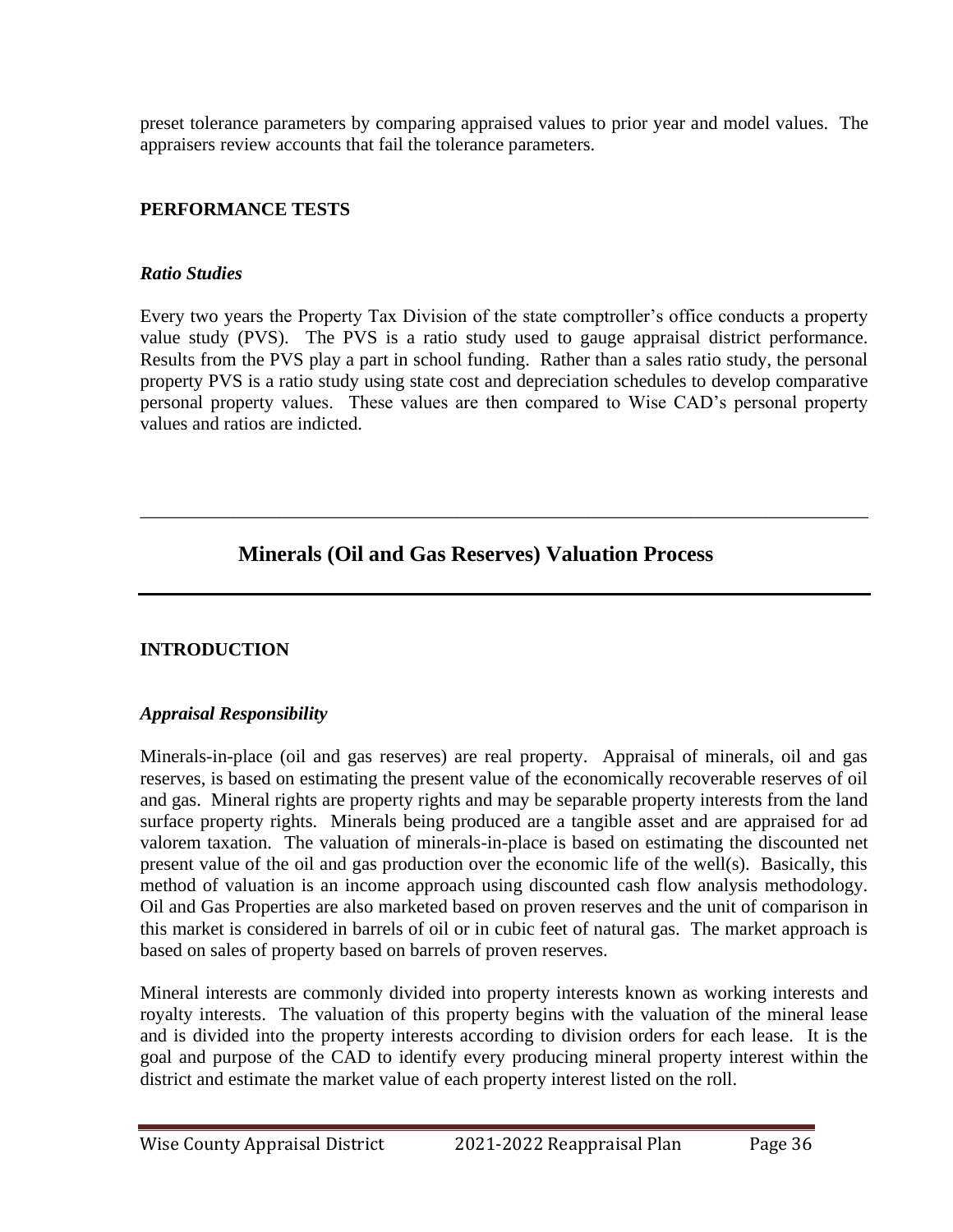#### **Appraisal Resources**

- **Personnel** The mineral property appraisal is contracted with Capitol Appraisal Group.
- **Data** A common set of data characteristics for each mineral property account in Wise CAD is collected from the Texas Railroad Commission Records and data entered to the district's computer. The property characteristic data drives the computer-assisted mineral property appraisal system. Railroad Commission records are searched to discover new leases as of January 1 of the year and legal descriptions are gathered to determine the location of the lease within Wise CAD jurisdictional boundaries.
- Records are also reviewed for changes in production for existing wells and for abandoned wells with salvage value for equipment, tanks, and tubular goods. Production history for each mineral lease is gathered from energy production records and from the Texas Railroad Commission. Division Orders on each lease are requested annually from lease operators and checked against the appraisal roll for accuracy of owner name, address, and ownership percentage interest. To assist with operating information, an annual Confidential Lease Operating Expense Survey is mailed to the operator of each active lease requesting lease-specific operating information on oil and gas pricing, operating expenses, and possible market sales of leases.

To assist with the economic parameters influencing these properties, general economic data is gathered for the valuation process. The method of appraisal for minerals-in-place is the discounted cash flow method which looks at the net present value of operating the lease. Current interest rates, market rates of return and levels of discounting the investment are factors to consider when evaluating the returns necessary to attract investment capital for the type property. Capitalization rates are estimated based on data from the general market for oil and gas property. West Texas Intermediate Crude product prices are tracked on a daily basis from Plains Marketing, a regional product gathering and marketing company and the primary buyer for oil and gas produced in the area. Other capital market information and return rates for investors participating in the oil and gas market is taken from the Oil and Gas Journal, Wall Street Journal, Mergent Bond Record, Moody's Corporate Bond Yield Averages, and Value Line Investment Survey "Ratings and Reports".

### **VALUATION AND STATISTICAL ANALYSIS (model calibration)**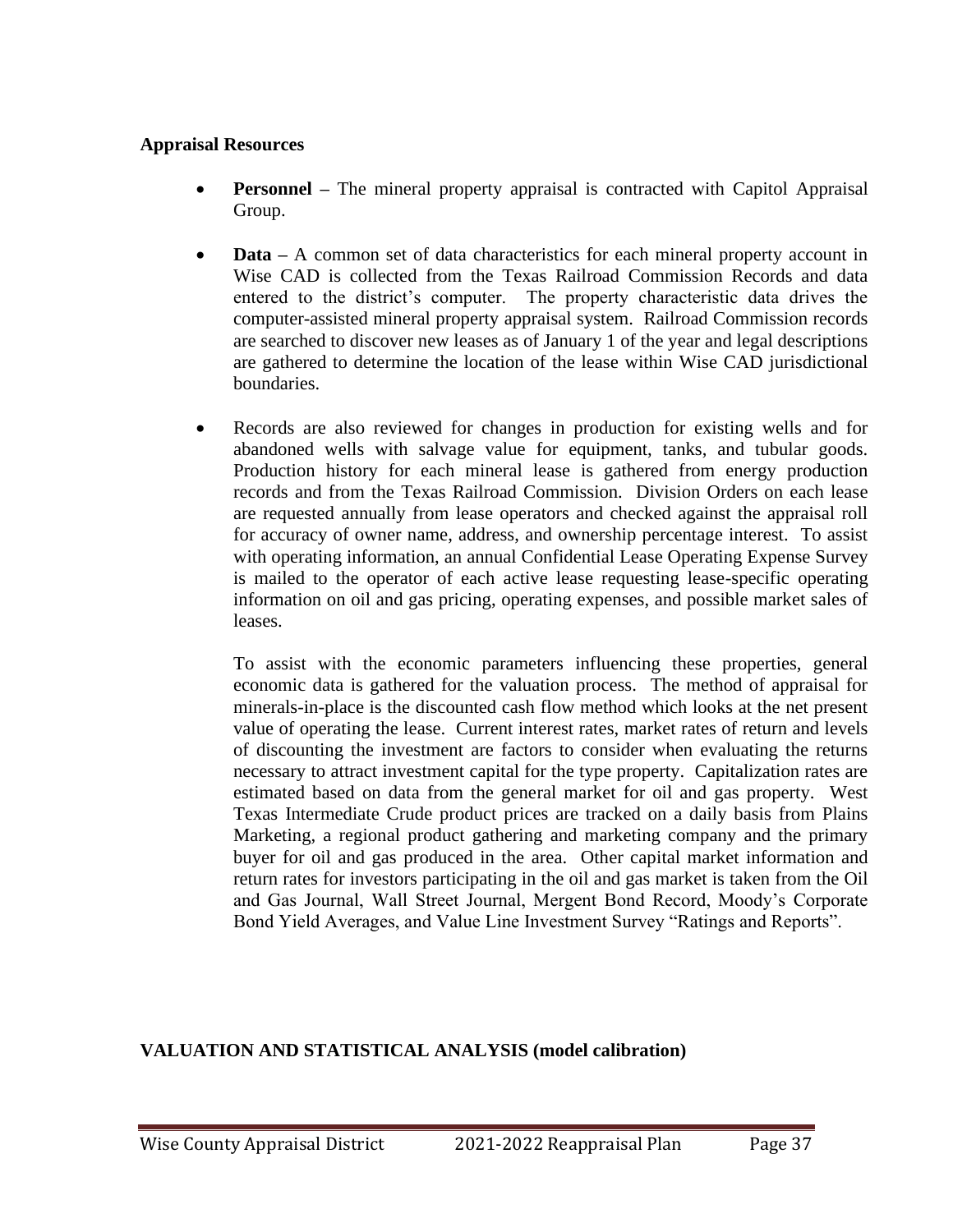# *Pricing, Operating Expenses and Reserve Analysis*

Crude oil and natural gas prices are important information in the valuation of mineral property because these prices help determine income to the lease and are a significant factor in determining the economic life of the production from the lease. Price analysis and estimates for crude oil and natural gas produced is based on the previous year's average price as per Texas Property Tax Code (Sec.23.175). Prices paid for production for each lease is analyzed and averaged to evaluate the estimated average for the area.

Lease operating expenses are estimated based on rendered information and actual operating cost and expense from surveys of lease operators in Wise CAD. Decline curve analysis estimates the rate of production decline and is formulated using past production operating expenses and recent operating parameters such as water production, lease repairs, and secondary recovery efforts. Current operating income and expenses for the lease are considered and estimated in a discounted cash flow model to allow the appraiser to evaluate and estimate the net present value of producing oil and gas from the lease. Capitalization rates and discounting return rates are estimated for each lease based upon the particular risks inherent with production of oil and gas from the property. These risks may vary considerably from one lease to another depending on several factors influencing the production from that particular lease. The discounted cash flow model method will allow the appraiser to evaluate current market value of the lease based on the estimated recoverable reserves. This methodology is approved and recommended by the Property Tax Division of the Comptroller's Office and is a recognized method of appraisal by industry standards. We have utilized the discounted cash flow model to estimate the market value of each lease located on Wise CAD.

### *Value Review Procedures*

The method of value review for the type of property is based on the review of the factors estimated within the discounted cash flow analysis methodology such as the discount rate, product prices, and operating expenses. Evaluation and verification of these economic factors as to their validity within current economic times and based on current capital requirements for investment in this type property is re-confirmed and reviewed for reasonableness. Sales of mineral properties are considered but adequate sale data is usually not available due to difficulty in confirming sales. The market for this type of property is neither an active nor an efficient market, there are very few participants and pricing information is mostly confidential. There is no central source for tracking these transactions and property owners are reluctant to reveal market information concerning prices paid or terms of the transaction. Because of a lack of market sales on mineral property, appraised values are regularly compared to similar properties within the same production field, field of exploration, strata of formation, or production history and expense level.

Ratio studies are a source of comparison to evaluation level and uniformity of appraisal. When market sales are available the ratio study is based on a comparison of the appraised value to the sale price. For mineral property, which lacks available market sales, a ratio study is a comparison of another appraisal opinion with the opinion of the district to determine level and uniformity of appraisal.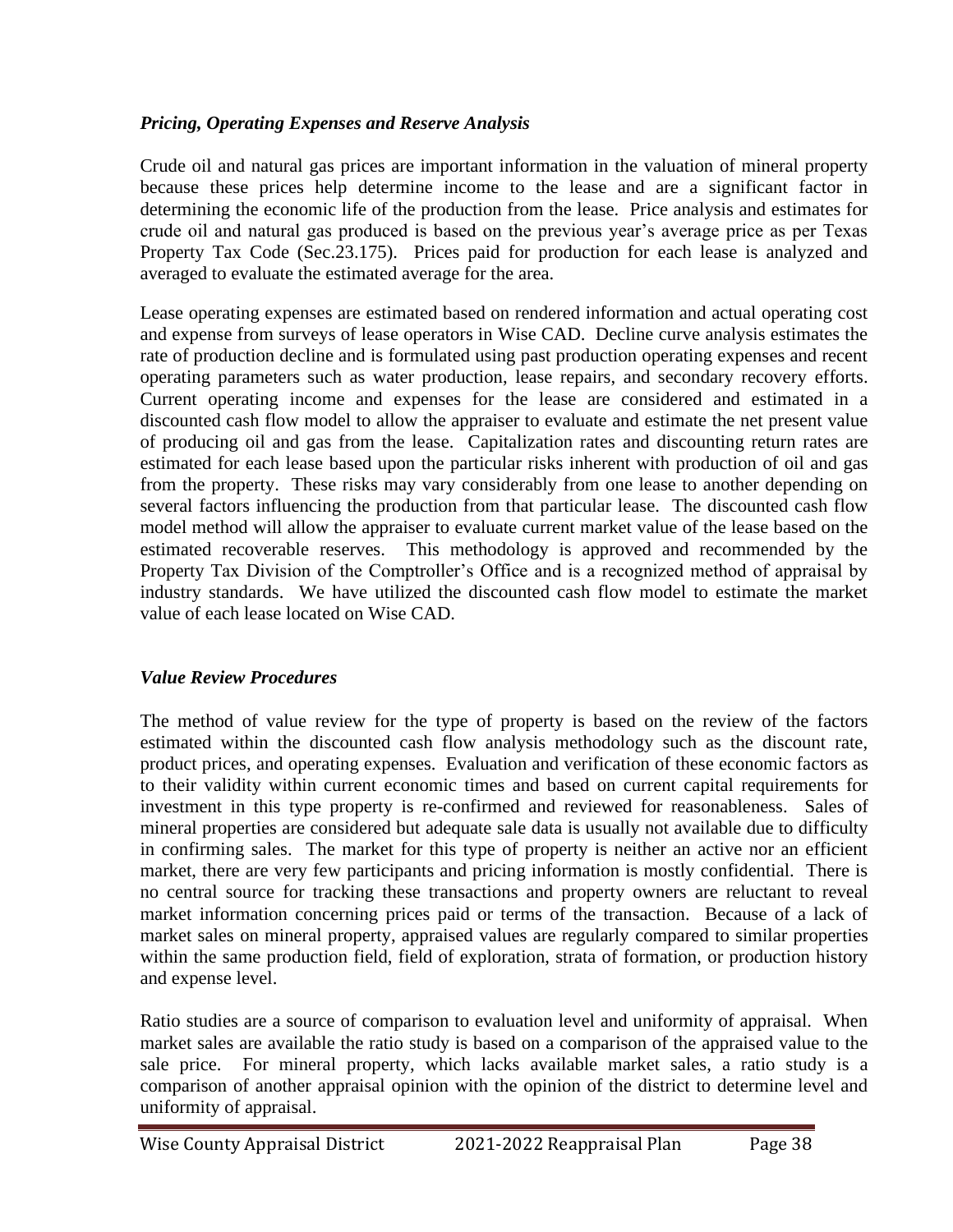The Property Tax Division of the Comptroller's Office conducts an bi-annual ratio study of selected mineral properties to gauge the districts appraisal performance. The PTD utilized the same valuation methodology to appraise individual mineral properties. This opinion of value is then utilized as market evidence with the same significance as if the property sold for that value. The estimated value of the property by Wise CAD is compared to the appraisal by the PTD to calculate the ratio and the indicated level of appraisal. This study indicates the median and mean levels of appraisal for mineral property and is considered reliable as a review and evaluation tool.

# **Utility Property Valuation Process**

## **INTRODUCTION**

### *Appraisal Responsibility*

Utility properties are the tangible assets of various businesses including electric production, transmission, and distribution companies, railroads, petroleum product gathering and delivery pipelines, telephone and communication providers and others. The valuation of these properties is considered to be complex due to the involvement of both tangible and intangible property elements that comprise these businesses and due to the size of some of the utilities that are regional and national companies. The appraisal of these companies becomes complex when considering the valuation of the property as a unit in place, evaluating the property by the approaches to value at the company level. Once the estimated value of the unit is estimated, the estimated market value is allocated based on the tangible property assets that are located within Wise CAD.

### *Appraisal Resources*

# **Personnel – The utility property appraisal is contracted with Capital Appraisal Group.**

Data – A common set of data characteristics for each utility property account in Wise CAD is collected from the various government regulatory agency records, field inspections, and property owner renditions. This data is entered to the district's computer. Individual company financial information is gathered through industry specific governmental filings such as Federal Energy Regulatory Commission Reports, Securities and Exchange Commission 10-k filings, and Public Utility Commission publications. Other company information is gathered from annual reports, internal appraisals, and other in-house and industry publications. Property owner renditions are requested to document and list property owned and located in our particular jurisdictions (i.e.: track mileage, number of meters, pipeline size and mileage, substation and transmission capacity, etc.). The property characteristic data drives the computer-assisted appraisal of the property.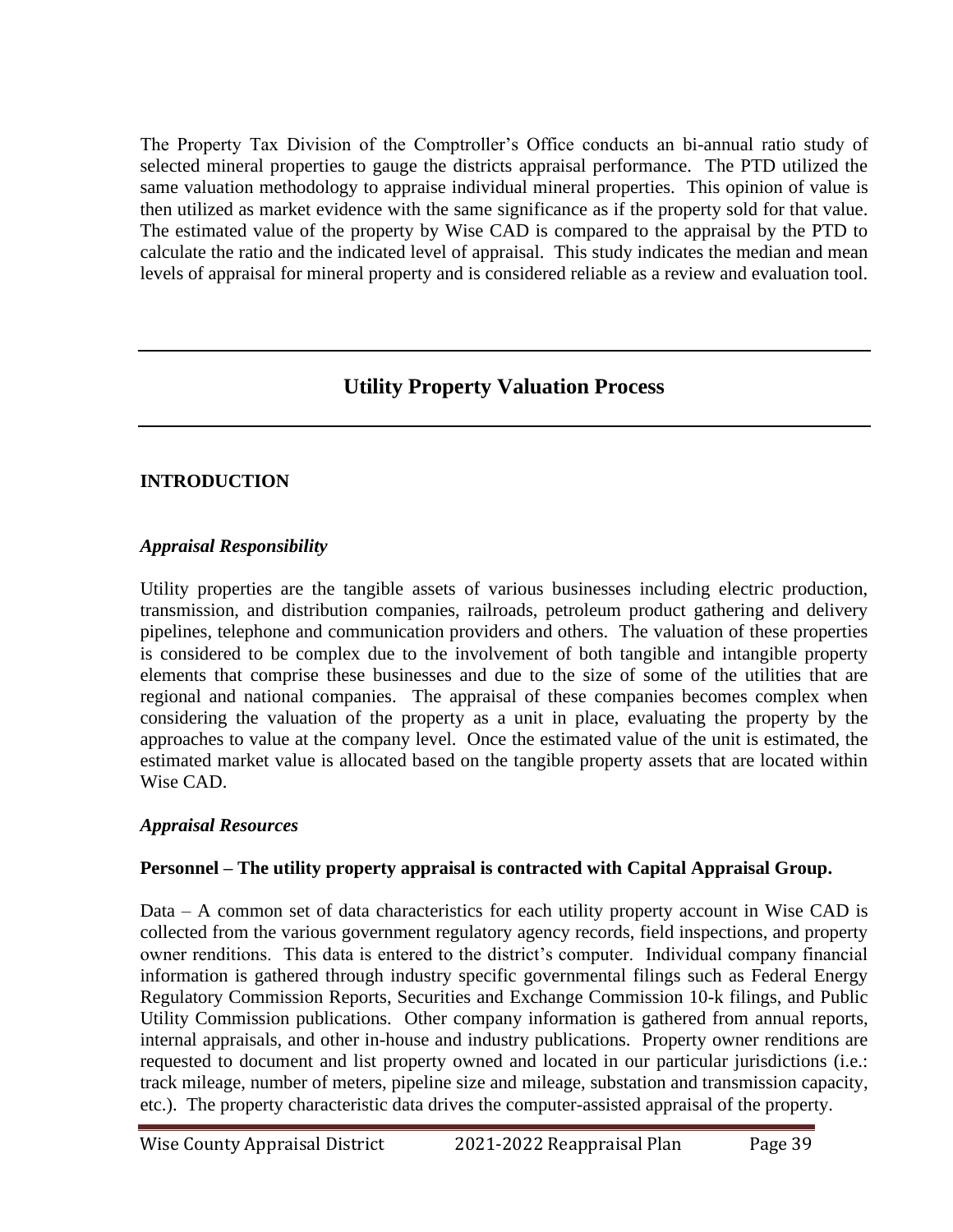The appraisal of utility property utilizes three-approach analysis for form an opinion of value for the property. Financial and capital market information is pertinent to understanding factors affecting valuation of complex property. Gathering financial data to attempt to understand investor and corporate attitudes for capital return expectations giving considering return components such as current interest rates, capital debt structure, bond market rates, and capital supply and demand trends. These financial factors result in overall return rates and capital structure for these companies and affects capitalization rates. The weighted average cost of capital is the most commonly used method of estimating capitalization rates for utility properties. Capitalization rates are estimated using capital return expectations from various publications: Wall Street Journal, Mergent Bond Record, Moody's Corporate Bond Yield Averages, Value Line Investment Survey "Ratings and Reports". Industry specific information is also gathered from web sites, publications, periodicals, and reference manuals. Wise CAD utilizes the weighed average cost of capital to estimate the capitalization rate for utility appraisal under the income approach.

# **VALUATION AND STATISTICAL ANALYSIS (model calibration)**

## *Approaches to Valuation, Reconciliation*

Valuation of tangible assets for utility companies relies primarily on indications of value based on the cost and income approaches to value under the unit value approach. This methodology involves developing and estimating market value considering the entirety of the company's tangible assets and resolving an allocated value for that portion of specific tangible assets located in particular tax jurisdictions. The valuation opinion is based on three approach analysis utilized for the indicated unit appraisal of all company tangible assets, then an estimated allocation of unit value for only assets located in the district and particular jurisdictions. This methodology is approved and recommended by the Property Tax Division of the Comptroller's Office and is an accepted standard within the industry and appraisal community.

# *Value Review Procedures*

Review of the valuation of utility property is based on verifying economic and financial factors utilized in the methodology as relevant to current capital markets and that these factors reflect current return expectations. Market sales of utility properties do occur and are a good source for comparison and review when the price of the tangible assets can be abstracted or allocated from the selling price. Typically, the sale of utility companies involve significant intangible property assets such as customer base, goodwill, favorable contracts, name recognition, etc. and the contributory value and allocation of these assets is subjective and unknown.

In Texas, intangible property assets are exempt from taxation and must not be included on the appraisal roll as taxable property. Therefore, because of the lack of specific market information on sales of utility properties, appraised value is regularly compared to the valuation of similar property within the same set of property characteristics, business type and size. More of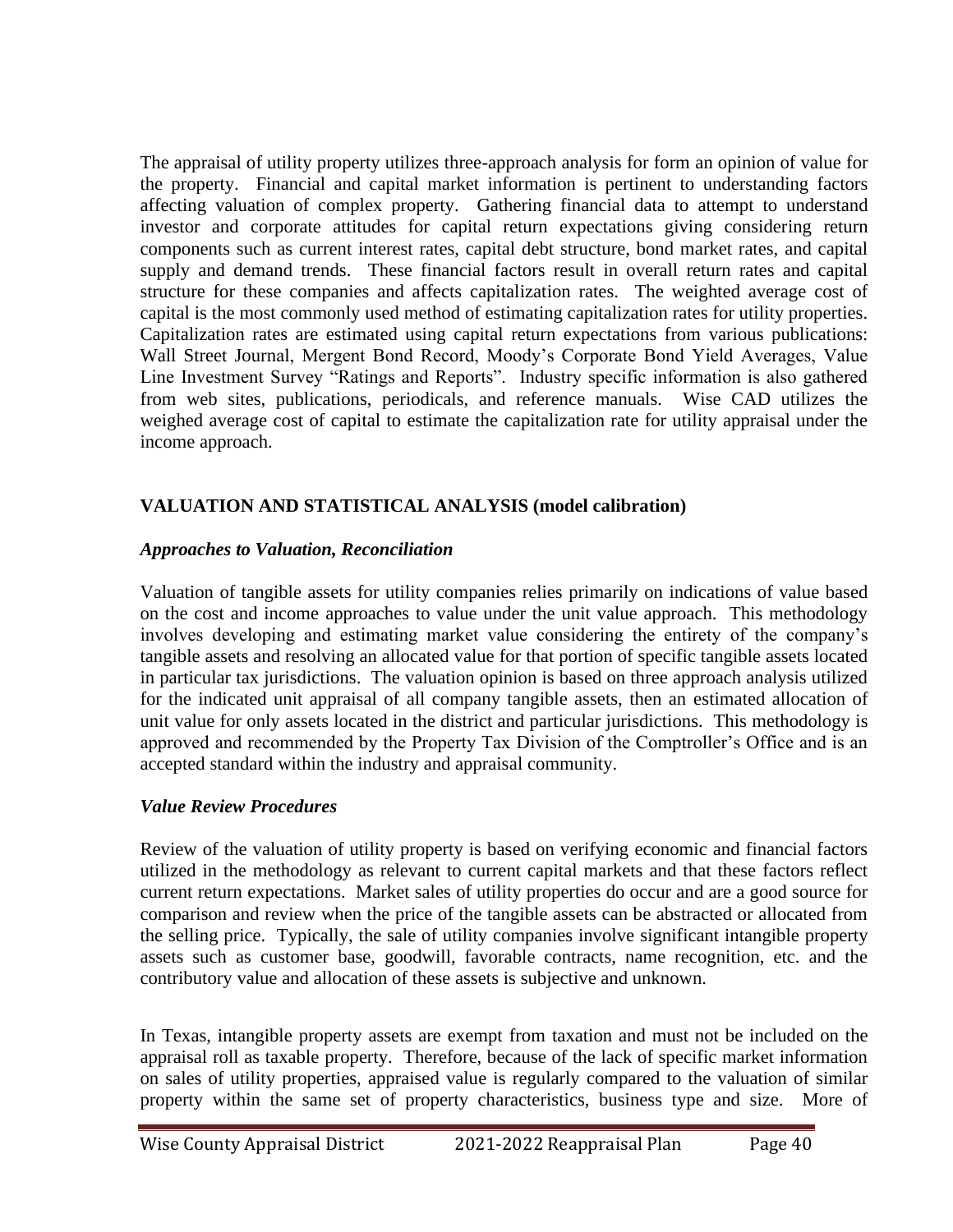comparison for equity concerns on valuation rather than the full recognition of a market level certainty about appraisal level. Of course, the estimated value is based on recognized methodology for considering the valuation of these tangible assets, but true market confirmation of these factors may not be possible due to minimal market knowledge and experience.

Ratio studies are also a method of review for relevance of appraisal valuation to market value. Again, in the absence of full disclosure of prices paid and without the abstraction of prices paid for the tangible asset components from recent utility property acquisitions or sales, market based analysis and review is not possible. Ratio studies for utility property must rely on a comparison of one appraisal opinion as the basis for the reasonable property valuation with the district's appraised value to determine the ratio for level and uniformity of appraisal. The PTD conducts the annual ratio study of selected utility properties to gauge the appraisal district's performance. The PTD utilizes the same valuation methodology to estimate appraisal valuations of utility properties and the results, when compared to the appraisal valuation estimated by Wise CAD for these properties yield ratios. This ratio study of certain utility properties indicates the level and uniformity of appraisal for the category of property.

A separate policy and statement from Capitol Appraisal Group Inc.. is attached and listed as Exhibit "D" which further defines their role in the Wise County Appraisal District Reappraisal Plan.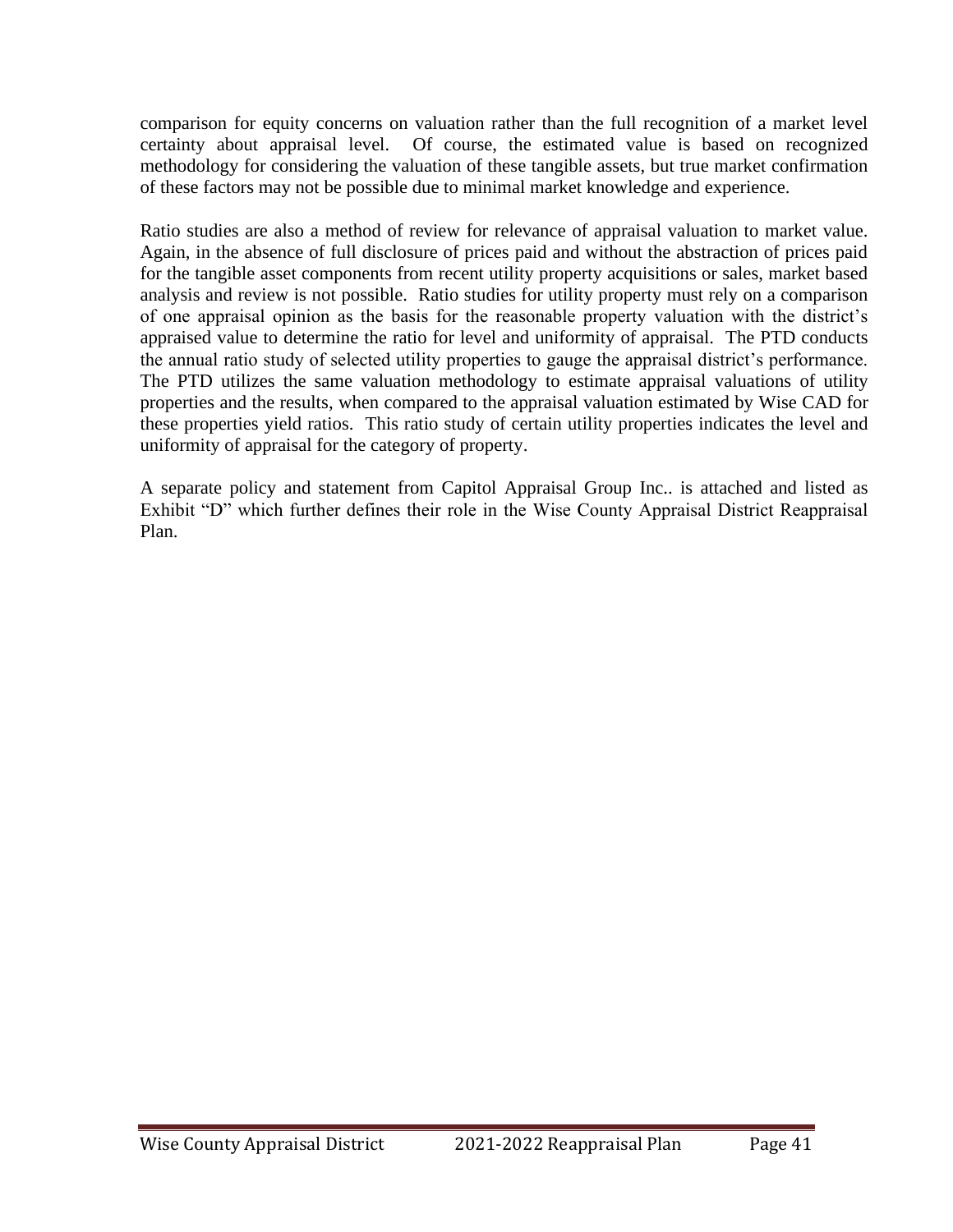**…………………………………………………………………………………………………………………………**

#### **LIMITING CONDITIONS**

The appraised value estimates to be conducted under this plan are subject to the following conditions:

- 1. The appraisals will be prepared exclusively for ad valorem tax purposes.
- 2. The property characteristic data upon which the appraisals are based is assumed to be correct. Exterior inspections of the property appraised will be preformed as staff resources and time allow. Some interior inspections of property appraised will be performed at the request of the property owner and required by the district for clarification purposes and to correct property descriptions.
- 3. Validation of sales transactions will be attempted through questionnaires to buyer and seller, telephone survey and field review. In the absence of such confirmation, residential sales data will be obtained from vendors considered reliable.
- 4. I have attached a list of staff that will be providing significant appraisal assistance to the person signing this certification.

#### *Certification Statement:*

"I, Mickey Hand, Chief Appraiser for the Wise County Appraisal District, solemnly swear that I will make a diligent inquiry to ascertain all property in the district subject to appraisal by me, and will be include in the records all property that I am aware of at an appraised value which, to the best of my knowledge and belief, will be determined as required by law."

Mickey Hand Chief Appraiser BTPE # 66407